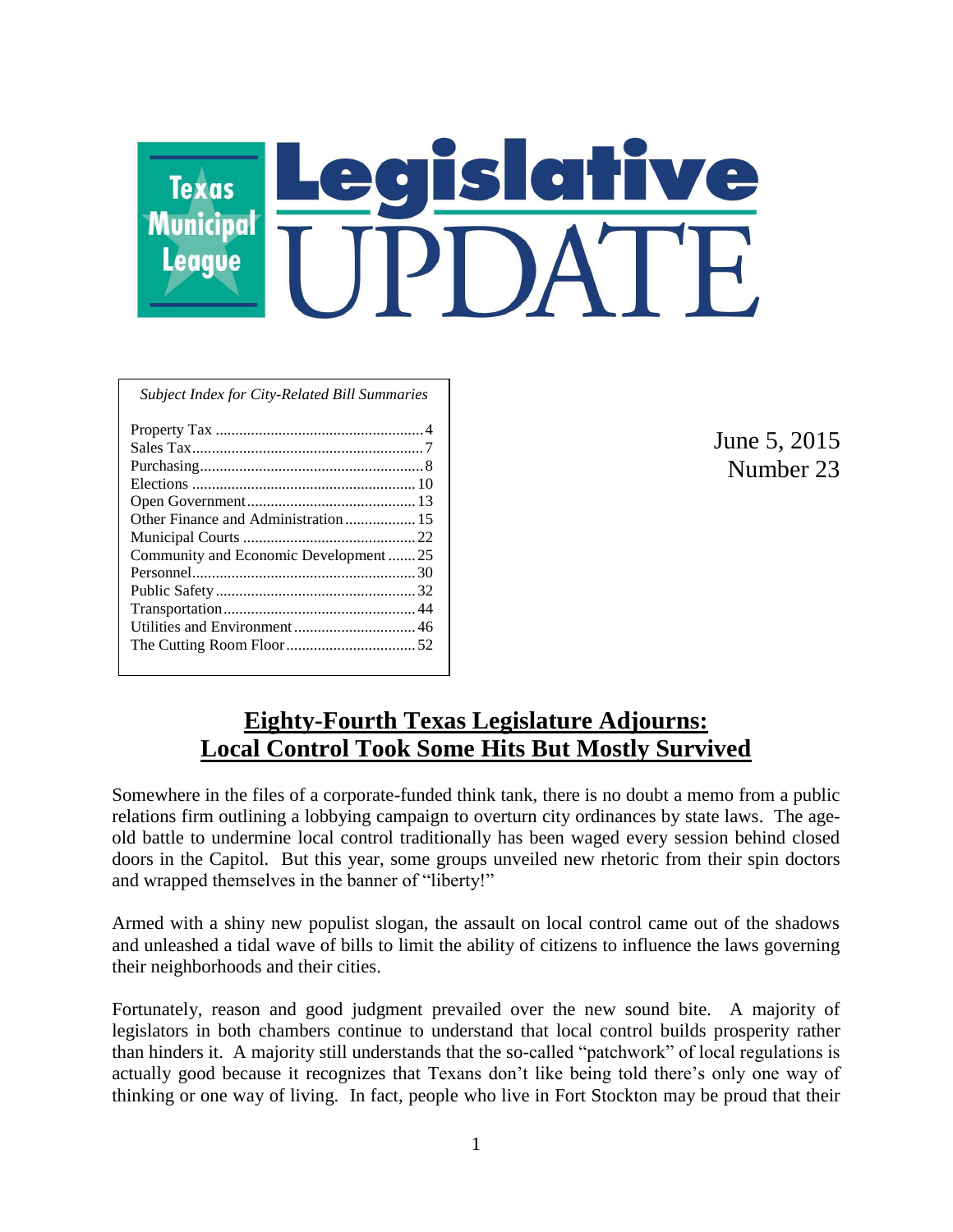city ordinances are different than those in Fort Worth, and vice versa. That diversity is what gives us identity and makes this state great.

Considering the onslaught of detrimental bills, cities emerged from this regular session relatively intact. We took some body blows, but we remain standing. Case in point? City officials were not able to overcome the power and influence of the state's oil and gas industry, which succeeded in limiting – but not eliminating – local rules governing oil and gas development.

Political reality made it clear from the very beginning of the session that more than two-thirds of legislators would vote to prohibit cities from banning fracking. However, legislative leaders made it clear they support long-standing city regulations designed to protect health and safety in residential neighborhoods. Accordingly, H.B. 40 by Rep. Drew Darby (R – San Angelo) contains a clear list of permissible surface regulations, including commercially reasonable setbacks. Oil and gas companies that attempt to misuse the legislation to challenge those regulations will meet strong resistance from the League. (The League will create a clearinghouse to monitor legal challenges to existing drilling ordinances.)

On most other issues, cities completely fended off the assault on local control:

 Harmful revenue caps were proposed in both the House and Senate, but did not pass. These caps, which got more traction than in recent sessions, would have put a hard four percent cap on property tax increases by requiring a mandatory citizen election to raise taxes.

In lieu of revenue caps, S.B. 1760 by Sen. Brandon Creighton  $(R - Conv)$  requires a 60 percent vote of any governing body, including a city council, to adopt a tax rate that exceeds the effective tax rate. The bill will affect cities with councils of seven, nine, or eleven-plus voting members by requiring one additional "aye" vote to pass a tax increase. But the bill also gives cities extra time to publish notice of such tax rates when the appraisal district is late in providing the appraisal role. (A separate bill, H.B. 1953 by Rep. Dennis Bonnen  $(R - Angleton)$ , did the same thing). This extension of time was one of the League's legislative priorities.

- Harmful legislation that would have limited city debt also failed to pass. Instead, H.B. 1378 by Rep. Dan Flynn  $(R - Van)$  will require cities to file a financial report annually containing, among other things, information about city debt loads. The League's legal department will educate city officials about the bill's requirements in the coming months.
- Legislation that would have ended home rule annexation authority progressed further than it has in over a decade, dying on a point of order in the House and passing the Senate too late in the process to meet House deadlines. In the interim, the League will be busy reemphasizing the importance of annexation to the success of the Texas economy in preparation for what's sure to be continued assault in 2017.
- Meanwhile, beneficial transportation legislation passed in the form of S.J.R. 5 by Sen. Robert Nichols ( $R$  – Lake Jackson). The bill initially dedicates \$2.5 billion in sales tax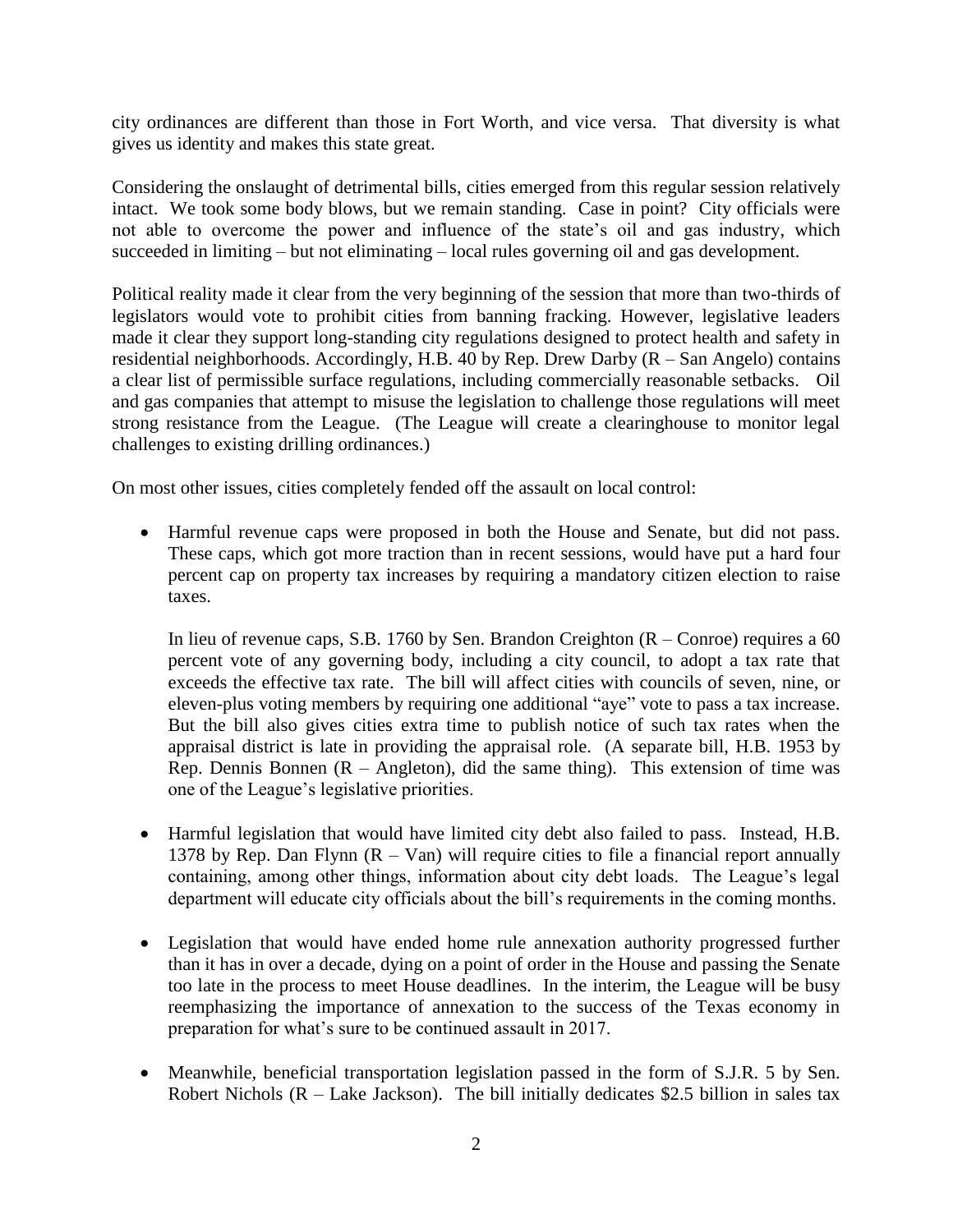revenue to highway construction, and possibly additional motor vehicle sales taxes in future years. It requires an amendment to the Texas Constitution that must be passed by voters this November.

- The state budget, H.B. 1, restored local parks funding to previous historic funding levels of approximately \$15 million per year and includes an additional \$12 million to fund parks in certain cities. Cities can also expect additional mixed beverage tax reimbursements over the next biennium due to a new tax calculation formula.
- One of the League's priorities was passing legislation that would permit Internet publication of certain notices in lieu of newspaper publication, but once again the newspaper lobby killed the idea. On a positive note, however, H.C.R. 96 directs the speaker of the House of Representatives and the lieutenant governor to create a joint interim committee to study the issue of advertising public notices on the Internet.

#### **The Important Numbers**

Over 400 more bills were filed in 2015 than in 2013, 6,476 compared to 6,061. At one point in the session, the League was tracking 1,600 of those bills, each of which would have affected city authority.

In 2013, lawmakers passed 23.7 percent of bills filed. This year, only 20.5 percent made the cut. This was ultimately a relatively "quiet" session, which is surprising in light of the "liberty vs. local control" dynamic.

| <u>Year</u>                                                                   | <b>Total Bills</b><br>Introduced* | <b>Total Bills</b><br><b>Passed</b> | <b>City-Related</b><br><b>Bills Introduced</b> | <b>City-Related</b><br><b>Bills Passed</b> |  |  |
|-------------------------------------------------------------------------------|-----------------------------------|-------------------------------------|------------------------------------------------|--------------------------------------------|--|--|
| 2001                                                                          | 5,712                             | 1,621                               | $1,200+$                                       | $150+$                                     |  |  |
| 2003                                                                          | 5,754                             | 1,403                               | $1,200+$                                       | $110+$                                     |  |  |
| 2005                                                                          | 5,369                             | 1,397                               | $1,200+$                                       | $105+$                                     |  |  |
| 2007                                                                          | 6,374                             | 1,495                               | $1,200+$                                       | $120+$                                     |  |  |
| 2009                                                                          | 7,609                             | 1,468                               | $1,500+$                                       | $120+$                                     |  |  |
| 2011                                                                          | 6,303                             | 1,410                               | $1,500+$                                       | $160+$                                     |  |  |
| 2013                                                                          | 6,061                             | 1,437                               | $1,700+$                                       | $220+$                                     |  |  |
| 2015                                                                          | 6,476                             | 1,329                               | $1,600+$                                       | $220+$                                     |  |  |
| *Includes bills and proposed Constitutional amendments; regular session only. |                                   |                                     |                                                |                                            |  |  |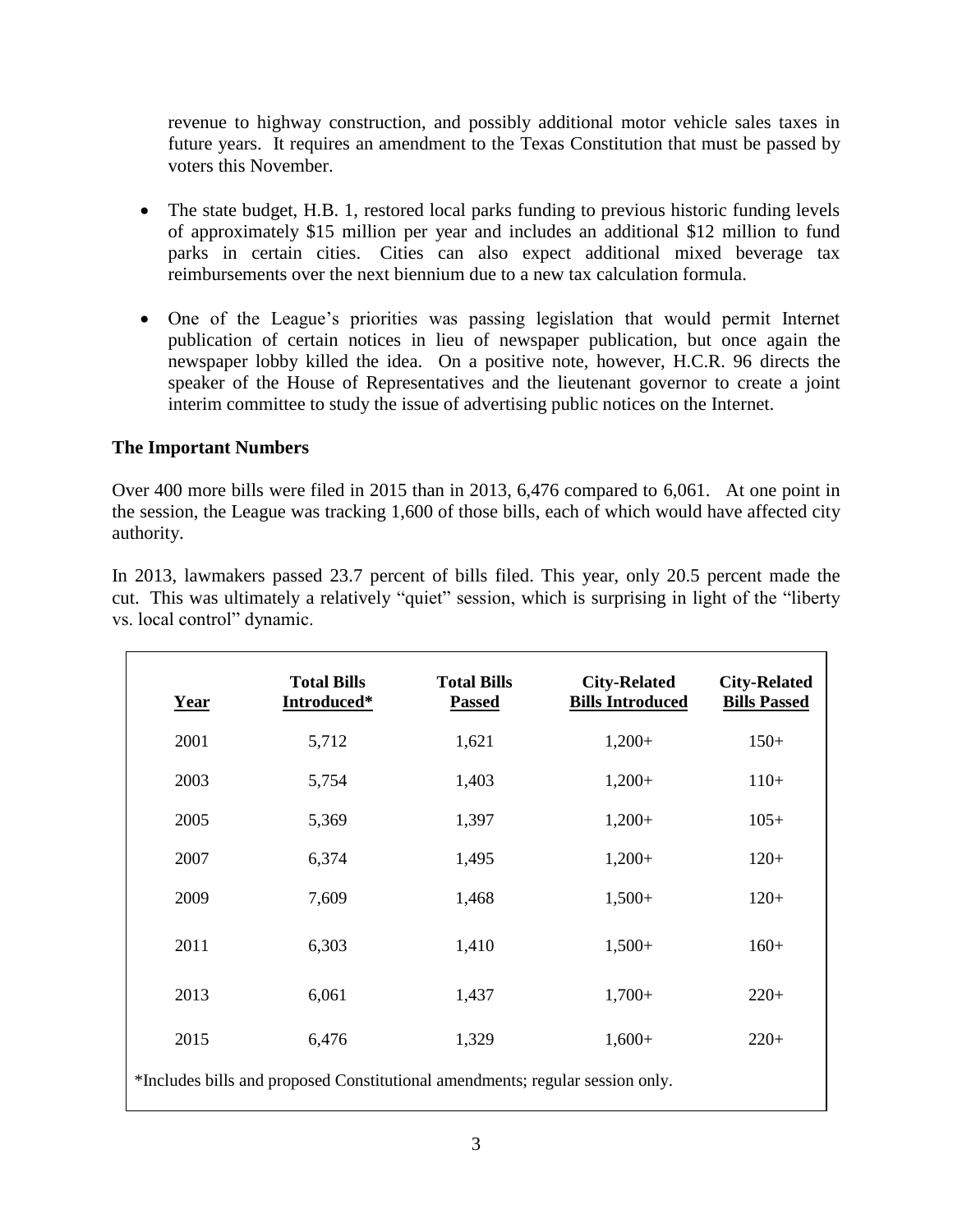#### **Looking Ahead**

City officials will need to think deeply during the interim about what this year's philosophical attack on local control really means. If local control were no longer a good thing (we're still a ways from that being so), what would happen to the "Texas Miracle?" Stay tuned.

#### **City-Related Bills**

The following sections contain summaries of the major city-related bills passed by the  $84<sup>th</sup>$ Legislature. The governor has until June 21 to sign bills, veto them, or let them become law without his signature. The effective date of each bill is noted in a parenthetical following each bill described below. Some of the bills will become effective as soon as they are signed (e.g., "effective immediately"), others (unless vetoed) will become effective on September 1, and a few have special effective dates.

Future issues of the *TML Legislative Update* or *Texas Town & City* magazine will provide additional details on some of the bills described here, may include summaries of "straggler" bills that for various reasons weren't summarized at the time of printing, and will provide other updates as appropriate.

The text of any bill is available at the Texas Legislature's [website.](http://www.capitol.state.tx.us/)

# **Property Tax**

**H.B. 706 (Farrar/Huffman) – Property Tax Exemption**: provides that, once a person claims a property tax exemption for the amount of appraised value of the person's property that arises from the installation of solar or wind-powered energy device, the exemption need not be claimed in subsequent years. (Effective January 1, 2016.)

**H.B. 992 (D. Bonnen/L. Taylor) – Property Tax Exemption**: provides a complete residence homestead property tax exemption for the surviving spouse of a 100 percent or totally disabled veteran who died before the law authorizing a residence homestead exemption for such a veteran took effect, but only if the surviving spouse has not remarried since the death of the disabled veteran. (Effective January 1, 2016, but only if **H.J.R. 75**, below, is approved by the voters.)

**H.B. 994 (Anchia/West) – Property Tax Exemption**: makes permanent the property tax exemption for landfill-generated gas conversion facilities and provides that the exemption applies to certain tangible personal property only, and not to real property. (Effective January 1, 2016.)

**H.B. 1022 (Moody/Rodriguez) – Property Tax Exemption**: provides, for purposes of the residence homestead property tax exemption, that a residence homestead includes a property occupied by an property owner's surviving spouse who has a life estate in the property. (Effective January 1, 2016.)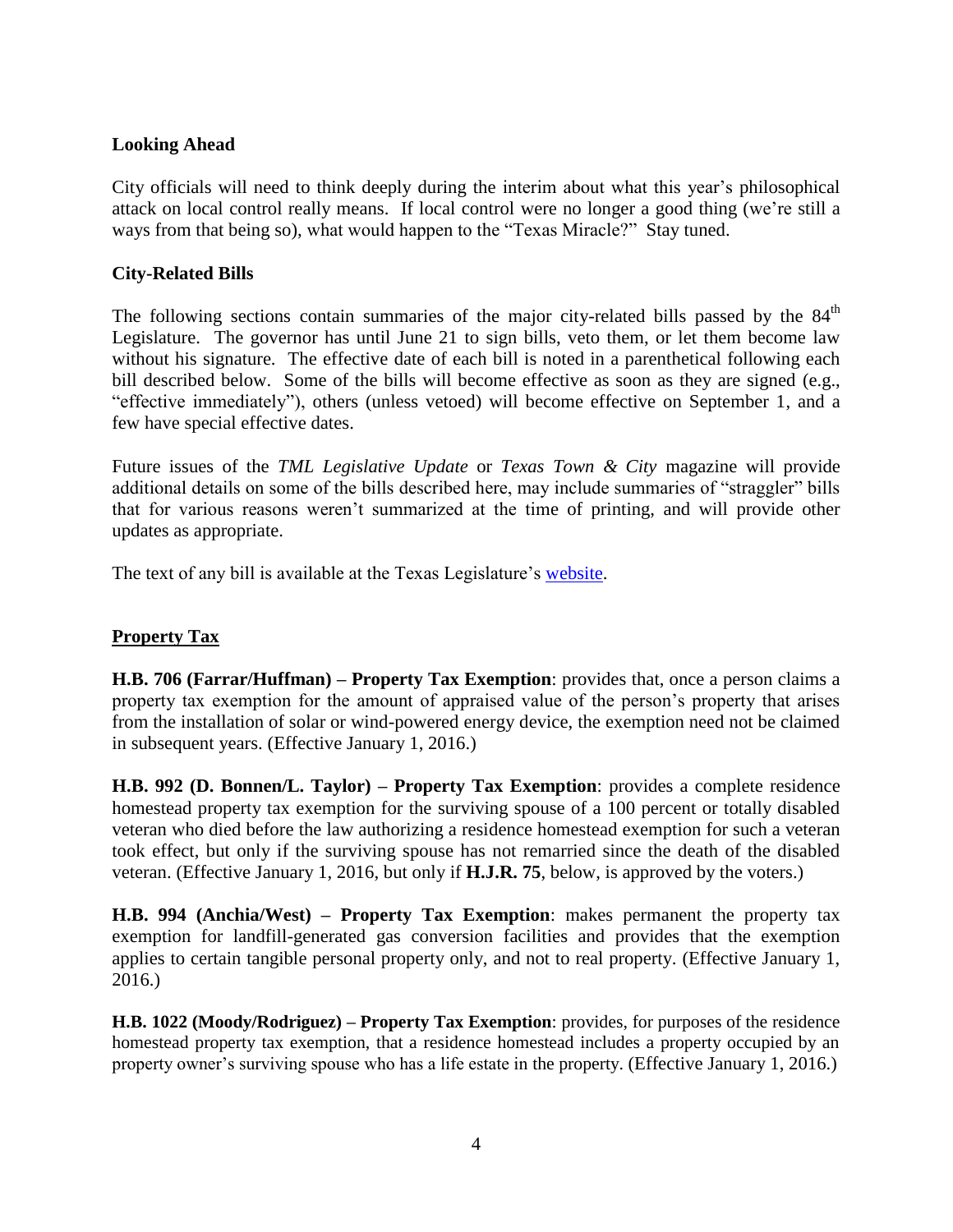**H.B. 1463 (Raymond/Uresti) – Property Tax Exemption**: requires a chief appraiser to take certain steps prior to cancelling a residence homestead property tax exemption received by an individual over 65 years of age, including: (1) providing written notice to the individual receiving the exemption, which must include a form on which the individual may indicate whether the individual is qualified to receive the exemption; and (2) cancelling the exemption if the chief appraiser doesn't receive a response to the mailed notice within 60 days, so long as a reasonable effort is made to locate the individual and determine whether the individual is qualified to receive the exemption. (Effective September 1, 2015.)

**H.B. 1464 (Raymond/Zaffirini) – Property Tax Exemption**: provides that: (1) the comptroller's application form for land to be appraised based upon agricultural use must include a space for the claimant to state the claimant's date of birth; and (2) a chief appraiser must take certain steps prior to making a determination that land owned by an individual 65 years of age or older has been diverted to a nonagricultural use, including: (a) providing written notice to the property owner stating that the chief appraiser believes the land may have been diverted to a nonagricultural use, which must include a form on which the owner indicates whether the owner remains entitled to have the land designated for agricultural use; and (b) determining the land has been diverted to a nonagricultural use if the chief appraiser doesn't receive a response to the mailed notice within 60 days, so long as a reasonable effort is made to locate the individual and determine whether the individual is entitled to have the land designated for agricultural use. (Effective September 1, 2015.)

**H.B. 1933 (Darby/Hinojosa) – Property Tax Delinquency:** provides, among other things, that: (1) with regard to installment payments of property taxes, if the delinquency date is a date other than February 1: (a) the second of four installments must be paid before the first day of the second month after the delinquency date; (b) the third installment must be paid before the first day of the fourth month after the delinquency date; and (c) the fourth installment must be paid before the first day of the sixth month after the delinquency date; and (2) the notice of property tax delinquency must prompt the taxpayer to contact the tax collector of a taxing unit regarding the right to enter into an installment agreement, instead of the taxing unit itself. (Effective September 1, 2015.)

**H.B. 1953 (D. Bonnen/Hinojosa) – Property Tax Notice**: allows a city or county to provide the required property tax rate notice not later than the later of September 1 or the 30th day after the first date the taxing unit receives each applicable certified appraisal roll. (Effective January 1, 2016.)

**H.B. 2083 (Darby/Hancock) – Property Tax Appraisal**: requires the selection of comparable properties and the application of appropriate adjustments for the determination of an appraised value of property to be based upon the application of generally accepted methods and techniques. (Effective January 1, 2016.)

**VETOED H.B. 2282 (Guillen/Uresti) – Property Tax Protests**: provides, among other things, that an appraisal review board and chief appraiser must review the evidence or arguments provided by a property owner before a hearing on a protest. (Effective September 1, 2015.)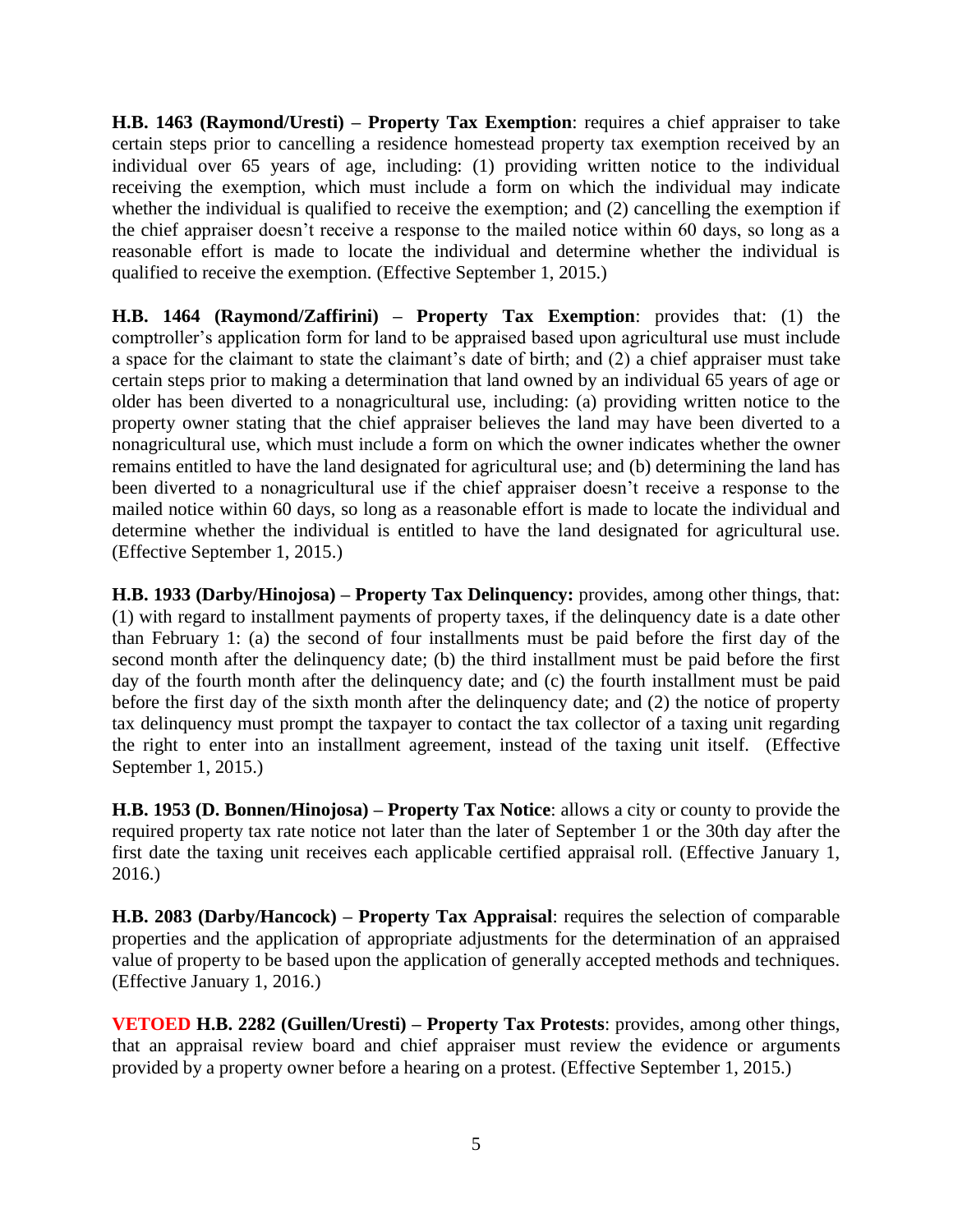**H.J.R. 75 (D. Bonnen/L.Taylor) – Property Tax Exemption**: proposes an amendment to the Texas Constitution that will permit the legislature to provide a complete residence homestead property tax exemption for the surviving spouse of a 100 percent or totally disabled veteran who died before the law authorizing a residence homestead exemption for such a veteran took effect, but only if the surviving spouse has not remarried since the death of the disabled veteran. (Effective if approved at the election on November 3, 2015.)

**S.B. 1 (Nelson/D. Bonnen) – Property Tax Exemption**: provides, among other things, that a property owner is entitled to an exemption from taxation by a school district of \$25,000 of the appraised value of the person's residence homestead. (Note: S.B. 1, a major property tax relief bill, does not directly affect city property tax revenue.) (Effective on the date that **S.J.R. 1**, below, is approved by the voters.)

**S.B. 593 (Watson/Darby) – Property Tax Appraisal**: provides, among other things, that: (1) a property owner or appraisal district that is a party to a property tax appeal may request that the parties engage in settlement discussions though an informal settlement conference or alternative dispute resolution; and (2) upon the motion of either party, the court shall enter orders necessary to implement the pretrial settlement discussions. (Effective immediately.)

**S.B. 833 (Campbell/S. King) – Property Tax Exemption:** provides that a qualified residential structure does not lose its character as a residence homestead for property tax exemption purposes if a person temporarily stops occupying the structure as a principal residence due to the person's military service inside or outside the United States. (Effective immediately.)

**S.B. 918 (Nichols/Otto) – Property Tax Exemption**: provides that, once a veterans' organization or county fair association claims a property tax exemption as authorized by state law, the exemption need not be claimed in subsequent years. (Effective January 1, 2016.)

**S.B. 1420 (Hancock/Murphy) – Property Tax Notice:** requires the notice of appraised value sent to a property owner by a chief appraiser to include notice that an exemption or partial exemption approved for the property for the preceding year was canceled or reduced for the current year. (Effective January 1, 2016.)

**S.B. 1760 (Creighton/D. Bonnen) – Property Tax Procedures**: this bill, among other things: (1) requires at least 60 percent of the members of the governing body of a city to vote in favor of an ordinance setting a property tax rate that exceeds the effective tax rate; (2) requires the governing body of a taxing unit that increases property taxes to provide notice of how the taxing unit proposes to use the increase in total tax revenue; (3) provides that a property owner is not required to apply for a refund of taxes due to a correction of the tax roll in order to receive the refund; (4) provides that for a refund of taxes due upon final determination of an property tax appeal, the taxing unit shall include with the refund interest on the amount refunded calculated at an annual rate of 9.5 percent; and (5) allows a city or county to provide the required property tax rate notice not later than the later of September 1 or the 30th day after the first date the taxing unit receives each applicable certified appraisal roll. (Effective January 1, 2016.)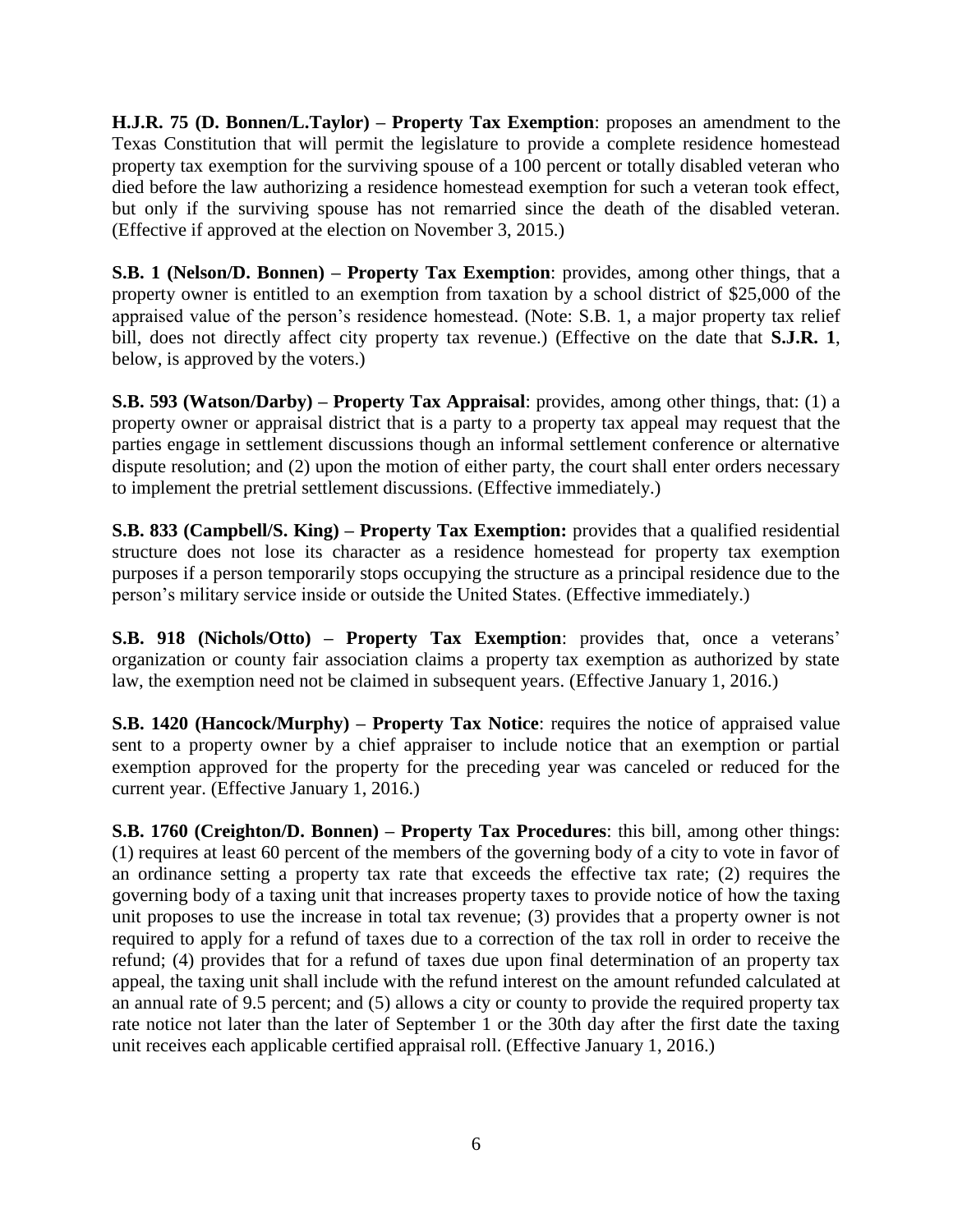**S.J.R. 1 (Nelson/D. Bonnen) – Property Tax Exemption**: would amend the Texas Constitution to provide, among other things, that a property owner is entitled to an exemption from taxation by a school district of \$25,000 of the appraised value of the person's residence homestead. (Effective if approved at the election on November 3, 2015, and  $-$  if approved  $-$  would take effect for the tax year beginning January 1, 2015.)

## **Sales Tax**

**H.B. 157 (Larson/Eltife) – Sales Tax**: provides that: (1) a city may hold an election to impose a dedicated sales and use tax for sports and venue districts, crime control and prevention districts, economic development corporations, property tax relief, or street maintenance at any rate that is an increment of at least one-eighth of one percent and that would not result in a combined rate that exceeds the maximum local sales and use tax rate of two percent; and (2) a city may hold an election to impose its general sales and use tax at any rate that is an increment of at least oneeighth of one percent and that would not result in a combined rate that exceeded the maximum local sales and use tax rate of two percent. (Effective September 1, 2015.)

**H.B. 158 (Larson/Estes) – Sporting Goods Sales Tax**: this bill: (1) repeals the state law prohibiting the state comptroller from crediting to the Parks and Wildlife Department or the Texas Historical Commission any amount of taxes imposed on the sale of sporting goods in excess of the amounts appropriated to the department or commission, respectively; and (2) requires money credited to Parks and Wildlife Department accounts to be appropriated only to acquire, operate, maintain, and make capital improvements to parks or for local parks assistance. (Effective September 1, 2015.)

**H.B. 1841 (G. Bonnen/Perry) – Sales Tax Exemption**: provides that a service performed on behalf of an insured by a person licensed as a public insurance adjuster is not subject to sales taxes. (Effective October 1, 2015.)

**H.B. 2507 (Kacal/Seliger) – Sales Tax Exemption**: exempts certain equipment used for digital audio broadcasting from sales and use taxes. (Effective September 1, 2015.)

**H.B. 2712 (Geren/Hancock) – Sales Tax Exemption**: exempts certain tangible personal property necessary and essential to the operation of a qualified large data center project from sales and use taxes for 20 years. (Effective immediately.)

**H.B. 2853 (R. Anderson/West) – Street Maintenance Sales Tax**: provides, among other things, that street maintenance sales tax revenue may be used to maintain city sidewalks. (Effective immediately.)

**S.B. 31 (Zaffirini/Guillen) – Volunteer Fire Department Sales**: allows a volunteer fire department or emergency service organization to hold up to ten sales tax free sales or auctions each calendar year under limited circumstances. (Effective immediately.)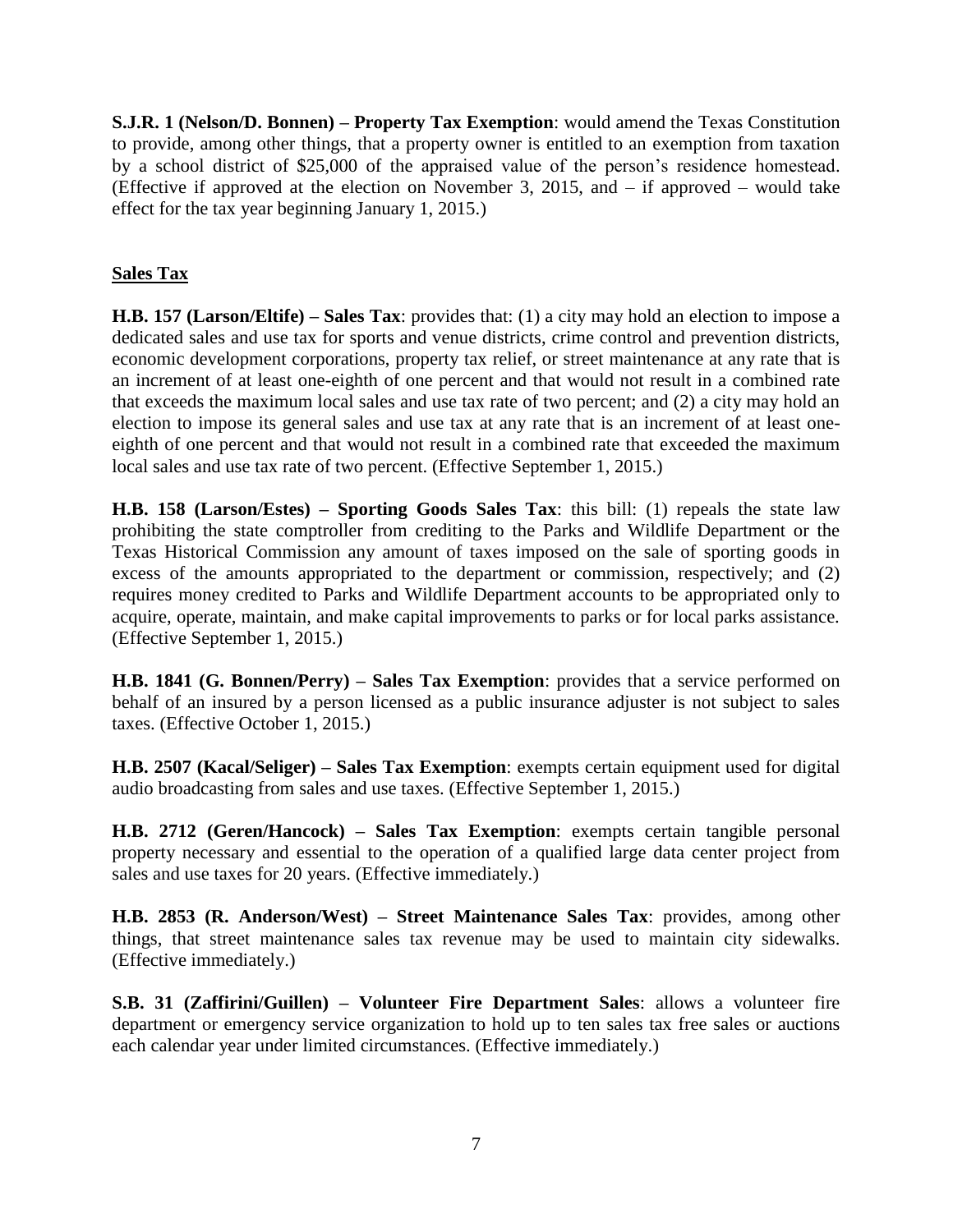**S.B. 755 (V. Taylor/Button) – Sales Tax Exemption**: characterizes the sale of a computer program to a provider of Internet hosting who acquires the computer program for the purpose of selling the right to use the computer program to an unrelated user of Internet hosting services as a "sale for resale," thereby exempting the program from sales taxes. (Effective immediately.)

**S.B. 904 (Hinojosa/Darby) – Sales Tax Exemption**: exempts the sale of an emergency preparation item from sales and use taxes if the sale taxes place during a three-day period each April. (Effective September 1, 2015.)

**S.B. 1356 (Hinojosa/Darby) – Sales Tax Exemption**: exempts the sale of a water-conserving or WaterSense product from sales and use taxes if the sale taxes place on Memorial Day weekend. (Effective October 1, 2015.)

**S.B. 1366 (Kolkhorst/Gonzales) – Sporting Goods Sales Tax**: this bill: (1) removes the current 74 percent cap on the amount of sporting goods sales tax revenue that is transferred to the State Parks Account; (2) limits the transfer to an amount not to exceed what is appropriated by the legislature during the biennium; (3) limits the amount of money transferred to the Texas Parks and Wildlife Conservation and Capital Account to an amount not to exceed the amount appropriated by the legislature during the biennium; (4) removes the current 15 percent cap on the amount of sporting goods sales tax that is transferred to the Texas Recreation and Parks Account, (5) limits the transfer to an amount not to exceed what is appropriated by the legislature during the biennium; (6) removes the current 10 percent cap on the sporting goods sales tax that is transferred to the Large County and Municipality Recreation and Parks Account; (7) limits the transfer to an amount not to exceed what is appropriated by the legislature during the biennium; and (8) repeals the state law prohibiting the state comptroller from crediting to the Parks and Wildlife Department or the Texas Historical Commission any amount of taxes imposed on the sale of sporting goods in excess of the amounts appropriated to the department or commission, respectively. (Effective September 1, 2015.)

**S.B. 1396 (West/Paddie) – Aircraft Sales Tax**: provides, among other things, that sales and use taxes are not collected on the sale of aircraft that are made for purposes of resale. (Effective September 1, 2015.)

#### **Purchasing**

**H.B. 1295 (Capriglione/Hancock) – City Contracts**: provides that: (1) a city is prohibited from entering into a contract with a business entity unless the business entity submits a disclosure of interested parties (i.e., discloses a person who has a controlling interest in the business or who actively participates in facilitating the contract for the business) if the contract: (a) requires an action or vote by the city council before the contract may be signed; or (b) the contract has a value of at least \$1 million; (2) the disclosure must be on a form prescribed by the Texas Ethics Commission; and (3) a city must, not later than 30 days after receiving a disclosure, submit a copy to the Texas Ethics Commission. (Effective September 1, 2015, but only applicable to contracts entered into on or after January 1, 2016.)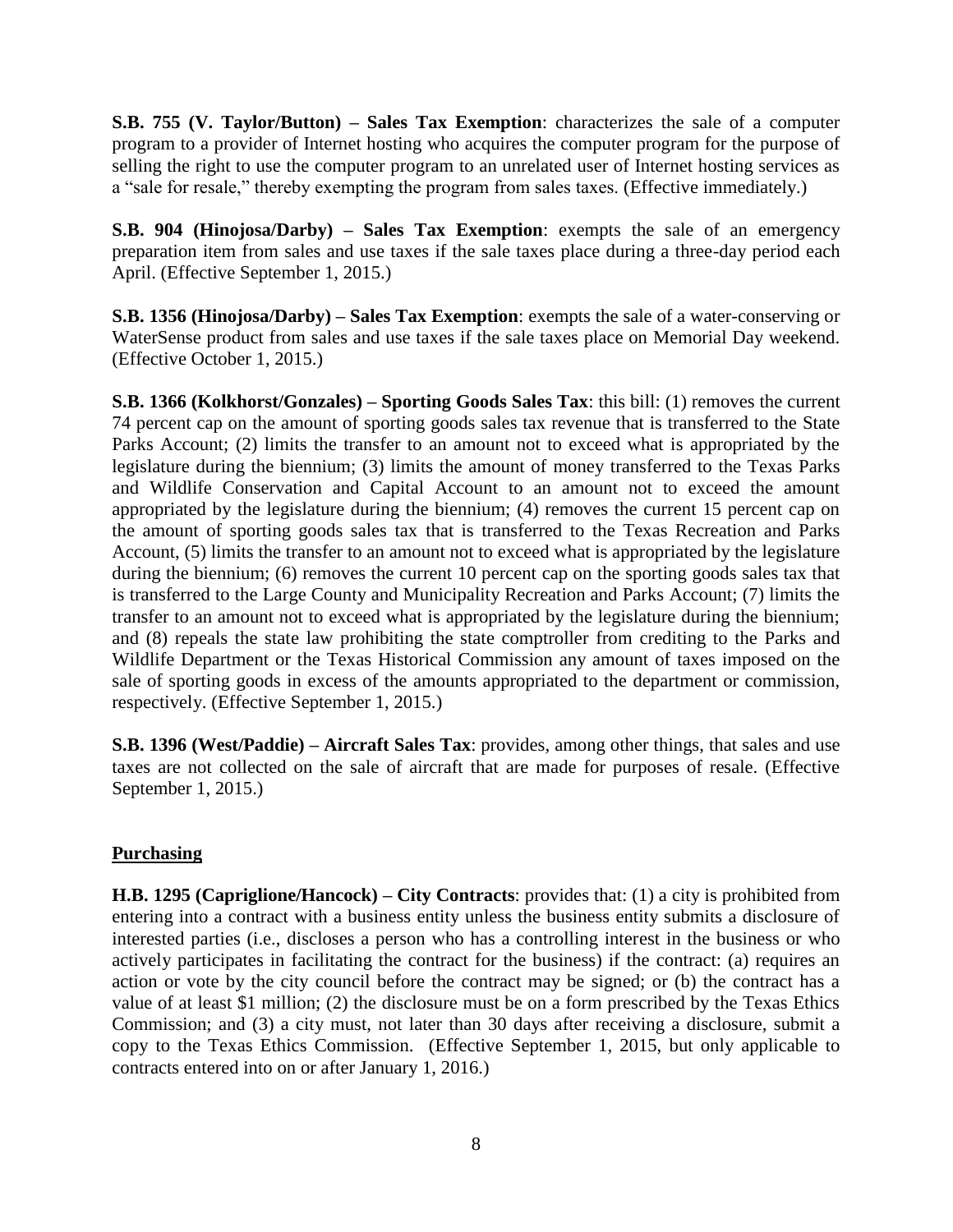**H.B. 2000 (Gutierrez/Watson) – Volunteer Fire Department Purchasing:** authorizes a volunteer fire department to purchase certain technology items, including commercial software, hardware, or technology services (other than telecommunications services) through Department of Information Resources vendor contracts. (Effective September 1, 2015.)

**H.B. 2049 (Darby/Eltife) – Engineers and Architects Contracts**: provides that: (1) except as provided by (3), below, a covenant or promise in, in connection with, or collateral to a contract for engineering or architectural services is void and unenforceable if the covenant or promise provides that a licensed engineer or registered architect must defend a party, including a third party, against a claim based wholly or partly on the negligence of, fault of, or breach of contract by the governmental agency, the agency's agent, the agency's employee, or other entity, excluding the engineer or architect or that person's agent, employee, or subconsultant, over which the governmental agency exercises control; (2) a covenant or promise may provide for the reimbursement of a governmental agency's reasonable attorney's fees in proportion to the engineer's or architect's liability; (3) a governmental agency may require in a contract for engineering or architectural services that the engineer or architect name the governmental agency as an additional insured under the engineer's or architect's general liability insurance policy and provide any defense provided by the policy; (4) a contract for engineering or architectural services must require a licensed engineer or registered architect to perform services: (a) with the professional skill and care ordinarily provided by competent engineers or architects practicing in the same or similar locality and under the same or similar circumstances and professional license; and (b) as expeditiously as is prudent considering the ordinary professional skill and care of a competent engineer or architect; and (5) in a contract for engineering or architectural services, a provision establishing a different standard of care than a standard described by (4), above, is void and unenforceable, and the standard of care described by (4) above, applies. (Effective September 1, 2015.)

**H.B. 2475 (Geren/Eltife) – Public/Private Partnerships**: provides, among other things, that: (1) the Texas Facilities Commission shall establish the center for alternative finance and procurement to consult with governmental entities regarding best practices for procurement and the financing of qualifying projects and to assist governmental entities in the receipt of proposals, negotiation of interim and comprehensive agreements, and management of qualifying projects under current public/private partnership laws; (2) a person may not develop or operate a qualifying project unless the person obtains the approval of and contracts with the responsible governmental entity under current law; and (3) any guidelines adopted by a governmental entity under current law must include: (a) the center's role in the review, analysis, or evaluation of the qualifying project; and (b) a requirement that the governmental entity engage the services of qualified professionals, including an architect, professional engineer, or registered municipal advisor, not otherwise employed by the governmental entity or the center to provide independent analyses regarding the specifics, advantages, disadvantages, and long-term and short-term costs of a qualifying project. (Note: This bill amends the current public/private partnership law, and cities are not bound by that law unless the city council opts in.) (Effective September 1, 2015.)

**H.B. 2634 (Kuempel/Zaffirini) – Construction Manager At-Risk**: provides that: (1) a governmental entity's architect or engineer for a project, or an entity related to the governmental entity's architect or engineer, may not serve, alone or in combination with another person, as the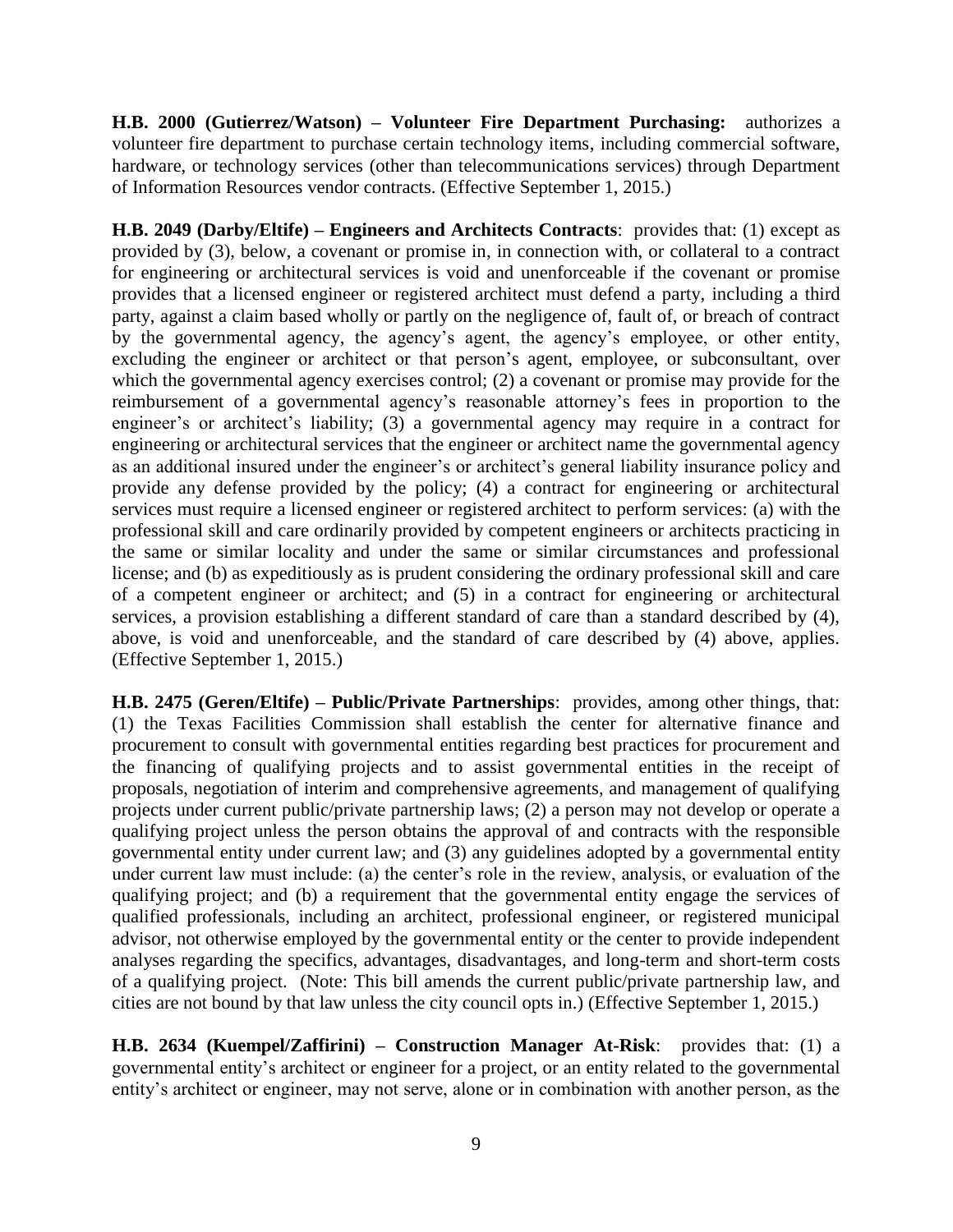entity's construction manager-at-risk; and (2) for purposes of (1), above, an entity is related to the governmental entity's architect or engineer if the entity is a sole proprietorship, corporation, partnership, limited liability company, or other entity that is a subsidiary, parent corporation, or partner or has any other relationship in which the governmental entity's architect or engineer has an ownership interest, or is subject to common ownership or control, or is party to an agreement by which it will receive any proceeds of the construction manager-at-risk's payments from the governmental entity. (Effective September 1, 2015.)

**S.B. 810 (Seliger/Smithee) – School Construction:** would provide that: (1) an independent school district and a city, located wholly or partially in the boundaries of a county in which the district is located, may contract for the district to contribute district resources to pay a portion of the costs of the design, improvement, or construction of an instructional facility, stadium, or other athletic facility owned by, on the property of, or under the control of the city; and (2) a district may contribute district resources under the bill only if the district and city enter into a written agreement authorizing the district to use that facility. (Effective immediately.)

**S.B. 1081 (Creighton/Huberty) – Consolidated Insurance Programs**: provides, among other things, that: (1) if a construction contract requires a person to enroll in a consolidated insurance program, not later than the 10th day before the date a principal enters into the contract with the person, the principal shall provide detailed information about the consolidated insurance program to the person; (2) if a construction contract requires a person to enroll in a consolidated insurance program, not later than the 10th day before the date a contractor enters into the contract with the person, the contractor must provide to the person, in an accurate form, detailed information about the consolidated insurance program; (3) the information required under (1) or (2), above, must be accurate, and a person who receives the information may justifiably rely on the information to decide whether to enter into the construction contract; (4) a person may not be required to enter into a construction contract that requires enrollment in a consolidated insurance program unless the person is provided the information in compliance with (1) or (2), above; (5) if a person elects not to enroll in the consolidated insurance program because the person was not provided the information required by the bill, and enters into a construction contract for the construction project, the person must obtain insurance coverage for the person's work on the project that substantially complies with the coverage terms and liability limits imposed for other persons who work on the construction project but who are not insured under the consolidated insurance program; and (6) the principal or contractor, as applicable, shall compensate a person with whom the principal or contractor contracts and who obtains insurance coverage under (5), above, for the actual cost of that insurance coverage. (Effective January 1, 2016.)

**S.B. 1281 (Zaffirini/Coleman) – Cooperative Purchasing**: provides that a local government may participate in a cooperative purchasing program with another local government of this state or another state or with a local cooperative organization of this state or another state. (Effective immediately.)

#### **Elections**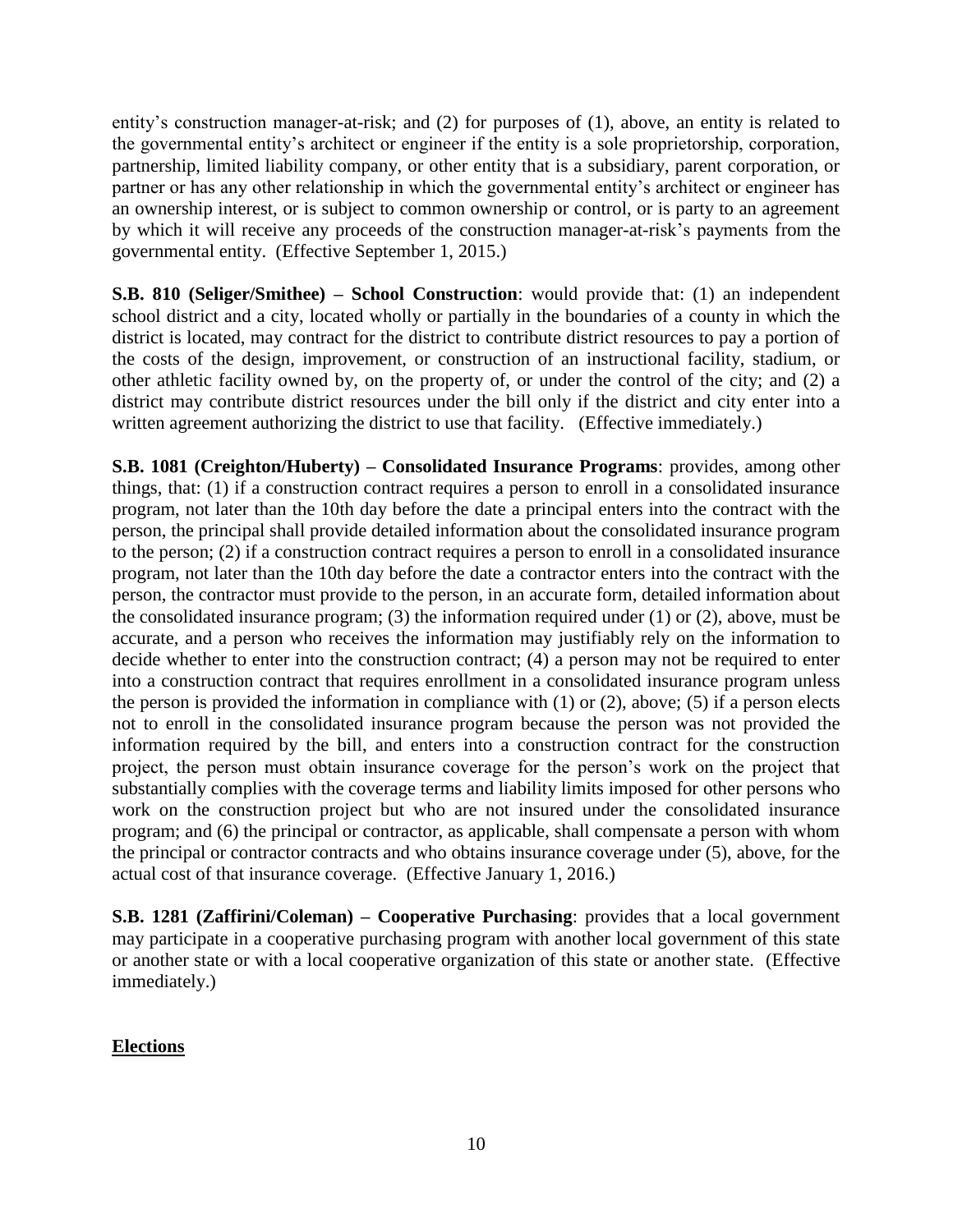**H.B. 484 (Capriglione/Hancock) – Candidate Eligibility**: provides, among other things, that for an individual to be an eligible candidate for city office and qualify for the office, the individual must be a registered voter in the territory from which the office is elected for six months preceding the regular filing deadline for a candidate's application for a place on the ballot. (Effective September 1, 2015.)

**H.B. 1026 (E. Thompson/Garcia) – Tabulation Supervisor**: requires a tabulation supervisor to be a registered voter of the political subdivision served by the authority establishing the counting station or an employee of the political subdivision that adopts or owns the voting system. (Effective immediately.)

**H.B. 1927 (G. Bonnen/Huffman) – Voting by Mail:** this bill, among other things: (1) provides that, if an application for a ballot to be voted by mail for the main election and any resulting runoff is not timely for the main election, it will be considered timely for any resulting runoff if received in time; (2) provides that a person commits an offense if the person signs an application for a ballot to be voted by mail as a witness for more than one applicant in the same election or the person signs an annual application for a ballot to be voted by mail as a witness for more than one applicant in the same calendar year; (3) authorizes an application for a ballot to be voted by mail to be submitted to the early voting clerk by electronic transmission of a scanned application containing an original signature; (4) authorizes an application to be submitted at any time in the year of the election for which a ballot is requested, but not later than the close of regular business in the early voting clerk's office or 12 noon, whichever is later, on the  $11<sup>th</sup>$  day before election day, unless that day is a Saturday, Sunday, or legal state or national holiday, in which case the last day is the first preceding regular business day; (5) requires the early voting clerk to designate an email address for receipt of an application; (6) provides that the cancellation of an application for a ballot to be voted by mail at the applicant's request is effective for a single ballot only and does not cancel the application with respect to a subsequent election; (7) authorizes a voter who applies for a ballot to be voted by mail on the ground of age or disability to apply for a ballot by mail from a city for more than one election; (8) requires the secretary of state to provide a method by which counties and political subdivisions located in the county can exchange and update information on applications for mail ballots; and (9) authorizes a marked ballot to be returned to the early voting clerk in the official carrier envelope via in-person delivery by the voter who voted the ballot. (Effective September 1, 2015.)

**H.B. 2027 (G. Bonnen/Hancock) – Election Precincts**: provides that the county election precincts are the election precincts for any election held on a uniform election date, except for elections held on the May uniform election date by a political subdivision that: (1) conducts early voting by personal appearance: (a) at 75 percent or more of its permanent or temporary branch polling places on the same days and during the same hours as voting is conducted at the main early voting polling place; and (b) at each remaining polling place for at least two consecutive days of voting during the early voting period, and for at least eight hours on each of the two consecutive days; or (2) has not established a permanent or temporary branch early voting polling place. (Effective September 1, 2015.)

**H.B. 2160 (Paul/Bettencourt) – Confidentiality of Election Judge and Clerk Information**: makes confidential the email address and personal phone number of an election clerk or judge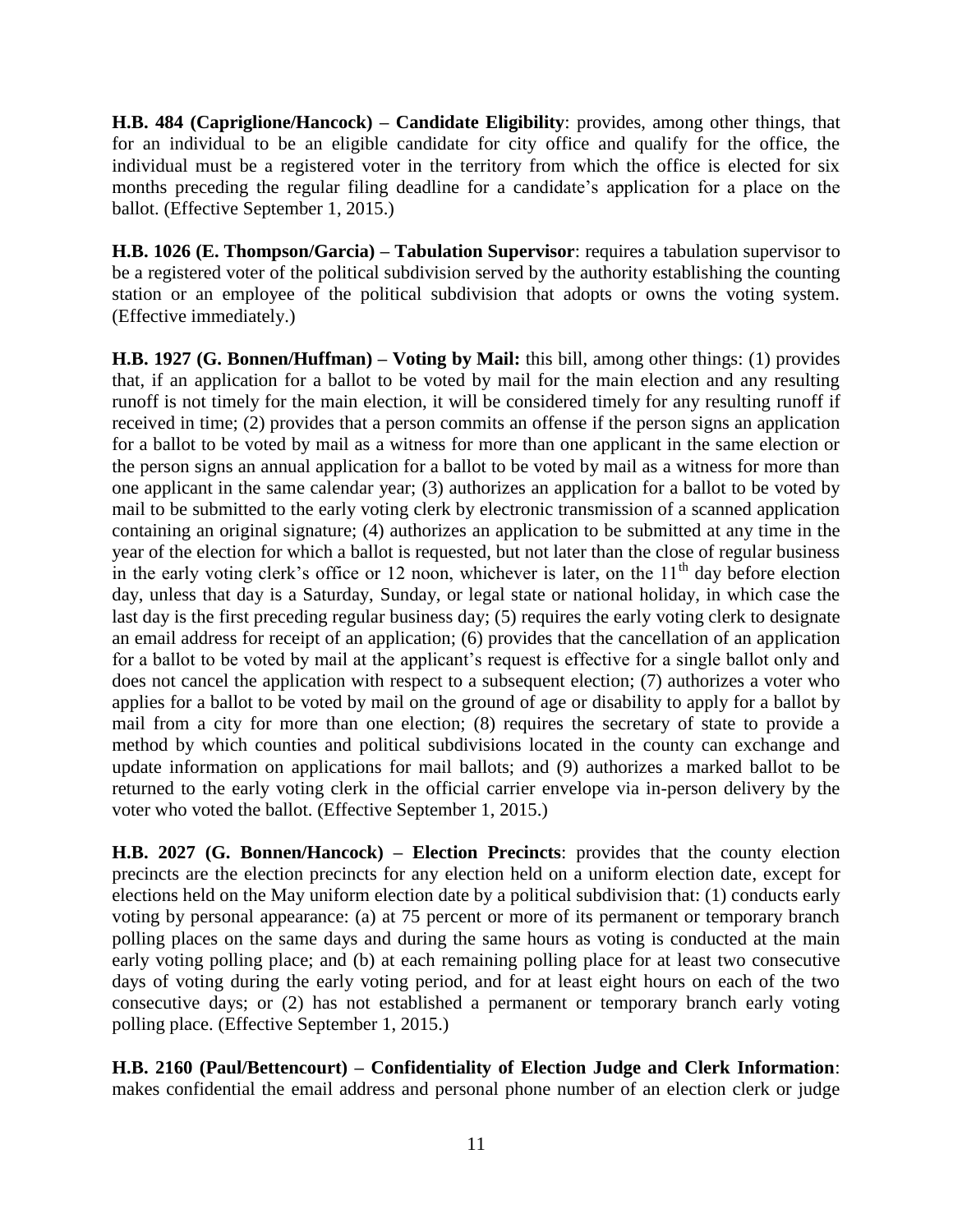that is collected by the election entity, except that the email address or phone number must be made available on request to: (1) any entity eligible to submit lists of election judges or clerks for that election; or (2) the state executive committee of a political party with a county chair eligible to submit lists of election judges or clerks for that election. (Effective September 1, 2015.)

**H.B. 2354 (Farney/Schwertner) – Uniform Election Date**: changes the May uniform election date from the second Saturday in May to the first Saturday in May. (Effective September 1, 2015.)

**H.B. 2366 (Goldman/Hancock) – Early Voting:** provides that the early voting clerk shall: (1) enter "early voting voter" beside each person's name on the precinct list of registered voters if the voter's name also appears on the list of early voting voters; and (2) deliver the precinct list to the presiding judge of the election precinct not later than the day before election day. (Effective September 1, 2015.)

**H.B. 2721 (Blanco/Rodriguez) – Early Voting**: requires the notice of early voting for an election to: (1) be posted on the website of the authority ordering the election, if the authority maintains a website; and (2) for a primary election or general election, be forwarded by the authority ordering the election to the secretary of state to be posted on the secretary of state's website. (Effective immediately.)

**VETOED H.B. 2775 (E. Rodriguez/Zaffirini) – Candidate Applications**: provides that: (1) a single notarized affidavit by any person who obtains signatures for a candidate petition is valid for all signatures gathered by the person, if the date of notarization is after the date of the last signature obtained by the person; and (2) a candidate petition may be corrected and additional signatures presented after the petition has been initially filed, but not after the deadline for filing the petition. (Effective September 1, 2015.)

**H.B. 2778 (Elkins/Bettencourt) – Federal Postcard Applications**: allows balloting materials to be sent by email for any election in which a voter who registers is eligible to vote. (Effective September 1, 2015.)

**H.B. 2900 (Goldman/Creighton) – Voting Standards:** provides that a voting system may not be used in an election unless the system operates safely, efficiently, and accurately and complies with the voting system standards adopted by the Election Assistance Commission. (Effective immediately.)

**S.B. 733 (Fraser/Workman) – Uniform Election Date**: authorizes a city council that holds its general election on the May uniform election date to take action to change the date of its general election to the November uniform election date, provided the city acts to do so not later than December 31, 2016. (Effective immediately.)

**S.B. 983 (Bettencourt/Schofield) – Birth Records**: requires: (1) the state, a local registrar, or a county clerk to issue without fee a certified copy of a birth record to an applicant who states that the applicant is requesting the record for purposes of obtaining an election identification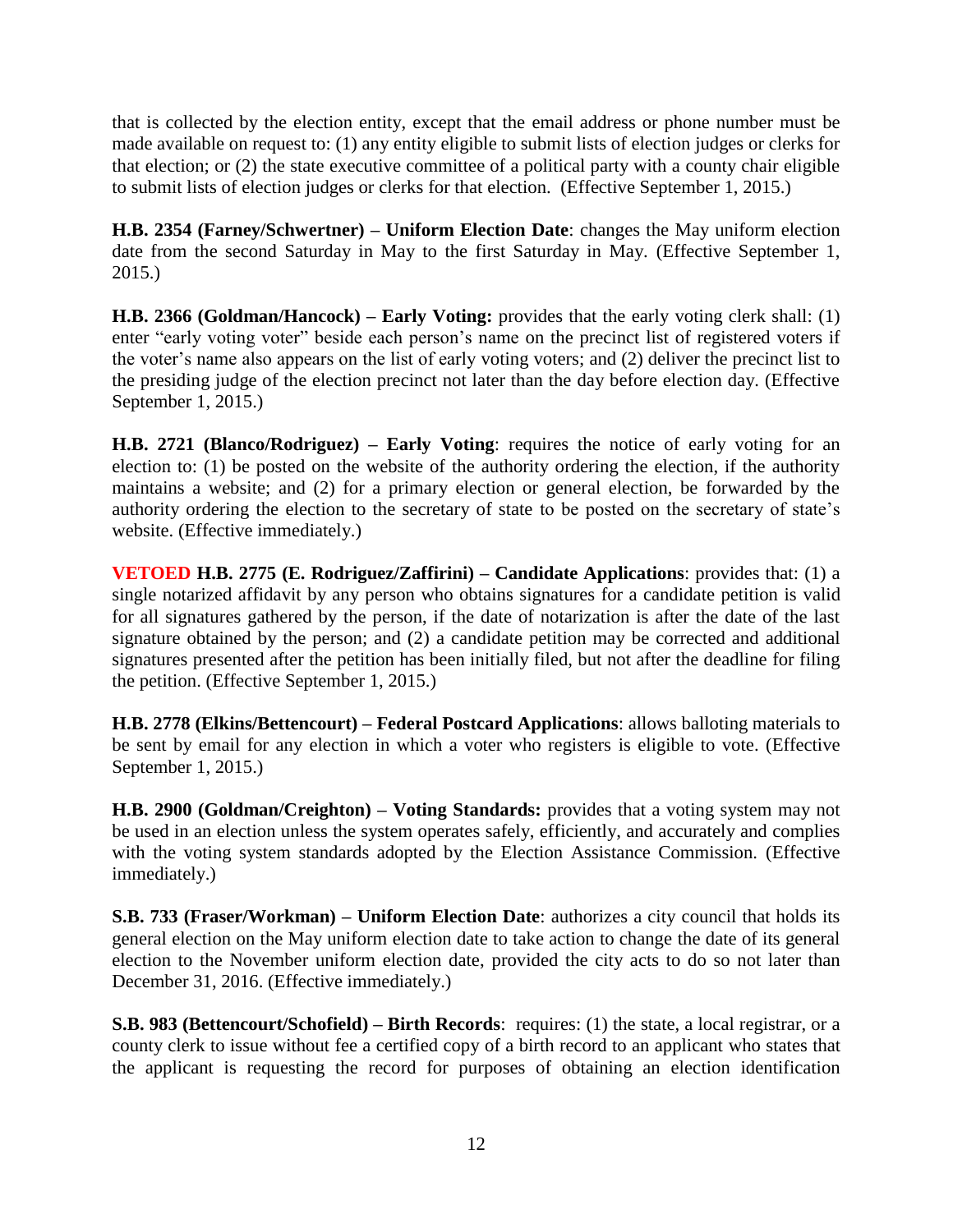certificate; and (2) the state to pay the birth record fee for such records to a county clerk or local registrar. (Effective immediately.)

**VETOED S.B. 1034 (Rodriguez/Miller) – Voting by Mail**: provides that: (1) when a voter cancels an application for a ballot by mail, the cancelation does not extend to a subsequent election; (2) a person eligible to submit an application for a ballot to be voted by mail on the grounds of age or disability may apply to receive all ballots in an even numbered year on the same application submitted for a ballot in the November general election of an odd year; and (3) the secretary of state by rule may redesign the official carrier envelope by moving all the textual material to a separate sheet and styling the signature box to insure that a voter is instructed to and must sign over the flap. (Effective immediately.)

**S.B. 1073 (Zaffirini/E. Rodriguez) – Candidate Application**: provides, among other things, that a candidate's application for a place on the ballot must include a public mailing address and any available email address at which the candidate receives correspondence relating to the candidate's campaign. (Effective September 1, 2015.)

**S.B. 1703 (Huffman/Laubenberg) – Election Deadlines and Procedures**: this bill, among other things: (1) defines "national holiday" to include a federal holiday or day taken in lieu of an federal holiday when there is no regular U.S. mail delivery, and it defines "state holiday" to mean the same as those set out in current state law; (2) sets the deadline to order an election on a uniform election date as the  $78<sup>th</sup>$  day before the date of the election; (3) allows a runoff election following a May election held in even-numbered years to be held within 30 days before or after the date of the general election for state and county officers, general primary election, or runoff primary election; (4) requires the early voting ballot board to verify and count provisional ballots and count ballots voted by mail not later than the 9th day after the date of an election, except that in an election held on the date of the general election for state and county officers, ballots voted by mail must be counted no later than the 13th day after the election; (5) changes certain vote by mail deadlines; (6) provides that, for an election to be held on a uniform election date, the filing deadline for a city candidate is the  $78<sup>th</sup>$  day before the election; (7) provides that, for an election to be held on a uniform election date, the filing deadline for a write-in candidate is the  $74<sup>th</sup>$  day before the election; (8) prohibits a write-in candidate from withdrawing after the  $71<sup>st</sup>$  day before the election; and (9) requires that a special election to fill a vacancy be held on the first authorized uniform date on or after the  $46<sup>th</sup>$  day after the election is ordered (except as otherwise provided by law) and change related deadlines for candidate's application for a place on the ballot. (Effective September 1, 2015.)

#### **Open Government**

**H.B. 283 (Fallon/Creighton) – Recording of Meetings**: provides that: (1) a home-rule city with a population of 50,000 or more: (a) must make a video and audio recording of reasonable quality of each regularly scheduled open meeting that is not a work session or a special called meeting, and make available an archived copy of such recording on the Internet; (b) may make the archived recording available on an existing Internet site, which could be a publicly accessible video-sharing or social networking site; (c) must make the archived recording available on an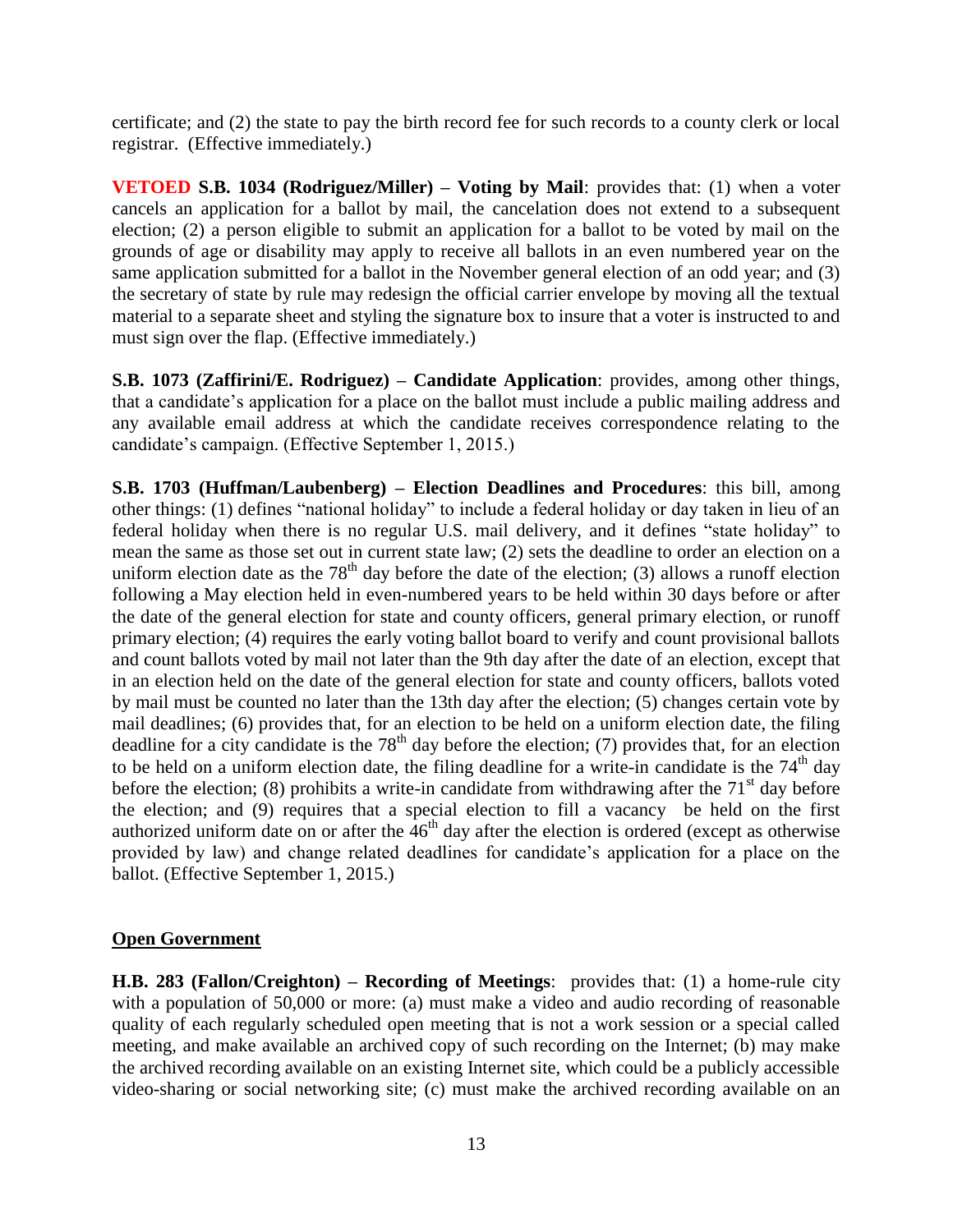Internet site that the city maintains, or provide a link to the archived recording; (d) must make the archived recording available on the Internet not later than seven days after the recording was made, and maintain the archived recording on the Internet for not less than two years after the date the recording was first made available; and (e) is exempt from certain requirements described above if the archived recording cannot be made available as the result of a catastrophe or technical breakdown, after which the city must make all reasonable efforts to make the recording available in a timely manner; and (2) a home-rule city with a population of 50,000 or more may broadcast a regularly scheduled open meeting on television. (Effective January 1, 2016.)

**H.B. 685 (Sheets/Hancock) – Production of Public Information**: provides that: (1) a public information officer complies with the requirement to promptly produce public information by referring a requestor to a publically accessible website maintained by the city, if the requested information is identifiable and readily available on that website; (2) a city must, when responding by email with the website information described in (1), above, include a statement in conspicuous font indicating that the requestor may access the information by inspection or duplication or receipt through the mail as otherwise provided in the Public Information Act; and (3) a city may withhold a utility customer's confidential personal information (under Utilities Code Section 182.052) without the necessity of requesting a decision from the attorney general. (Effective September 1, 2015.)

**H.B. 2134 (Burkett/Hall) – Public Information Requests**: provides that, if a request for public information is sent by email, the request may be considered to have been withdrawn if a request from the city for clarification, discussion, or additional information is sent by email to the address from which the request was sent (or another email address provided by the requestor) and a response is not received within the period established by state law. (Effective September 1, 2015.)

**H.B. 2152 (Fletcher/Estes) – Military Service Information**: makes a service member's military personnel information (name, home and military duty address, rank, title, pay rate or grade, state active duty orders, deployment locations, awards, decorations, length of military service, and medical records) confidential, and excepts from public disclosure information relating to the home address, phone number, emergency contact, social security number, or family member information of a current or former member of the Texas military forces. (Effective September 1, 2015.)

**H.B. 2633 (Hernandez/Perry) – Motor Vehicle Accident Information**: provides, among other things, that: (1) the release of information about a motor vehicle accident to a "person directly concerned in the [motor vehicle] accident or having proper interest therein," includes the release to: (a) a person involved in the accident; (b) the authorized representative of a person involved in the accident; (c) a driver involved in the accident; (d) an employer, parent, or legal guardian of a driver in the accident; (e) the owner(s) of the vehicle(s) or property damaged in the traffic accident; (f) a person who establishes financial responsibility for a vehicle involved in the accident; (g) an insurance company that issued a policy covering the vehicle; (h) an insurance company that issued a policy cover any person in the accident; (i) a person under contract to provide claims or underwriting information to certain persons; (j) a radio or television station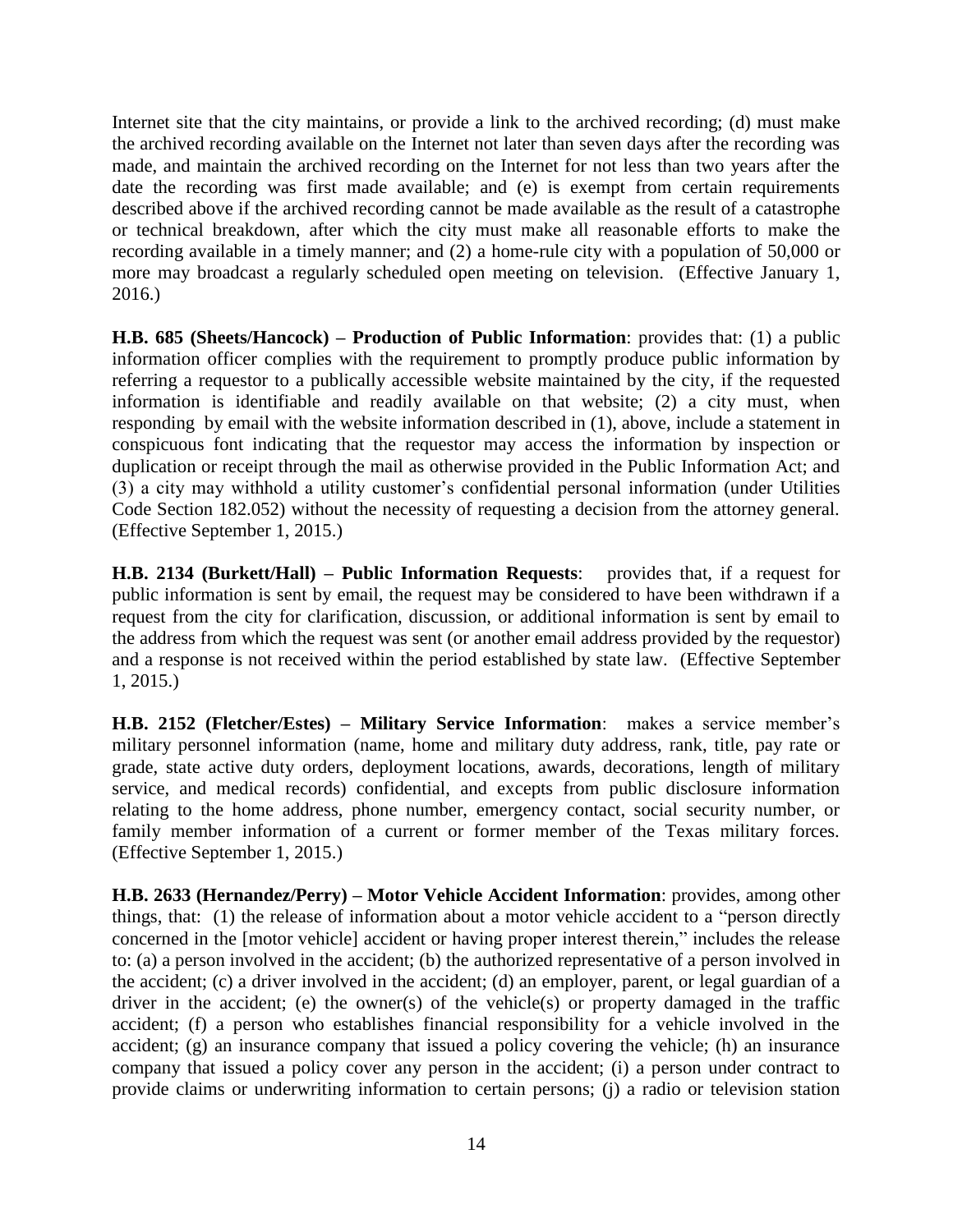that holds an FCC license; (k) certain newspapers; and (l) a person who may sue because of death resulting from the accident; and (2) certain redacted accident reports may be requested by any person. (Effective immediately.)

**H.C.R. 96 (Hunter/Hancock) – Internet Publication of Legal Notices**: directs the speaker of the House of Representatives and the lieutenant governor to create a joint interim committee to study the issue of advertising public notices on the Internet.

#### **Other Finance and Administration Bills**

**H.B. 1 (Otto/Nelson) – State Budget**: this is the state budget. The following chart shows the differences over the coming biennium in city-related items from the current budget:

|                             |                                      | $ 2016-2017$ appropriated |                |
|-----------------------------|--------------------------------------|---------------------------|----------------|
| <b>Budget Item</b>          | $ 2014 - 2015$ appropriated (H.B. 1) |                           | <b>Change</b>  |
|                             |                                      |                           |                |
| Mixed Beverage Tax          | \$307,296,000                        | \$408,527,000             | \$101,231,000  |
| Library Resource            |                                      |                           |                |
| Sharing                     | \$24,170,709                         | \$37,443,163              | \$13,272,454   |
| Local Library Aid           | \$4,114,692                          | \$4,948,159               | \$833,467      |
| <b>Local Parks Grants</b>   | \$16,368,960                         | \$42,000,000              | \$25,631,040   |
| <b>TCEQ Solid Waste</b>     |                                      |                           |                |
| Grants                      | \$15,625,679                         | \$13,431,017              | (S2, 194, 662) |
| <b>LEOSE Training Funds</b> | \$12,000,000                         | \$12,000,000              | \$0            |
| Defense<br><b>Community</b> |                                      |                           |                |
| Grants                      | \$0                                  | \$30,000,000              | \$30,000,000   |
| Total:                      | \$379,576,040                        | \$548,349,339             | \$168,773,299  |

In addition, the budget reduces by half (from \$3 million to \$1.5 million) the amount of fee revenue that the Texas Commission on Fire Protection is required to generate and send to the state's general revenue fund for the next biennium.

**H.B. 7 (Darby/Nelson) – Military Cities**: provides, among other things, that a city bordered by or adjacent to a military installation that has lost a disproportionate share of property tax revenue as a result of disabled veteran property tax exemptions may apply to receive a disabled veteran assistance payment from the state comptroller. (Effective September 1, 2015.)

**H.B. 23 (S. Davis/Huffman) – Disclosure of Vendor Relationships**: amends Chapter 176, Local Government Code (which requires city officials and vendors to disclose certain information) to provide, among other things, that: (1) the chapter applies to a "local government officer," including an agent of a local government entity who exercises discretion in the planning, recommending, selecting, or contracting of vendor; (2) the chapter applies to a "vendor" who enters or seeks to enter into a contract with the city, including an officer or employee of a state agency acting in a private capacity to enter into a contract with the city; (3)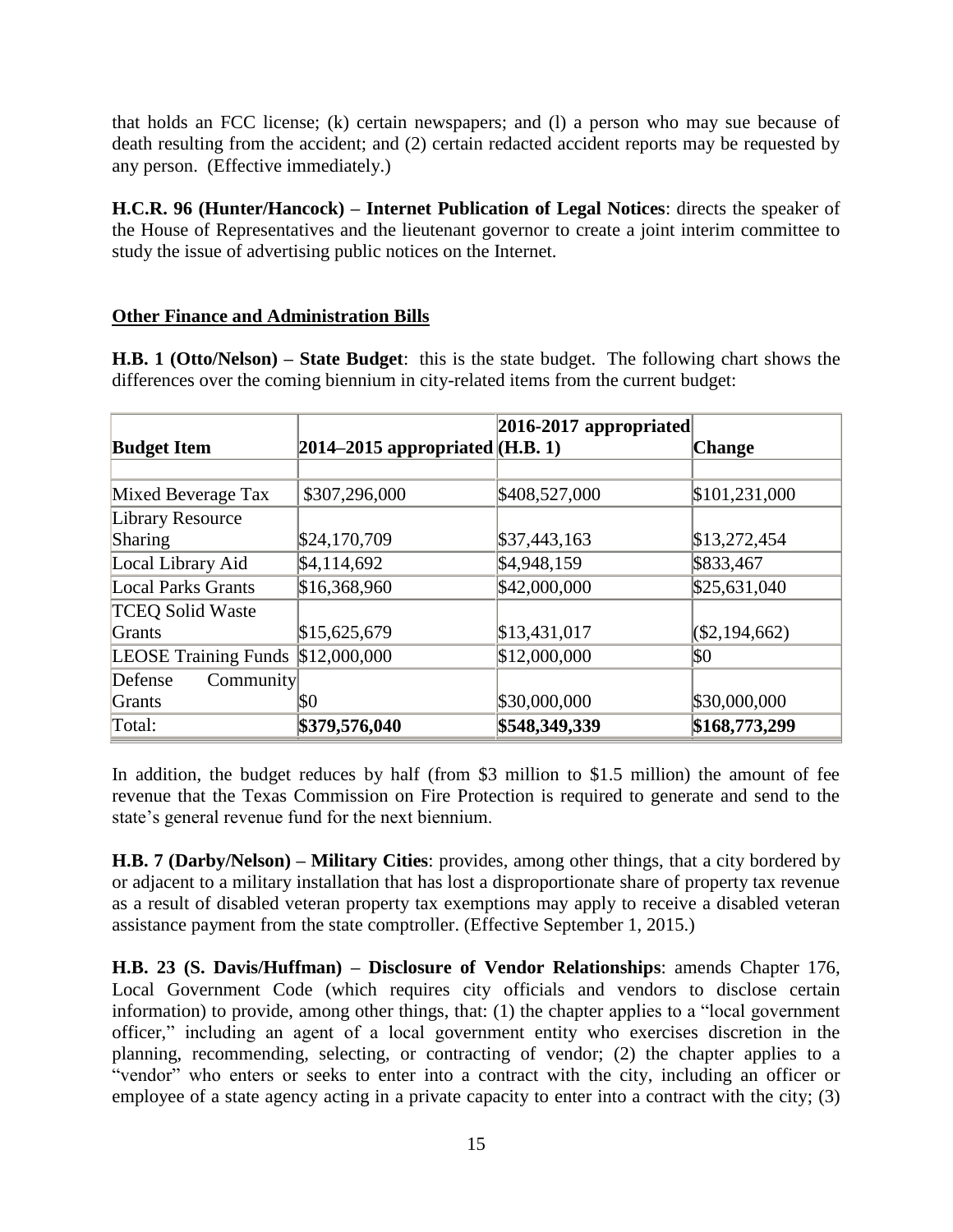disclosure is triggered upon the receipt of one or more gifts (including lodging, transportation, and entertainment) that have an aggregate value of more than \$100 (current law is \$250); (4) disclosure is triggered when the vendor has a relationship within the third degree by blood and second degree by marriage with a local government officer; (5) failure by a local government officer or vendor to comply with the disclosure requirements is a criminal offense ranging from a Class C to a Class A misdemeanor, depending on the amount of the contract at issue; and (6) the city council could declare a contract void if they determine a vendor fails to comply with the chapter. (Effective September 1, 2015.)

**H.B. 114 (Flynn/Hinojosa) – Capital Appreciation Bonds**: provides that: (1) with the exception of refunding bonds or capital appreciation bonds for the purpose of financing transportation projects, a political subdivision may not issue capital appreciation bonds that are secured by property taxes unless: (a) the bonds have a scheduled maturity date that is not later than 20 years after the date of issuance; (b) the governing body of the political subdivision has received a written estimate of the cost of the issuance; (c) the governing body of the political subdivision has determined in writing whether any personal or financial relationship exists between the members of the governing body and any financial advisor, bond counsel, bond underwriter, or other professional associated with the bond issuance; and (d) the governing body of the political subdivision posts on its website and enters into the minutes various information regarding the issuance, including: (i) the total amount of the bonds to be voted on; (ii) the length of maturity of the bonds; (iii) the projects to be financed with the bond proceeds; (iv) the intended use of bond proceeds not spent after completion of the projects financed with bond proceeds; (v) the total amount of the political subdivision's outstanding bonded indebtedness at the time of the election; (vi) the total amount of the political subdivision's outstanding bonded indebtedness; and (vii) the information provided under (b) and (c), above; (2) the governing body of a political subdivision shall submit any determination of a personal or financial relationship in relation to the issuance of the bond to the Texas Ethics Commission; (3) the governing body of a political subdivision shall regularly update the debt information posted on its website to ensure that the information is current and accurate; (4) capital appreciation bond proceeds may not be used to purchase maintenance items and transportation-related items, unless an item has an expected useful life that exceeds the bond's maturity date; (5) capital appreciation bond proceeds unspent after completion of the project identified as the proceeds intended use may be used only for a use identified on the political subdivision's website, unless another use is approved by the voters at an election held for that purpose; (6) the total amount of capital appreciation bonds may not exceed 25 percent of the political subdivision's total outstanding bonded indebtedness at the time of the issuance; and (7) a city may extend the maturity date of an issued capital appreciation bond only if the extension of the maturity date will decrease the total amount of projected principal and interest to maturity. (Effective September 1, 2015.)

**H.B. 262 (Miles/Creighton) – Liability:** provides for expanded immunity from liability for property that is used as a community garden, so long as notice is posted at the site of the limitation of liability**.** (Effective September 1, 2015.)

**H.B. 763 (S. King/Perry) – State Agency Rulemaking**: provides that: (1) if a state agency requires signatures for a petition, at least 51 percent of the total number of signatures must be those of residents of the State of Texas; and (2) an "interested person" must be a resident,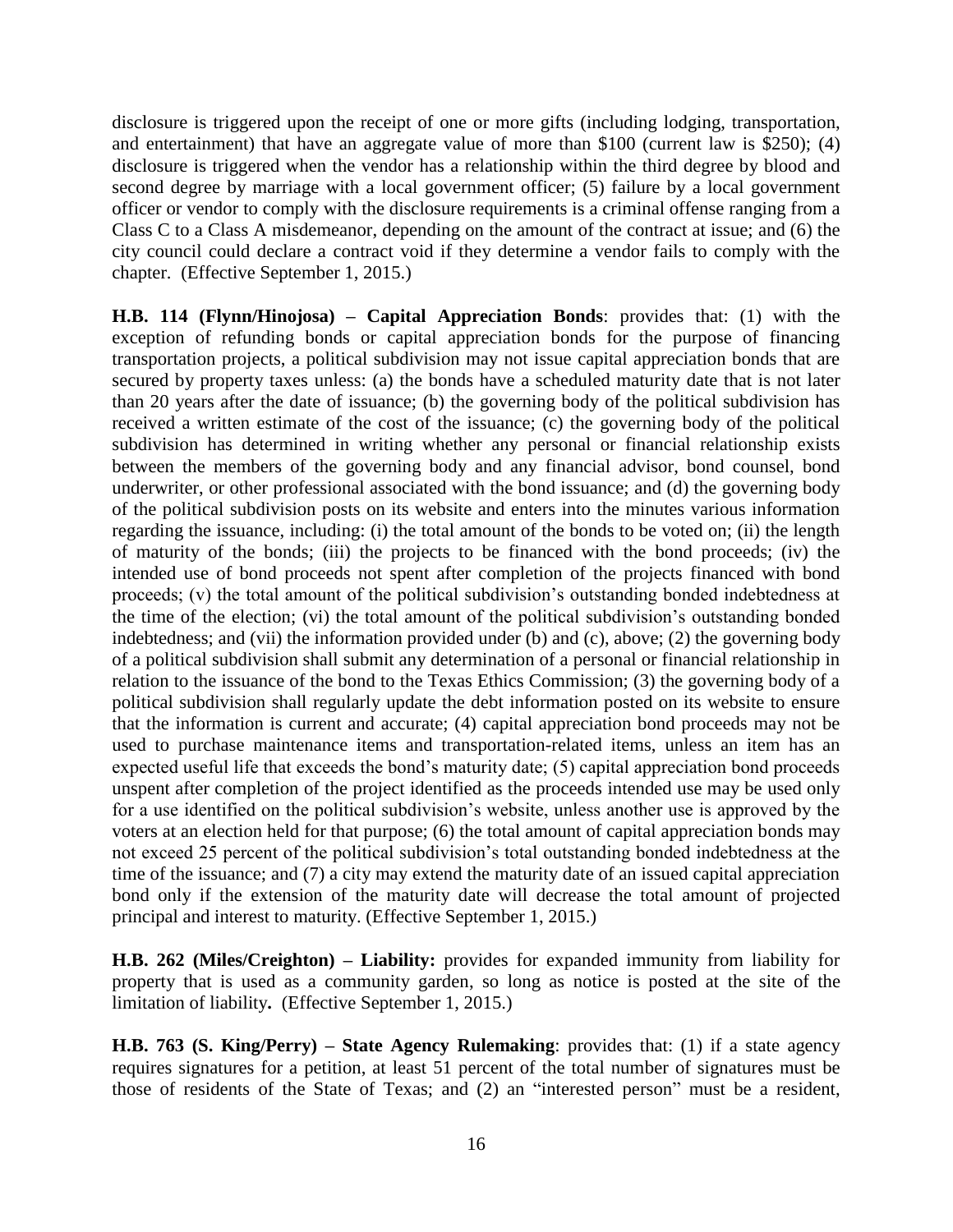business entity, governmental subdivision, or public or private organization located in the state of Texas. (Effective immediately.)

**H.B. 804 (Geren/Seliger) – Vehicle Storage Facilities**: requires the operator of a vehicle storage facility, including a city vehicle storage facility, to accept cash, debit cards, and credit cards as a form of payment and to conspicuously post a related sign. (Effective September 1, 2015.)

**H.B. 870 (Smith/Seliger) – Public Funds Investment Act**: reduces the amount of Public Funds Investment Act training hours for city finance and investment officers from ten hours every two years to eight hours every two years. (Note: city finance and investment officers must still initially receive ten hours of training within 12 months after taking office or assuming investment duties.) (Effective September 1, 2015.)

**H.B. 896 (Hernandez/Huffman) – Computer Security**: makes it a criminal offense for a person to knowingly access − with the intent to defraud or harm another or alter, damage, or delete property  $-$  a computer that is owned by the government in violation of: (1) a clear and conspicuous prohibition by the owner; or (2) a contractual agreement. (Effective September 1, 2015.)

**H.B. 1040 (Paddie/Hancock) – Liability of Sports Officials:** provides immunity from civil damages related to personal injury, wrongful death, property damage, or other loss to a sports official who is engaged in an athletic competition, unless the damages are caused by the official's gross negligence or wanton, willful, or intentional misconduct. (Effective immediately.)

**H.B. 1148 (Kacal/Schwertner) – Public Funds Investment Act**: provides that a city investment officer must take only the initial 10 hour training under the Public Funds Investment Act but no continuing investment training if the city: (1) does not invest city funds; or (2) only deposits city funds in interest-bearing deposit accounts or certificates of deposit. (Effective September 1, 2015.)

**H.B. 1184 (Paddie/Eltife) – Energy Savings Performance Contracts:** provides that a local government is authorized to use an energy savings performance contract for: (1) alternative fuel programs resulting in energy cost savings and reduced emissions for local government vehicles, including fleet vehicles; or (2) programs resulting in utility cost savings. (Effective immediately.)

**H.B. 1246 (Koop/Hall) – Financial Disclosure**: permits the city clerk or secretary in a city with a population of 100,000 or more to deliver a personal financial statement form by mail, personal delivery, electronic mail, or any other means of electronic transfer to an officer or candidate who is required to file the form. (Effective September 1, 2015.)

**H.B. 1378 (Flynn/Bettencourt) – Local Debt Reporting**: provides that: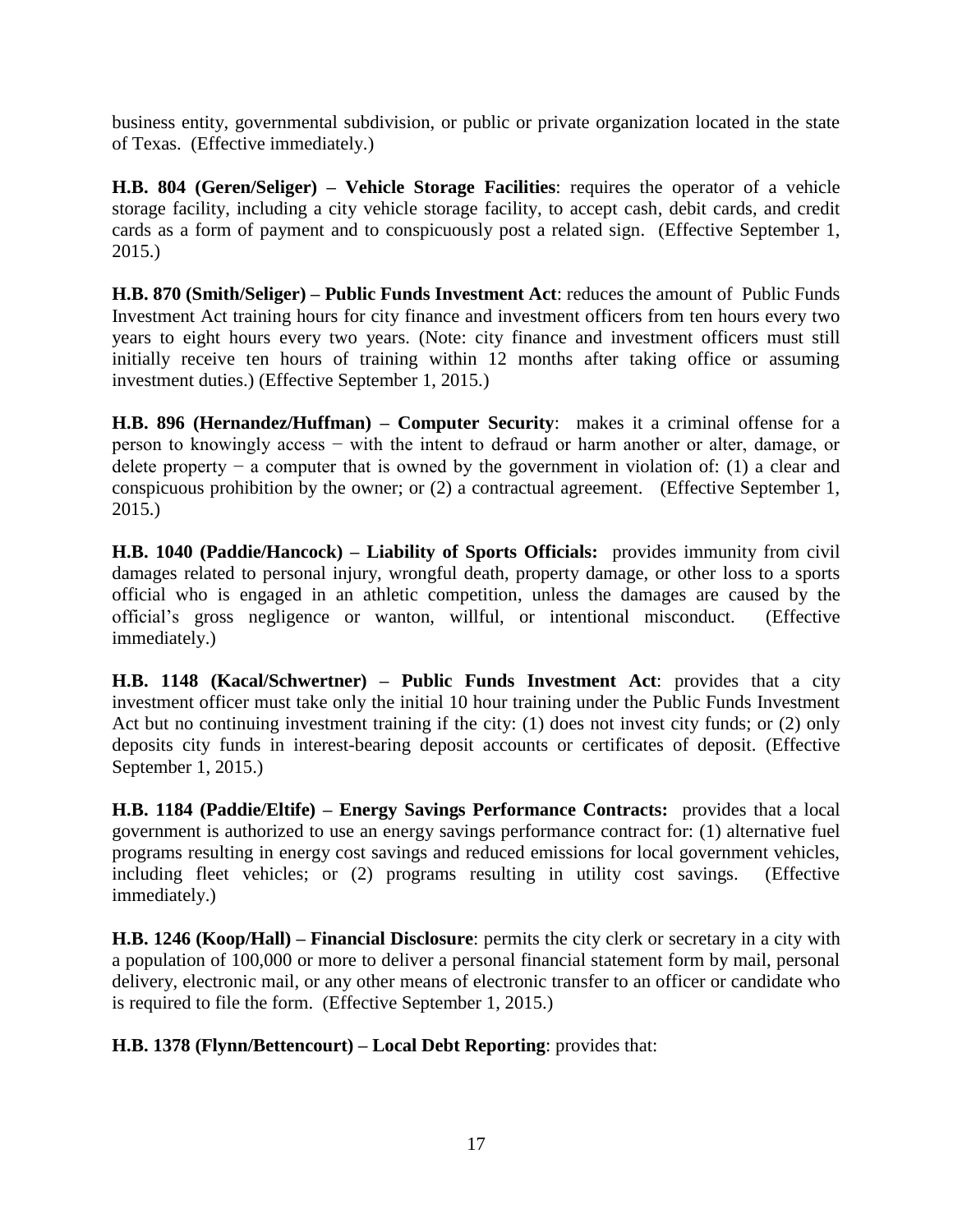- 1. every political subdivision must annually compile and report the following financial information: (a) debt obligation information for the political subdivision that must state: (i) the amount of all authorized debt obligations; (ii) the principal of all outstanding debt obligations; (iii) the principal of each outstanding debt obligation; (iv) the combined principal and interest required to pay all outstanding debt obligations on time and in full; (v) the combined principal and interest required to pay each outstanding debt obligation on time and in full; (vi) the amounts required by (i)- (v) limited to authorized and outstanding debt obligations secured by property taxes, expressed as a total amount and per capita amount; and (vii) the following for each debt obligation: (A) the issued and unissued amount; (B) the spent and unspent amount; (C) the maturity date; and (D) the stated purpose for which the debt obligation was authorized; (b) the current credit rating given by any nationally recognized credit rating organization to debt obligations of the political subdivision; and (c) any other information that the political subdivision considers relevant or necessary to explain the values;
- 2. instead of replicating in the annual report information required by (1), above, that is posted separately on a political subdivision's website, a political subdivision may provide in the report a direct link to, or a clear statement describing the location of, the separately posted information;
- 3. as an alternative to preparing a report under (1), above, a political subdivision may provide all required debt information to the comptroller and have the comptroller post the information on the comptroller's official website;
- 4. a city with a population of less than 15,000 may, as an alternative to providing the report under (1), above, provide to the comptroller a document that contains the required debt information;
- 5. except as provided by (3) and (4), above, the governing body of a political subdivision must take action to ensure that: (a) the annual report is made available for inspection by any person and is posted continuously on the political subdivision's website until the political subdivision posts the next annual report; and (b) the contact information for the main office of the political subdivision is continuously posted on the website, including the physical address, the mailing address, the main telephone number, and an email address; and
- 6. except in the case of a public calamity, a case in which the issuer needs to act to protect the health of the residents, a case of unforeseen damage to public equipment or property, or to comply with a state or federal regulation, a city may not issue a certificate of obligation if the voters voted down a bond proposition for the same purpose within the preceding three years.

(Effective January 1, 2016.)

**H.B. 1491 (McClendon/Menendez) – Juvenile Records**: with certain exceptions, prohibits a business entity from publishing confidential juvenile record information or confidential criminal record information of a child. (Effective September 1, 2015.)

**H.B. 1690 (King/Huffman) – Offenses Against Public Administration**: provides, among other things, that: (1) the Texas Rangers must establish a public integrity unit to investigate certain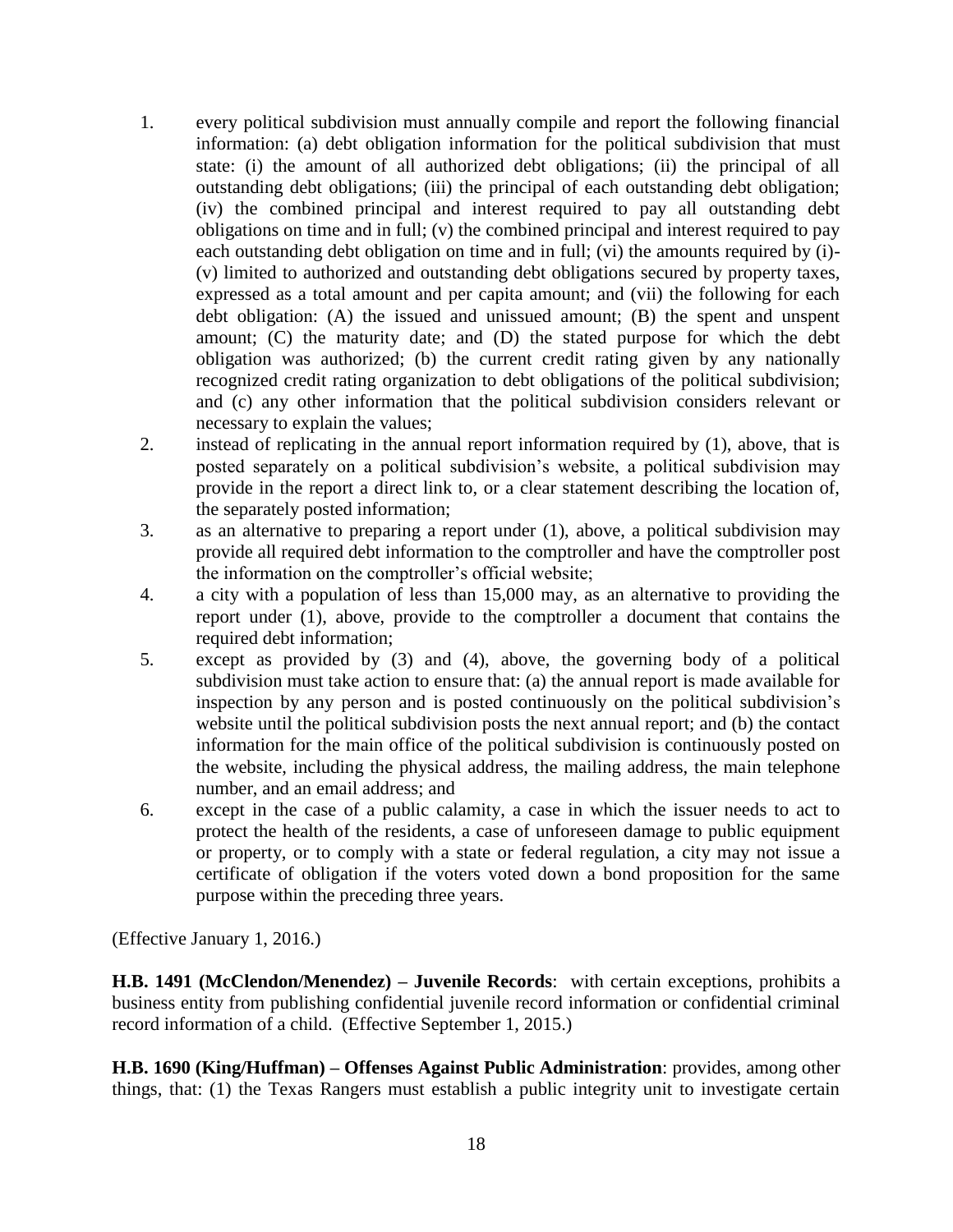offenses against public administration, defined primarily to mean offenses committed by state officers and employees; and (2) a local law enforcement agency must cooperate with the public integrity unit and prosecutor by providing resources and information necessary to investigate and prosecute offenses against public administration. (Effective September 1, 2015.)

**H.B. 1740 (S. Thompson/Menendez) – Rabies Vaccine**: provides that a veterinarian employed by a city and who administers or supervises a rabies vaccine as part of a local rabies control program established by the city is not required to establish a veterinarian-patient relationship before administering or supervising administration of the vaccine. (Effective immediately.)

**H.B. 1853 (Button/Huffines) – Eviction**: authorizes, but does not require, a city to: (1) provide, without charge to the owner of personal property removed from a rental unit as the result of eviction, a portable, closed container into which the removed personal property shall be placed by the officer executing a writ of possession; and (2) remove the container described in (1), above, and dispose of the contents by any lawful means if the owner does not recover the personal property within a reasonable time after the time the property is placed in the container. (Effective September 1, 2015.)

**H.B. 1905 (Springer/L. Taylor) – State and Local Taxes**: this bill, among other things: (1) exempts from property taxation the real property owned by a person that is leased to a charter school if: (a) the real property is used exclusively by the school for education functions; (b) the real property is reasonably necessary for the operation of the school; (c) the property owner certifies by affidavit to the school that the rent for the lease of the real property will be reduced by a commensurate amount; (d) the property owner provides the school with a disclosure document stating the amount by which the taxes on the real property are reduced due to the exemption and the method to be implemented to ensure that the rent charged reflects the reduction; and (e) the rent charged for the lease of the real property reflects the reduction in the amount of property taxes due to the exemption through a monthly or annual credit against the rent; (2) provides that, for property tax purposes, a "nonprofit community business organization" includes a Type A and Type B economic development corporation; (3) clarifies the application of state and local hotel occupancy taxes to short-term rentals and authorizes a city to spend up to one percent of its hotel occupancy tax revenue for the creation, maintenance, operation, and administration of an electronic tax administration system; (4) exempts a nonprofit ambulance company from motor fuel taxes for fuel used solely to provide emergency medical services; (5) exempts motor vehicles operated exclusively by a city from paying taxes on compressed natural gas or liquefied natural gas delivered into the vehicle's fuel supply tank; and (6) authorizes a city to receive a refund or credit for taxes paid on compressed natural gas or liquefied natural gas if the fuel was delivered into the fuel supply tank of a motor vehicle operated exclusively by the city. (Note: The property tax exemption described in (1), above), will not go into effect because a corresponding resolution to amend the Texas Constitution did not pass.) (Section (2), above, is effective January 1, 2016. Sections (3), (4), (5), and (6), above, are effective September 1, 2015.)

**H.B. 2154 (Dutton/Birdwell) – State Office of Administrative Hearings**: provides that: (1) on making a finding that a party to a contested case has defaulted under the rules of the State Office of Administrative Hearings (SOAH), an administrative law judge (ALJ) may dismiss the case and remand it to the referring agency for informal disposition by applying the agency's own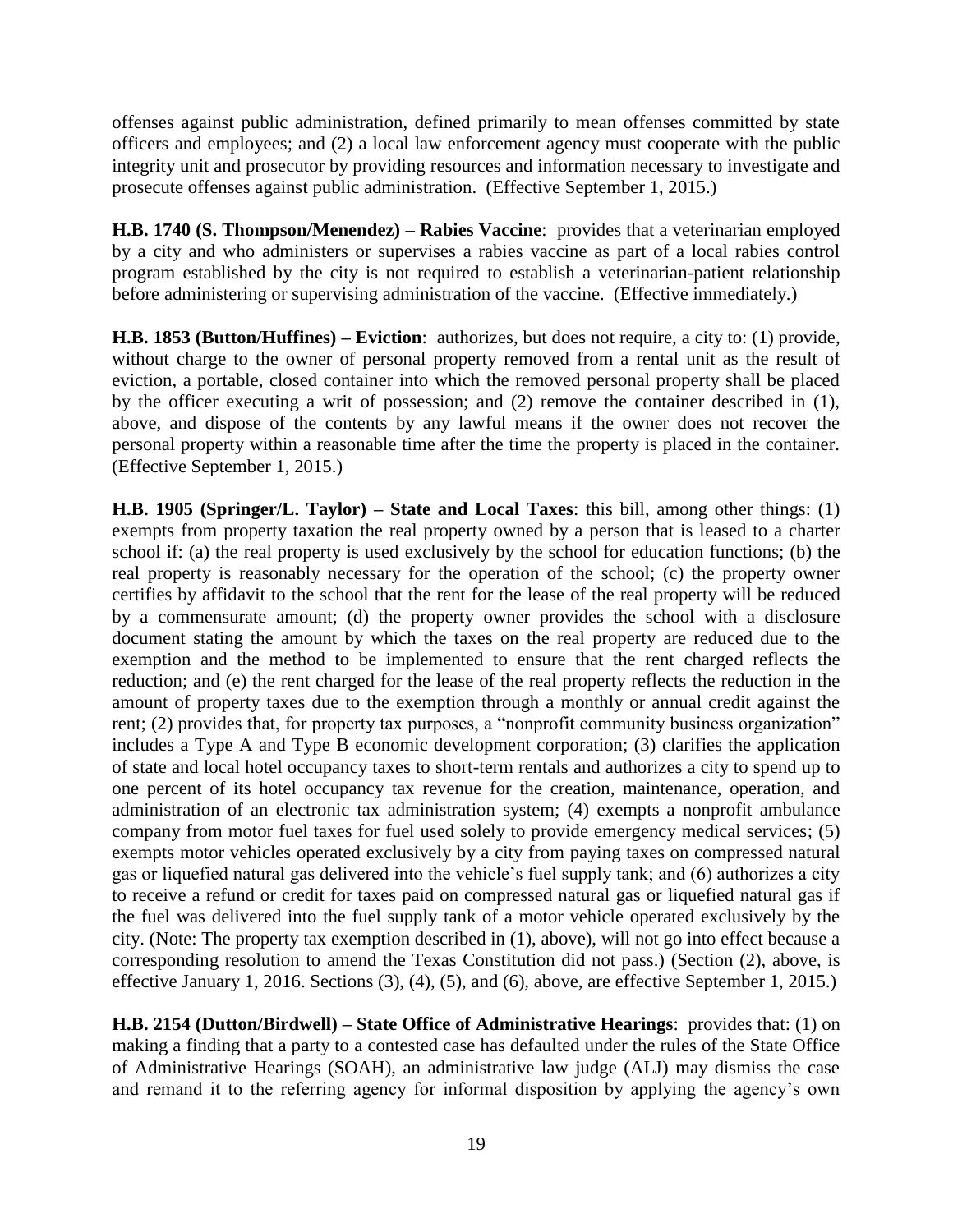rules of procedure related to default proceedings; (2) the natural resource conservation division of SOAH is dismantled and any ALJ may hear cases from the Texas Commission on Environmental Quality; (3) the utilities division of SOAH is dismantled and any ALJ may hear cases from the Public Utility Commission of Texas; and (4) the Texas Department of Transportation and SOAH must enter into a memorandum of understanding regarding the scheduling of certain hearings. (Effective September 1, 2015.)

**H.B. 2358 (Lucio/Eltife) – Disasters**: provides: (1) that an out-of-state business entity whose transaction of business in Texas is limited to the performance of disaster- or emergency-related work during a disaster response period is not required to: (a) register with the secretary of state; (b) file a tax report with or pay taxes or fees to the state or a political subdivision of the state; (c) pay tax on equipment used only during the disaster response period and that is removed from the state following the response period; (d) comply with any state or local business licensing or registration requirements; or (e) comply with any state or local occupational licensing requirements or related fees; (2) that an out-of-state employee whose only employment in the state is for the performance of disaster- or emergency- related work during a disaster response period is not required to: (a) file a tax report with or pay taxes or fees to the state or a political subdivision; or (b) comply with any state or local occupational licensing requirements or related fees; and (3) provide that an entity or employee described in (1) and (2), above, is (unless otherwise exempt) subject to a transaction tax or fee, including motor fuels tax, sales or use tax, hotel occupancy tax, and motor vehicle rental tax. (Effective immediately.)

**H.B. 2679 (Flynn/Estes) – Public Facility Corporations**: provides, among other things, that a public facilities corporation: (1) may exercise any powers that a nonprofit corporation may exercise, to the extent necessary or convenient to accomplish the purpose of the corporation, including the authority to grant a leasehold or other possessory interest in a public facility owned by the corporation; and (2) during the period of time that a corporation owns a particular public facility, a leasehold or other possessory interest in the real property of the public facility granted by the corporation is exempt from taxation in certain circumstances. (Effective immediately.)

**H.B. 3132 (Parker/Birdwell) – Municipal Advisors**: authorizes a city to hire a financial advisor or investment advisor who is registered as a municipal advisor with the United States Securities and Exchange Commission under the Securities Exchange Act of 1934, Section 15B. (Effective September 1, 2015.)

**VETOED H.B. 3511 (Davis/Huffman) – Financial Statements**: requires that financial statements filed by officials and candidates in cities with a population of 100,000 or greater contain information about certain community and separate property, and that the statements meet certain requirements if they are electronically filed. (Effective September 1, 2015.)

**VETOED H.B. 3736 (Davis/Huffman) – Financial Statements**:requires that financial statements filed by officials and candidates in cities with a population of 100,000 or greater contain information about certain community and separate property, certain contracts with and services for governmental entities, and other sources of unearned income such as public benefits or pensions. (Effective September 1, 2015.)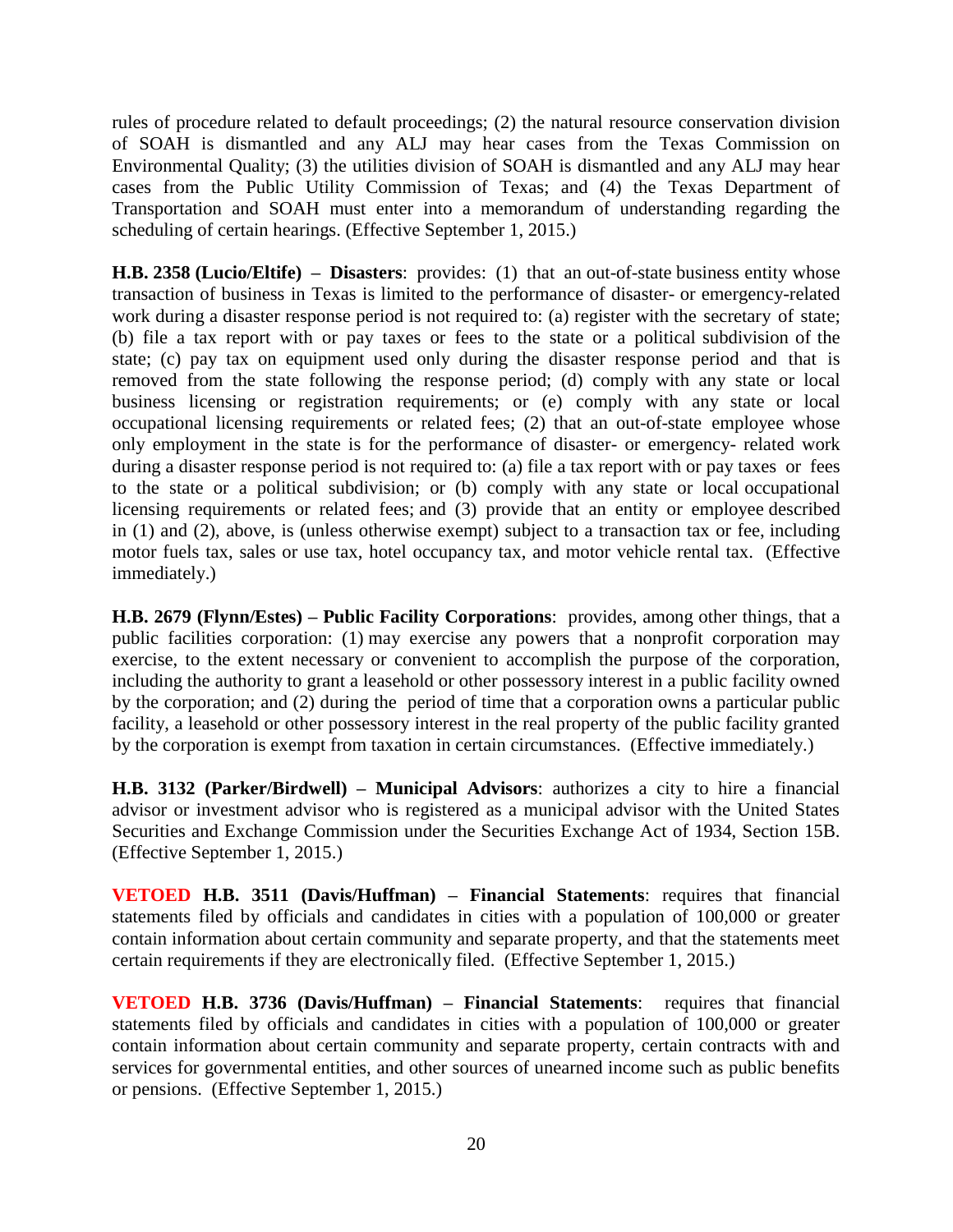**S.B. 97 (Hinojosa/Alvarado) – E-Cigarettes**: includes E-cigarettes in the existing state regulations that govern the sale, distribution, possession, use, and advertising of cigarettes and other tobacco products. (Note: the comptroller must make required signage available to the public by September 15, 2015.) (Effective October 1, 2015.)

**S.B. 200 (Nelson/Price) – Health and Human Services:** this is the Department of Health and Human Services sunset bill. The bill, among other things: (1) consolidates various health and human services agencies under the Health and Human Services Commission; and (2) eliminates many of the committees, councils, and work groups whose purpose is to give information regarding the physical, mental, and intellectual health of certain individuals and communities. (Various effective dates from September 1, 2015 to September 1, 2017).

**S.B. 450 (Schwertner/Sheets) – Governmental Immunity**: provides that the Texas Tort Claims Act does not waive immunity for a claim against a political subdivision if: (1) the political subdivision acquires land through foreclosure of a lien held by the political subdivision or that was bid off to the political subdivision under a tax sale or conveyed to the political subdivision owed the largest amount of delinquent property taxes; (2) the claim arises after the date the land was acquired and before the date the land is sold, conveyed, or exchanged by the political subdivision; and (3) the claim arises from the condition of the land, a premises defect on the land, or an action committed by a person on the land, other than an agent or employee of the political subdivision. (Effective September 1, 2015.)

**S.B. 610 (Perry/Murr) – Recreational Use Liability:** limits the liability of an agritourism entity involved in an agritourism activity, so long as the entity posts a notice regarding the limitation of liability. (Effective immediately.)

**S.B. 900 (L. Taylor/G. Bonnen) – Texas Windstorm Insurance Association:** provides that: (1) each biennium, the Texas Department of Insurance shall conduct a study of market incentives to promote participation in the voluntary windstorm and hail insurance market in the seacoast territory of this state; (2) the study required by (1), above, must address as possible incentives the mandatory or voluntary issuance of windstorm and hail insurance in conjunction with the issuance of a homeowners policy in the seacoast territory; (3) if determined by the Insurance Commissioner to be in the best interest of the policyholders and the public, the commissioner may contract with an administrator – who must have certain qualifications – to manage the association and administer the plan of operation; (4) losses in a catastrophe year not paid from existing or reserve funds shall be paid from Class 1, 2, or 3 member assessments in accordance with new procedures imposed by the bill; (5) the Texas Windstorm insurance Association (TWIA), with the approval of the commissioner, shall notify each member of the amount of the member's assessment; (6) significant modifications to the composition of the TWIA board of directors are made; (7) TWIA's investment procedures and reserve amount requirements are modified; and (8) TWIA shall administer, subject to commissioner approval, a depopulation program that encourages the transfer of association policies to insurers through the voluntary market or assumption reinsurance. (Effective September 1, 2015.)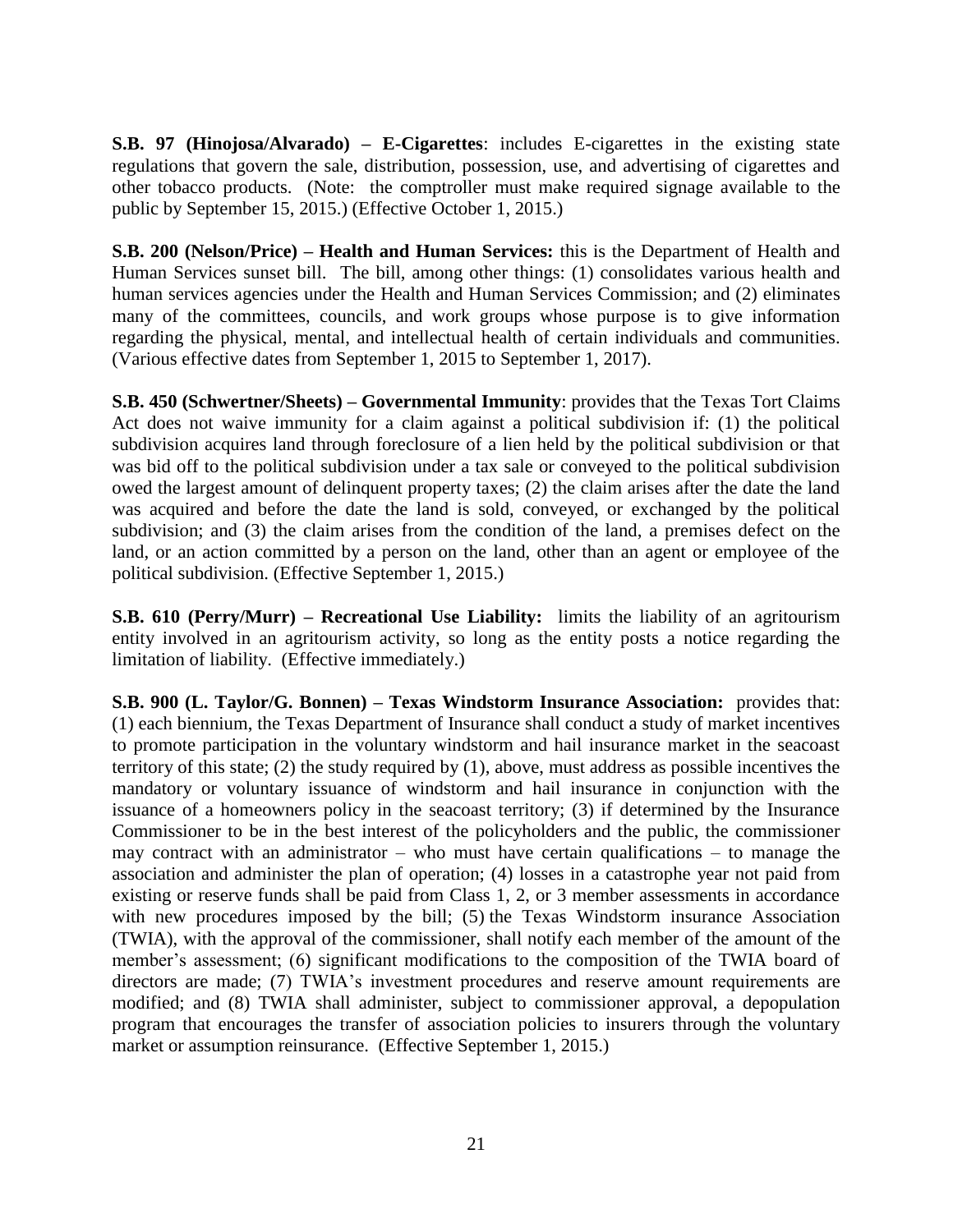**S.B. 1267 (Estes/Clardy) – Contested Case Hearings**: provides, among other things, that: (1) in a proceeding in which a state agency has the burden of proof, an agency that intends to rely on a statute or rule not previously referenced in the notice of hearing must amend the notice to refer to the statute or rule not later than the  $7<sup>th</sup>$  day before the date set for the hearing; (2) a state agency may summarily suspend a license holder's license pending proceedings for revocation if the agency determines imminent peril to the public health, safety, or welfare requires such emergency action; (3) a state agency must notify each party to a contested case of any decision or order of the agency personally, by electronic means (if agreed to by the party), or by mail; (4) if an adversely affected party or the party's attorney of record does not receive required notice from a state agency or acquire actual knowledge of a signed order before the  $15<sup>th</sup>$  day after the date the order is signed, the deadline for a motion for rehearing begins when the party receives the notice or acquires actual knowledge of the signed order or decision, whichever occurs first; (5) a motion for rehearing in a contested case must (with certain exceptions) must be filed not later than the  $25<sup>th</sup>$  day after the date the decision or order is signed, and a party must (with certain exceptions) file a reply to a motion for rehearing not later than the  $40<sup>th</sup>$  day after the date the decision or order is signed; and (6) in a contested case in which a motion for rehearing is a prerequisite for seeking judicial review, a prematurely filed petition is effective to initiate judicial review. (Effective September 1, 2015.)

**S.B. 2065 (Estes/Sanford) – Religious Beliefs**: provides that: (1) a religious organization, an organization supervised or controlled by or in connection with a religious organization, an individual employed by a religious organization while acting in the scope of that employment, or a clergy or minister may not be required to solemnize any marriage, provide services, accommodations, facilities, goods, or privileges for a purpose related to the solemnization, formation, or celebration of any marriage if the action would cause the organization or individual to violate a sincerely held religious belief; and (2) a refusal to provide services, accommodations, facilities, goods, or privileges under (1), above, is not the basis for a civil or criminal cause of action or any other action by this state or a political subdivision of this state to penalize or withhold benefits or privileges, including tax exemptions, governmental contracts, grants, or licenses, from any protected organization or individual. (Effective immediately.)

#### **Municipal Courts**

**H.B. 121 (Fletcher/Whitmire) – Payment of Fine and Court Costs**: provides that: (1) a court may adopt an alternative procedure for collecting a past due capias pro fine; and (2) a peace officer who executes a capias pro fine or who is authorized to arrest a defendant on other grounds and knows that the defendant owes a past due payment must inform the defendant of: (a) the possibility of making an immediate payment to the officer of the fine and court costs owed using a credit or debit card; and (b) the defendant's available alternatives to making an immediate payment. (Effective immediately.)

**H.B. 263 (Miles/Huffman) – Juvenile Records**: requires a juvenile court to order the sealing of the records in the case of a person who has been found to have engaged in delinquent conduct as a juvenile if two years have elapsed since the final discharge or last official action in the person's case. (Effective September 1, 2015.)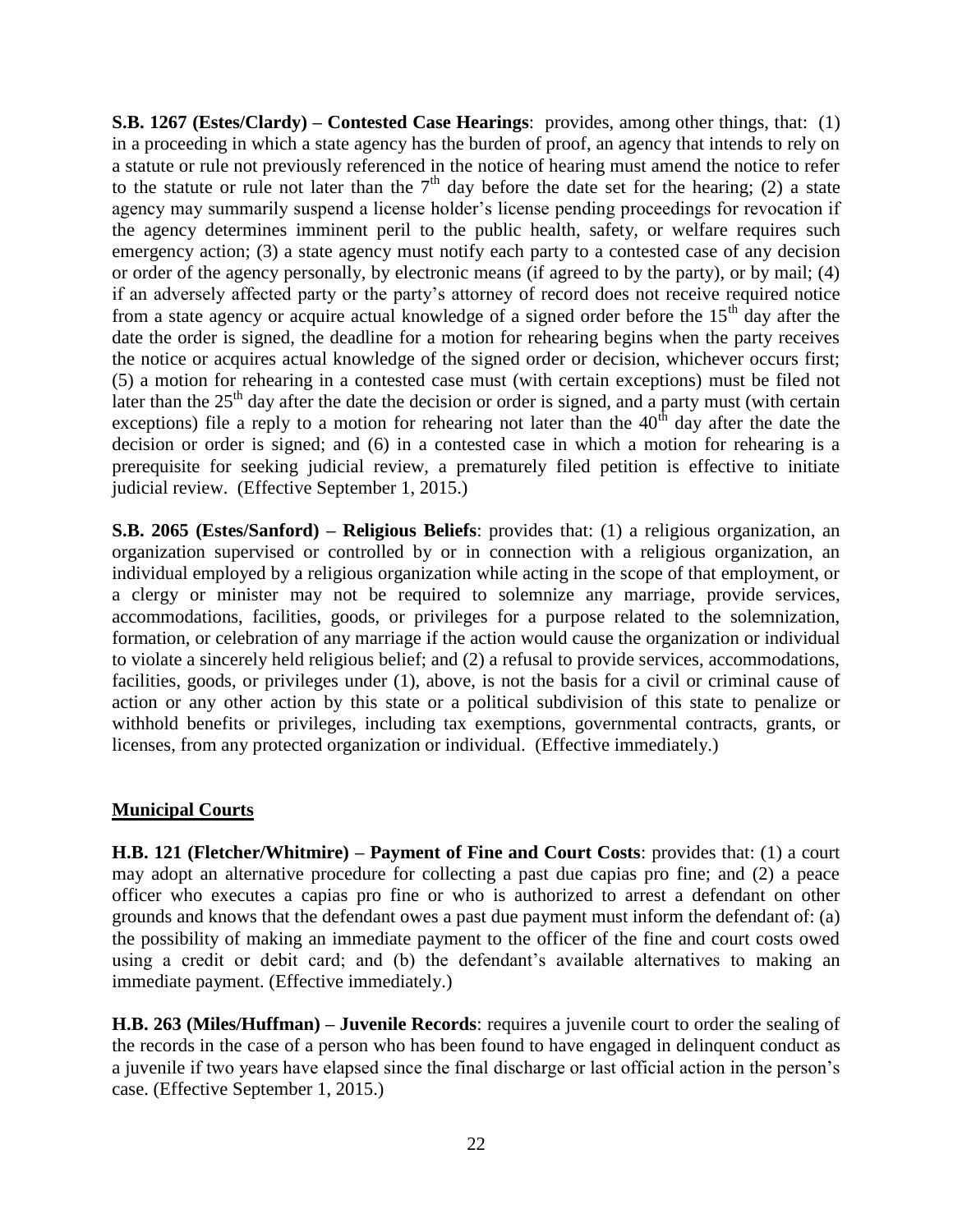**H.B. 274 (Miles/Lucio) – Illegal Dumping**: increases the maximum fine for violation of an illegal dumping ordinance from \$2,000 to \$4,000, and adjusts the municipal court jurisdiction threshold accordingly. (Effective September 1, 2015.)

**H.B. 1436 (Smithee/Lucio) – Dangerous Dogs**: makes changes to the dangerous dog appeals process, including: (1) prohibiting a municipal court from ordering the destruction of a dog during an appeal; (2) requiring the animal control authority of a city to notify an owner of a dangerous dog determination in writing; (3) providing a process for an owner to file an appeal a dangerous dog determination; (4) requiring the municipal court to determine the estimated costs to house and care for an impounded dog during the appeal process and set a bond for an appeal adequate to cover the costs; and (5) allowing a party to appeal the decision in the county court or county court at law in the county in which the municipal court is located. (Effective September 1, 2015.)

**H.B. 1386 (Raymond/Ellis) – Municipal Court**: removes the limitation in current law that municipal court cases may have only one attorney conducting the prosecution or defense. (Effective September 1, 2015.)

**H.B. 1888 (Capriglione/Taylor) – Commercial Driver's Licenses**: provides: (1) for the creation of a commercial learner's permit and non-domiciled commercial learner's permit; (2) for a defense to the offense of driving a commercial motor vehicle without a license if the person charged can produce in court a commercial learner's permit or driver's license; (3) that a court may assess a defendant an administrative fee of \$10 if a charge is dismissed because of the defense; (4) that a person commits an offense if the person operates a vehicle that is not in compliance with the applicable inspection requirements; and (5) for an administrative fee not to exceed \$20 on remediation of charge of operating a vehicle without complying with inspection requirements as certified. (Effective January 1, 2016.)

**H.B. 2398 (White/Whitmire) – Truancy**: provides that: (1) a municipal court may dismiss a complaint against an individual for the offense of parent contributing to nonattendance of school, if the court finds that a dismissal would be in the interest of justice; (2) an individual who has been convicted of a truancy offense or has had a truancy offense dismissed is entitled to have the conviction or complaint and records relating to the conviction or complaint expunged; (3) school districts shall take specified truancy prevention measures; (4) the fine amount for a failure to attend school violation is \$100 for a first offense, \$200 for a second offense, \$300 for a third offense, \$400 for a fourth offense, or \$500 for a fifth or subsequent offense; (5) municipal courts are truancy courts; (6) a child engages in truant conduct if the child is required to attend school and fails to attend school on 10 or more days within a six-month period; (7) truancy courts must follow statutory procedures found in chapter 65 of the Texas Family Code; (8) truancy courts may appoint a guardian ad litem to protect the interests of a child in a proceeding; (9) the court may order a child's parent to reimburse the county or city for the cost of the guardian ad litem; (10) a child who has been found to have engaged in truant conduct may apply, on or after the child's  $18<sup>th</sup>$  birthday, to the truancy court to seal the records relating to the allegation; (11) a city may establish a judicial donation trust fund as a separate account outside the municipal treasury; (12) a city may accept a gift, grant, donation, or other consideration from a public or private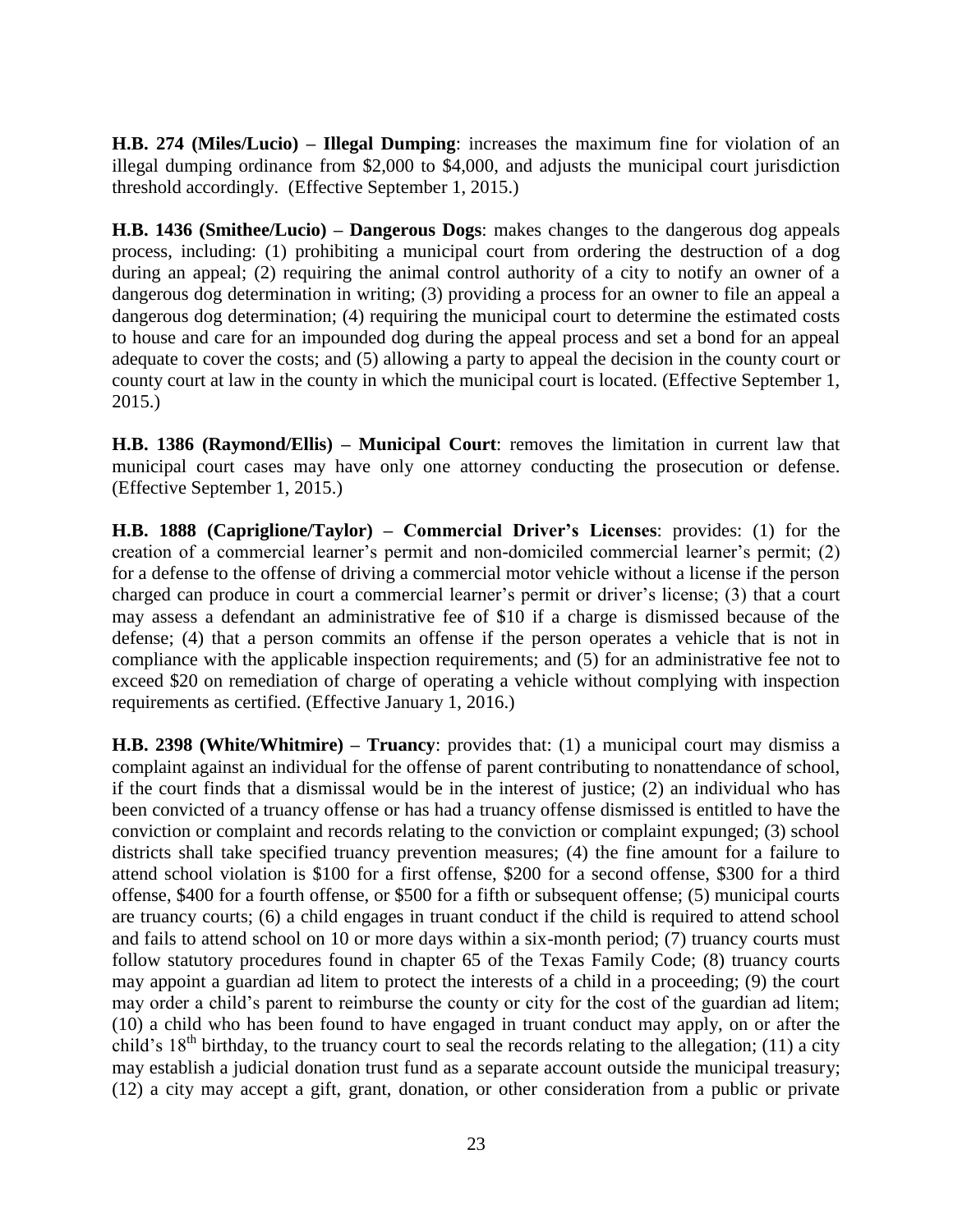source that is designated for the judicial donation trust fund; (13) the city council must adopt procedures necessary to receive and disburse money from the fund; and (14) a judge may award money from the fund to eligible children who appear before the court for a truancy or curfew violation. (Effective September 1, 2015.)

**H.B. 2747 (Landgraf/Creighton) – Jurors**: disqualifies a person from serving as a juror if the person is not a citizen of the United States. (Effective September 1, 2015.)

**H.B. 2945 (Alonzo/Hancock) – Juvenile Case Manager Fund**: provides that, if there is money leftover in the juvenile case manager fund after the juvenile case manager's salary and expenses are paid, on approval by the employing court, the juvenile case manager may direct the remaining money to be used for educational programs, including juvenile alcohol and substance abuse programs. (Effective immediately.)

**VETOED H.B. 3579 (Alonzo/Rodriguez) – Expunction of Records**: provides that: (1) a person who is convicted of and has satisfied the judgment for, or who has received a dismissal after deferral of disposition for, a fine-only misdemeanor, other than an offense under the Transportation Code or municipal ordinance, may petition the court for an order of nondisclosure; (2) the court shall hold a hearing on whether the person is entitled to file the petition and whether issuance of the order is in the best interest of justice; and (3) the clerk of a court that collects a fee for the petition shall deposit the fee to the credit of the general fund of the city. (Effective September 1, 2015.)

**H.B. 4003 (Laubenberg/Taylor) – Juvenile Records**: requires the custodian of a juvenile record or file to redact any personally identifiable information about a victim of a juvenile's delinquent conduct before disclosing the juvenile court record or file. (Effective September 1, 2015.)

**VETOED H.B. 4103 (Guillen/Garcia) – Judges**: provides that a municipal judge who continues to serve because the city council failed to take action to remove or reappoint the judge as required by law may continue to perform the duties of the office without taking an additional oath of office. (Effective September 1, 2015.)

**S.B. 108 (Whitmire/Thompson) – Juvenile Offenses**: provides that: (1) records of a person under 17 years of age may be expunged if the person was acquitted of the offense; (2) for the purposes of offenses under the Education Code, a child means a person who is a student and at least 10 years of age and younger than 18 years of age. (Effective September 1, 2015.)

**S.B. 873 (Rodriguez/Moody) – Capias Pro Fine**: provides that if the municipal court that issued a capias pro fine is unavailable, the arresting officer may take the defendant before a municipal court that is located in the city of arrest in lieu of placing the defendant in jail. (Effective September 1, 2015.)

**S.B. 1116 (West/Smithee) – Notice**: allows a court clerk to send any notice or document using mail or electronic mail (Effective September 1, 2015.)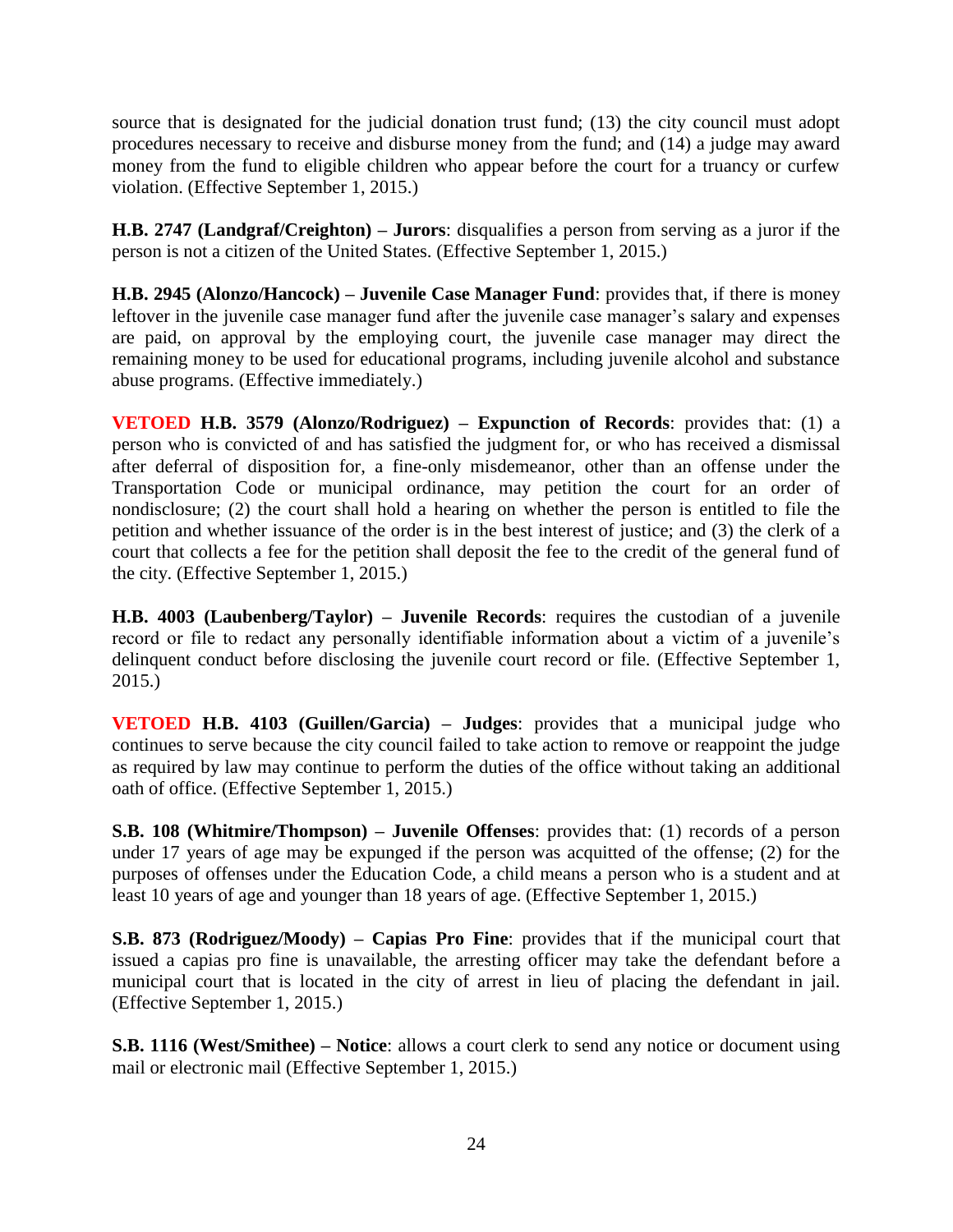**S.B. 1707 (Huffman/Miles) – Juvenile Records:** requires the court to give the prosecuting attorney for a juvenile court reasonable notice before a person's juvenile records become eligible for sealing, and allows the court to hold a hearing on the matter upon the prosecuting attorney's request. (Effective September 1, 2015.)

## **Community and Economic Development**

**H.B. 26 (Button/Fraser) – Economic Development**: this bill, among other things, renames the Major Events Trust Fund as the Major Events Reimbursement Program. (Effective September 1, 2015.)

**H.B. 819 (Sheffield/Zaffirini) – Public Health Nuisance**: deletes the reference to the "Culex quinquefasciatus" mosquitoes from the definition of a public health nuisance, leaving the generic term "mosquitoes" in its place. (Effective immediately.)

**H.B. 1277 (Ashby/Bettencourt) – Annexation**: provides that: (1) a general law city may annex an area in which 50 percent or more of the property in the area to be annexed is primarily used for a commercial or industrial purpose only if the city: (a) is otherwise authorized to annex the area and complies with the requirements prescribed under that authority; and (b) obtains the written consent of the owners of a majority of the property in the area to be annexed; and (2) the consent required (1)(b), above, must be signed by the owners of the property and must include a description of the area to be annexed. (Effective immediately.)

**H.B. 1558 (Parker/Hancock) – Juvenile Shelters**: prohibits a city from adopting an ordinance, or enforcing and existing ordinance, that prohibits a church from providing overnight shelter for children 17 years of age and younger. (Effective September 1, 2015.)

**H.B. 1626 (Johnson/West) – Banking Development Districts**: provides that: (1) a local government, in conjunction with a financial institution, may submit an application to the Texas Finance Commission for the designation of a banking development district; (2) the commission may approve an application establishing a banking development district; and (3) the governing body of a local government in which a banking development district has been designated may adopt a resolution designating a financial institution located in the district as a banking district depository, and authorize the local government to deposit funds with a banking district depository. (Effective September 1, 2015.)

**H.B. 1629 (Johnson/West) – Crowdfunding**: requires the State Securities Board to adopt rules to regulate and facilitate online intrastate crowdfunding applicable to authorized small business development entities, which includes Type A and B economic development corporations, nonprofit organization authorized to distribute housing and community development block grants, and municipal corporations. (Effective September 1, 2015.)

**H.B. 1736 (Villalba/Fraser) – Energy Efficiency Standards:** provides that: (1) on September 1, 2016, the energy efficiency chapter of the International Residential Code, as it existed on May 1, 2015, is adopted as the energy code in this state for single-family residential construction; (2)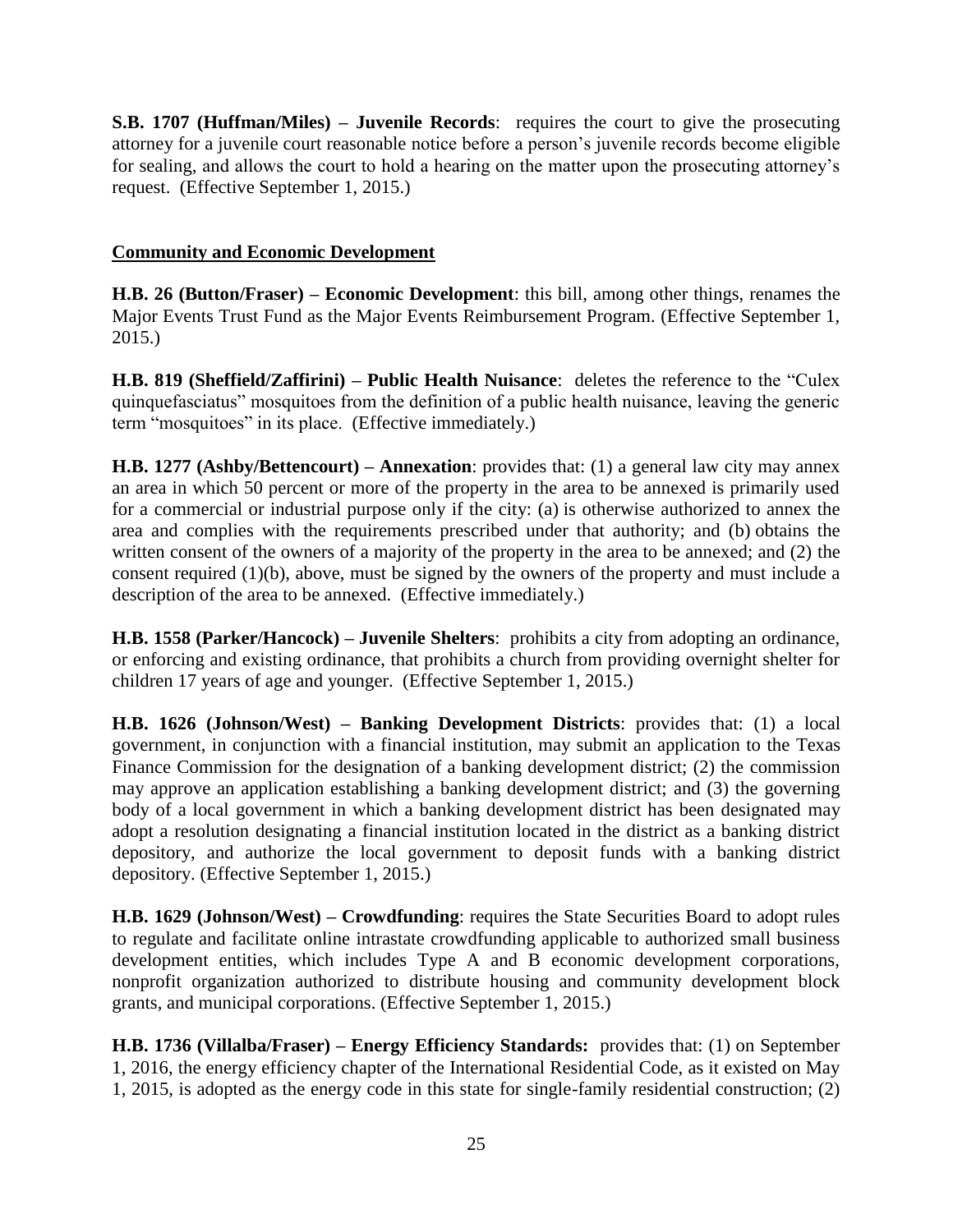on or after September 1, 2021, the State Energy Conservation Office (SECO) may adopt and substitute for that energy code the latest published edition of the energy efficiency chapter of the International Residential Code (IRC), based on written findings on the stringency of the chapter submitted by the Texas A&M Energy Systems Laboratory; (3) SECO may not adopt an edition of the code more often than once every six years and by rule shall establish an effective date for an adopted edition that is not earlier than nine months after the date of adoption; (4) SECO may adopt and substitute for the International Energy Conservation Code (IECC), which applies to all other residential, commercial, and industrial construction, the latest published edition of the IECC, based on written findings on the stringency of the edition submitted by the laboratory, and SECO by rule shall establish an effective date for an adopted edition that is not earlier than nine months after the date of adoption; (5) SECO by rule shall add a procedure for manufacturers of building materials and products to have an opportunity to comment on the codes under consideration; (6) an Energy Rating Index Compliance Alternative or subsequent alternative compliance path as described by (7), below, shall be considered in compliance; (7) an Energy Rating Index Compliance Alternative or subsequent alternative compliance path used to measure compliance for single-family residential construction in an optional compliance path of the energy efficiency chapter of the IRC that uses an energy rating index is as follows: (a) for climate zone 2, an energy rating index of: (i) 65 or lower from September 1, 2016, to August 31, 2019; (ii) 63 or lower from September 1, 2019, to August 31, 2022; and (iii) 59 or lower on or after September 1, 2022; (b) for climate zone 3, an energy rating index of: (i) 65 or lower from September 1, 2016, to August 31, 2019; (ii) 63 or lower from September 1, 2019, to August 31, 2022; and (iii) 59 or lower on or after September 1, 2022; and (c) for climate zone 4, an energy rating index of: (i) 69 or lower from September 1, 2016, to August 31, 2019; (ii) 67 or lower from September 1, 2019, to August 31, 2022; and (iii) 63 or lower on or after September 1, 2022; (8) the optional compliance paths in (7), above, expire September 1, 2025; and (9) a city located in a nonattainment area or in an affected county may establish procedures to adopt local amendments to the optional compliance paths in (7), above. (Effective immediately.)

**H.B. 1949 (Springer/V. Taylor) – Annexation**: provides that: (1) an area of land that would be eligible for annexation by petition of property owners, except that the area is not contiguous to the current city limits, may be annexed if a public right-of-way of a road or highway designated by the city exists that: (a) is located entirely in the extraterritorial jurisdiction of the city; and (b) when added to the area would cause the area to be contiguous to the city; (2) the public rightof-way that makes the area eligible for annexation under (1), above, is included in the annexation (by a metes and bounds description) without regard to whether the owners of the public right-ofway sought annexation; (3) a city that proposes to annex any portion of a county road or territory that abuts a county road must also annex the entire width of the county road and the adjacent right-of-way on both sides of the county road; and (4) if a road annexed under (3), above, is a gravel road, the county retains control of granting access to the road and its right-of-way from property that: (a) is not located in the boundaries of the annexing city; and (b) is adjacent to the road and right-of-way. (Effective September 1, 2015.)

**H.B. 2296 (Smith/Seliger) – Alcohol in Central Business District:** provides that a city may prohibit, by charter or ordinance, the possession of an open container or the public consumption of alcoholic beverages in the central business district of the city upon a finding that such activity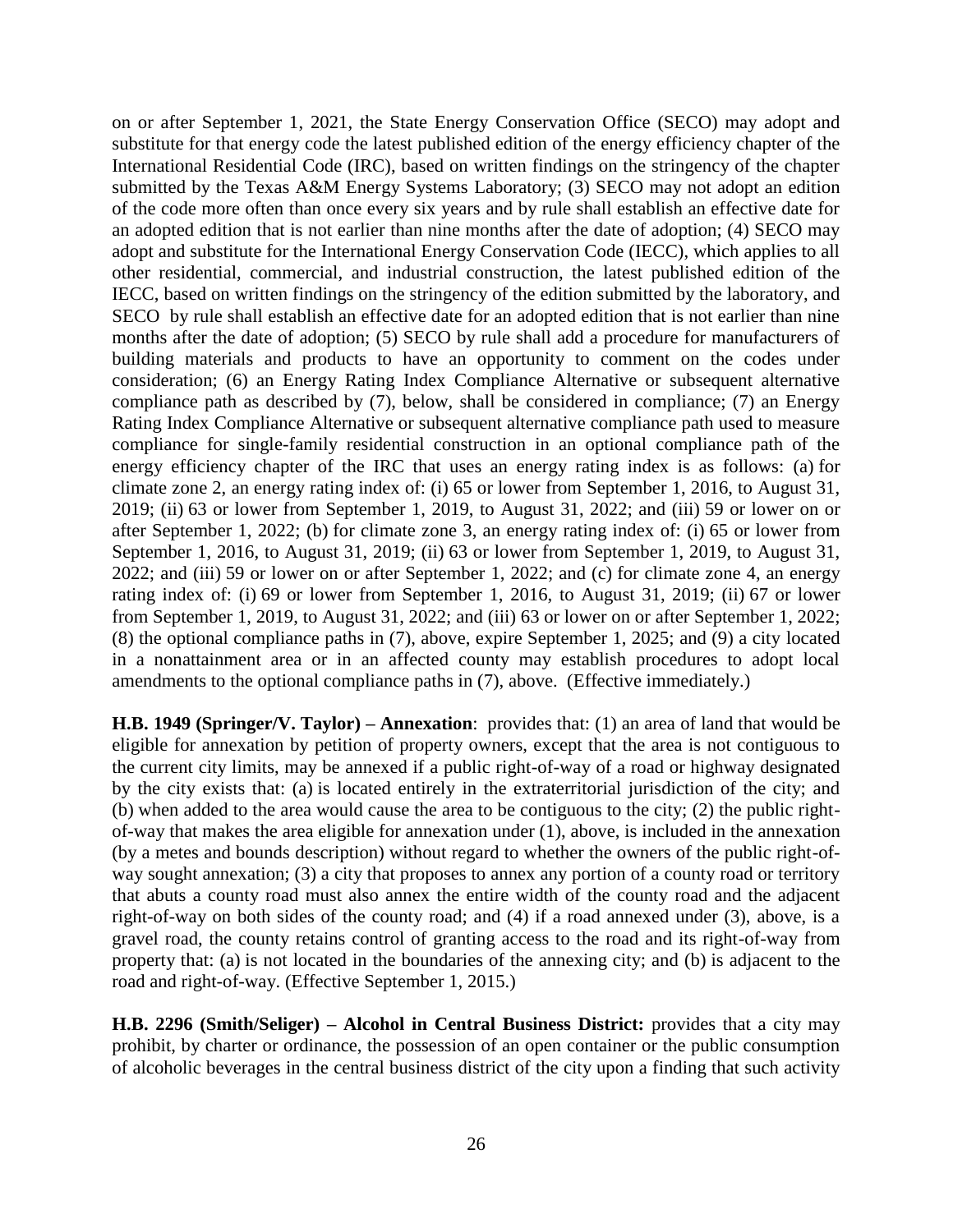poses a health and safety risk. (Note: Current law requires a city to petition the Alcoholic Beverage Commission.) (Effective September 1, 2015.)

**H.B. 2735 (Capriglione/Hancock) – Wet/Dry Status**: provides that, in a city that has held certain local option elections after January 1, 1985, the governing body of the city may adopt an ordinance authorizing the sale of beer and wine for off-premise consumption in an area annexed by the city in certain circumstances. (Effective immediately.)

**H.B. 2772 (Martinez/Lucio) – Economic Development Corporations**: provides that an authorized project for a Type A or Type B economic development corporation in certain border cities includes the promotion of new or expanded business enterprises through transportation facilities including airports, hangars, railports, rail switching facilities, maintenance and repair facilities, cargo facilities, marine ports, inland ports, mass commuting facilities, parking facilities, and related infrastructure located on or adjacent to an airport or railport facility. (Effective immediately.)

**H.B. 2883 (Simmons/Nelson) – Special Districts**: provides that a city that has created a crime control and prevention district or a fire control, prevention, and emergency medical services district may add territory to the district pursuant to an election called for that purpose. (Effective immediately.)

**VETOED H.B. 3060 (Anchia/West) – Building and Standards Commission**: provides that, in addition to the authority in current law, a panel of a building and standards commission may order action to be taken as necessary to remedy, alleviate, remove, or abate, violations of ordinances relating to animal care/control or water conservation measures (including water restrictions). (Effective immediately.)

**H.B. 3244 (Burkett/Hall) – Sale of Real Property**: authorizes a home-rule city to contract with a broker to sell a tract of real property the city owns or holds in trust and has the authority to sell. (Effective immediately.)

**S.B. 100 (Hinojosa/Murphy) – State Enterprise Zones**: provides, among other things, that a county may create an enterprise zone within a city provided the county first enters into an interlocal agreement with the city specifying which entity has jurisdiction over the zone. (Effective September 1, 2015.)

**S.B. 267 (Perry/Huberty) – Rental Housing**: provides that: (1) a city may not adopt or enforce an ordinance or regulation that prohibits an owner, lessee, sublessee, assignee, managing agent, or other person having the right to lease, sublease, or rent a housing accommodation from refusing to lease or rent the housing accommodation to a person because the person's lawful source of income to pay rent includes a federal housing assistance program funds; and (2) the prohibition in (1), above, does not affect: (a) an ordinance or regulation regarding the lease or rent of a housing accommodation to a military veteran; or (b) a voluntary program designed to encourage the acceptance of a housing voucher funded by the federal government. (Effective September 1, 2015.)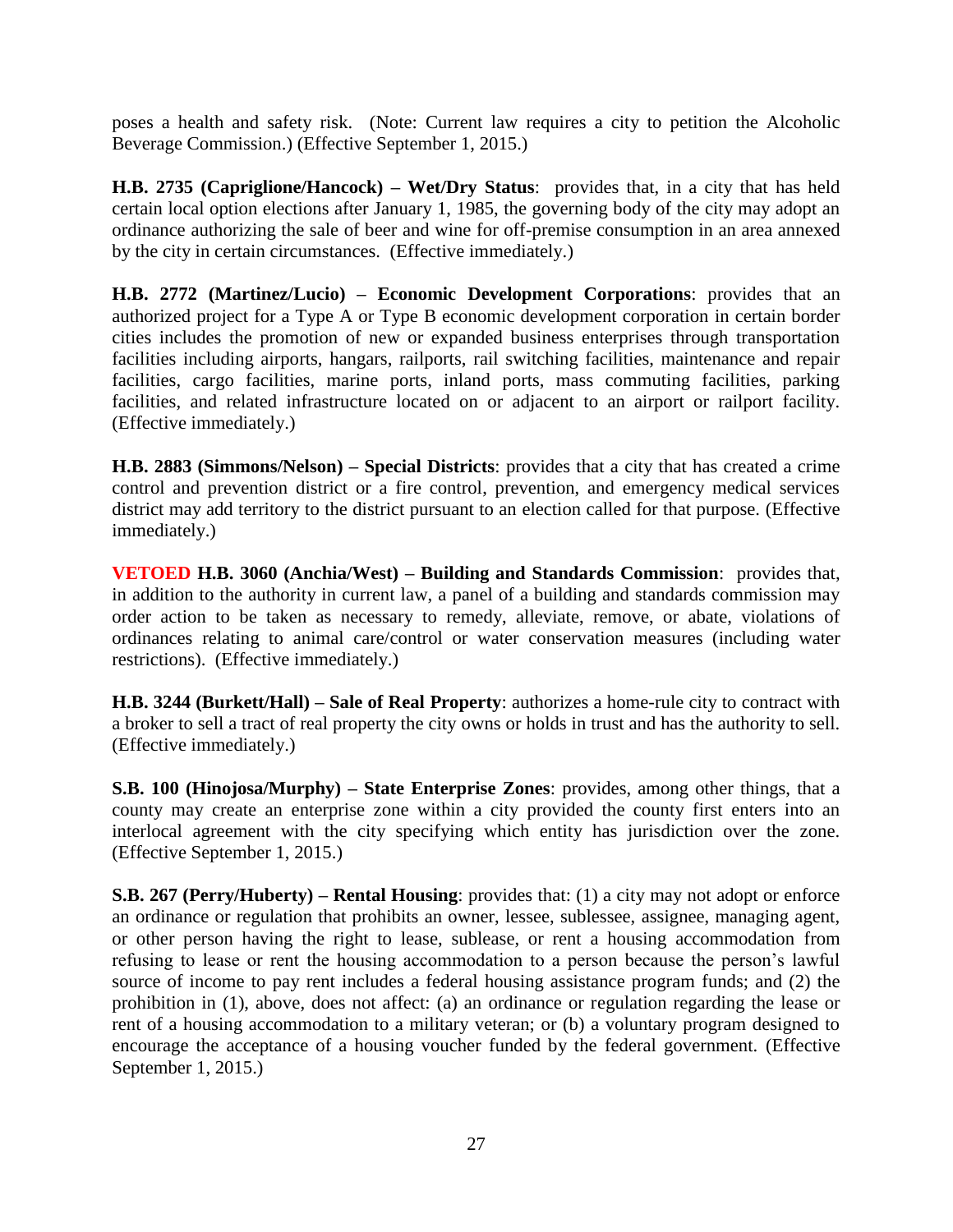**S.B. 318 (Hinojosa/S. King) – Texas Military Preparedness Commission Grants**: provides that the Texas Military Preparedness Commission: (1) may grant to eligible local governmental entities appropriations to: (a) construct infrastructure and other projects necessary to accommodate a new, expanded, or retained military mission at a military base; or (b) construct infrastructure and other projects necessary to prevent the reduction or closing of a defense facility; (2) may grant appropriations of no less than \$50,000 or more than \$5 million; and (3) eligible local governmental entities may use the proceeds to train workers to support the mission at military installations or defense facilitates. (Effective immediately.)

**S.B. 498 (L. Taylor/D. Bonnen) – Texas Windstorm Insurance Association**: provides that, to be eligible for coverage by the Texas Windstorm Insurance Association, a residential structure must meet certain building code requirements. (Effective immediately.)

**S.B. 503 (Perry/Rodriguez) – Texas Military Preparedness Commission Grants**: provides that: (1) the Texas Military Preparedness Commission may provide a loan or financial assistance to a defense community for an economic development project that minimizes the negative effects of a base realignment process that occurred during the year 1995 or later; (2) funds appropriated to an eligible local governmental entity may be used to construct infrastructure and other projects necessary to prevent the reduction or closing of a defense facility; (3) the grant assistance may not be less than \$50,000 or more than \$5 million; and (4) grant assistance funds may be used to train workers to support military installations or defense facilities. (Effective immediately.)

**S.B. 633 (Fraser/Isaac) – Events Trust Funds**: this bill: (1) transfers administration of the Pan American Games Trust Fund, Olympic Games Trust Fund, Major Events Reimbursement Program, Motor Sports Racing Trust Fund, and Events Trust Fund for sporting and non-sporting events from the comptroller to the office of the governor; (2) adds several events to the list of eligible events for funding from the Major Events Reimbursement Program; and (3) eliminates the Special Events Trust Fund. (Effective September 1, 2015.)

**S.B. 1264 (Eltife/Kuempel) – Industrialized Housing and Buildings**: provides that the definition of industrialized buildings or housing does not include a commercial or residential structure that exceeds four stories or 60 feet in height. (Note: Prior law limited the definition to structures of three stories or 49 feet in height.) (Effective September 1, 2015.)

**S.B. 1358 (Campbell/S. King) – Texas Military Preparedness Commission:** this bill, among other things: (1) transfers rulemaking authority from the Texas Economic Development and Tourism Office to the Texas Military Preparedness Commission; and (2) increase the amount of grant money to eligible local governmental entities from \$2 to \$5 million. (Effective September 1, 2015.)

**VETOED S.B. 1408 (Lucio/T. King) – Community Development Grant Program**: provides that: (1) the Texas Department of Agriculture, subject to the availability of funds, must create a community development matching grant program to assist in financing various activities, including trade-related initiatives, renewable energy projects, water or wastewater infrastructure projects, and economic development projects; and (2) a city is eligible for a matching grant if the city is in a nonentitlement area as defined under the federal community development block grant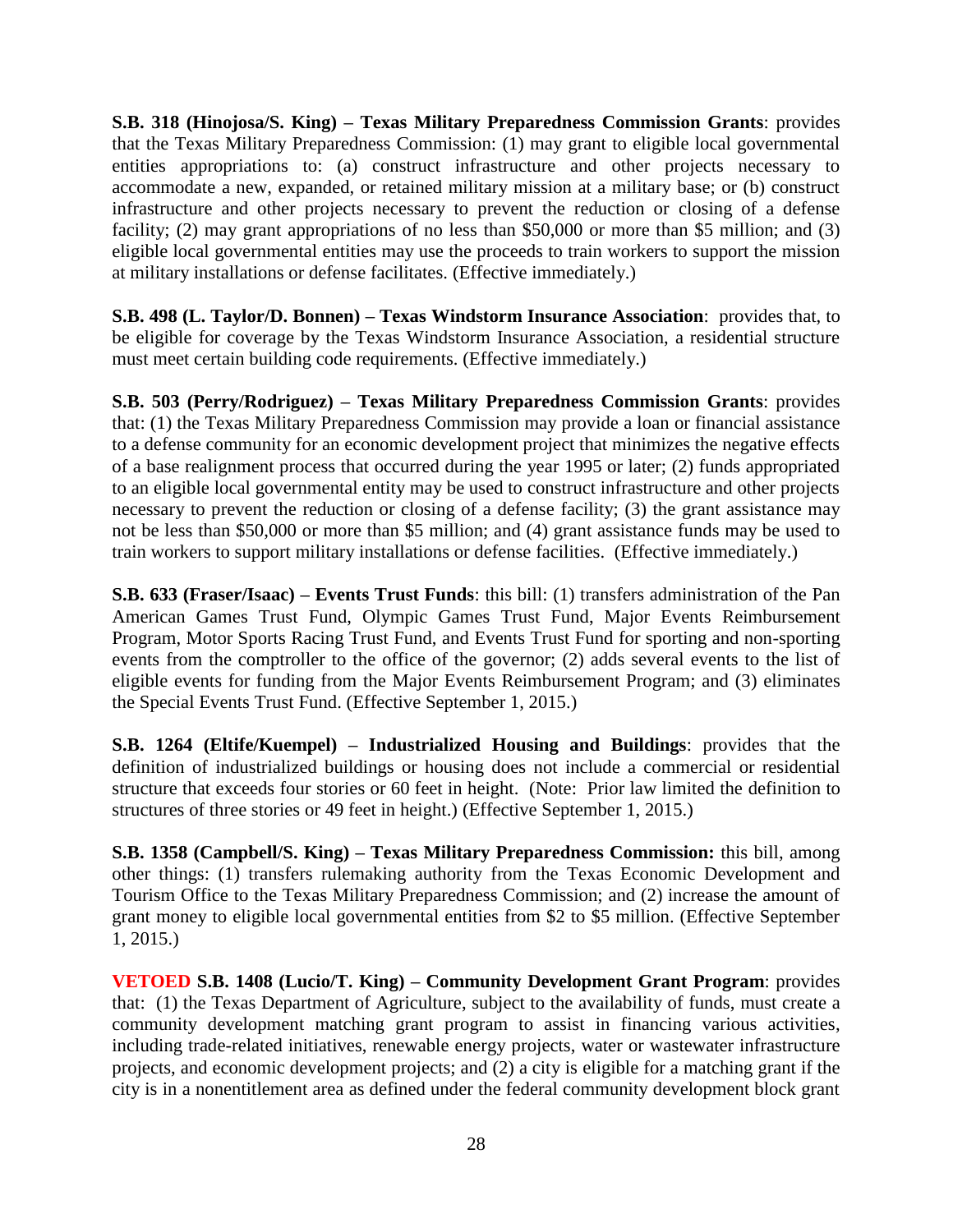nonentitlement program and in good standing with the department and the U.S. Department of Housing and Urban Development. (Effective September 1, 2015.)

## **S.B. 1812 (Kolkhorst/Geren) – Eminent Domain Reporting**: provides that:

- 1. the comptroller shall create and make accessible on a website an eminent domain database;
- 2. the eminent domain database must include with respect to each public and private entity authorized by law to exercise the power of eminent domain: (a) the name of the entity; (b) the entity's address and public contact information; (c) the name of the appropriate officer or other person representing the entity and that person's contact information; (d) the type of entity; (e) each provision of law that grants the entity eminent domain authority; (f) the focus or scope of the eminent domain authority granted to the entity; (g) the earliest date on which the entity had the authority to exercise the power of eminent domain; (h) the entity's taxpayer identification number, if any; (i) whether the entity exercised eminent domain authority in the preceding calendar year by the filing of a condemnation petition; and (j) the entity's website address or, if the entity does not operate an website, contact information to enable a member of the public to obtain information from the entity;
- 3. the comptroller may consult with the appropriate officer of, or other person representing, each entity to obtain the information necessary to maintain the eminent domain database;
- 4. to the extent information required in the eminent domain database is otherwise collected or maintained by a state agency or political subdivision, the comptroller may request and the state agency or political subdivision shall provide that information and any update to the information as necessary for inclusion in the eminent domain database;
- 5. at least annually, the comptroller shall update information in the eminent domain database for each entity, as appropriate;
- 6. to the extent possible, the comptroller shall present information in the eminent domain database in a manner that is searchable and intuitive to users, and may enhance and organize the presentation of the information through the use of graphical representations;
- 7. not later than February 1 of each year, an entity shall submit to the comptroller a report containing records and other information specified by the bill for the purpose of providing the comptroller with information to maintain the eminent domain database;
- 8. an entity that has been recently created has certain deadline concessions;
- 9. an entity shall report to the comptroller any changes to the entity's eminent domain authority information reported under the bill not later than the 90th day after the date on which the change occurred;
- 10. if an entity does not timely submit a report under the bill, the comptroller shall provide written notice to the entity informing the entity of the violation and notifying the entity that the entity will be subject to a penalty of \$1,000 if the entity does not report the required information on or before the 30th day after the date the notice is provided;
- 11. not later than the 30th day after the date the comptroller provides notice to an entity, the entity must report the required information;
- 12. if an entity does not report the required information: (a) the entity is liable to the state for a civil penalty of \$1,000; and (b) the comptroller shall provide written notice to the entity informing the entity of the entity's liability for the penalty and notifying the entity that it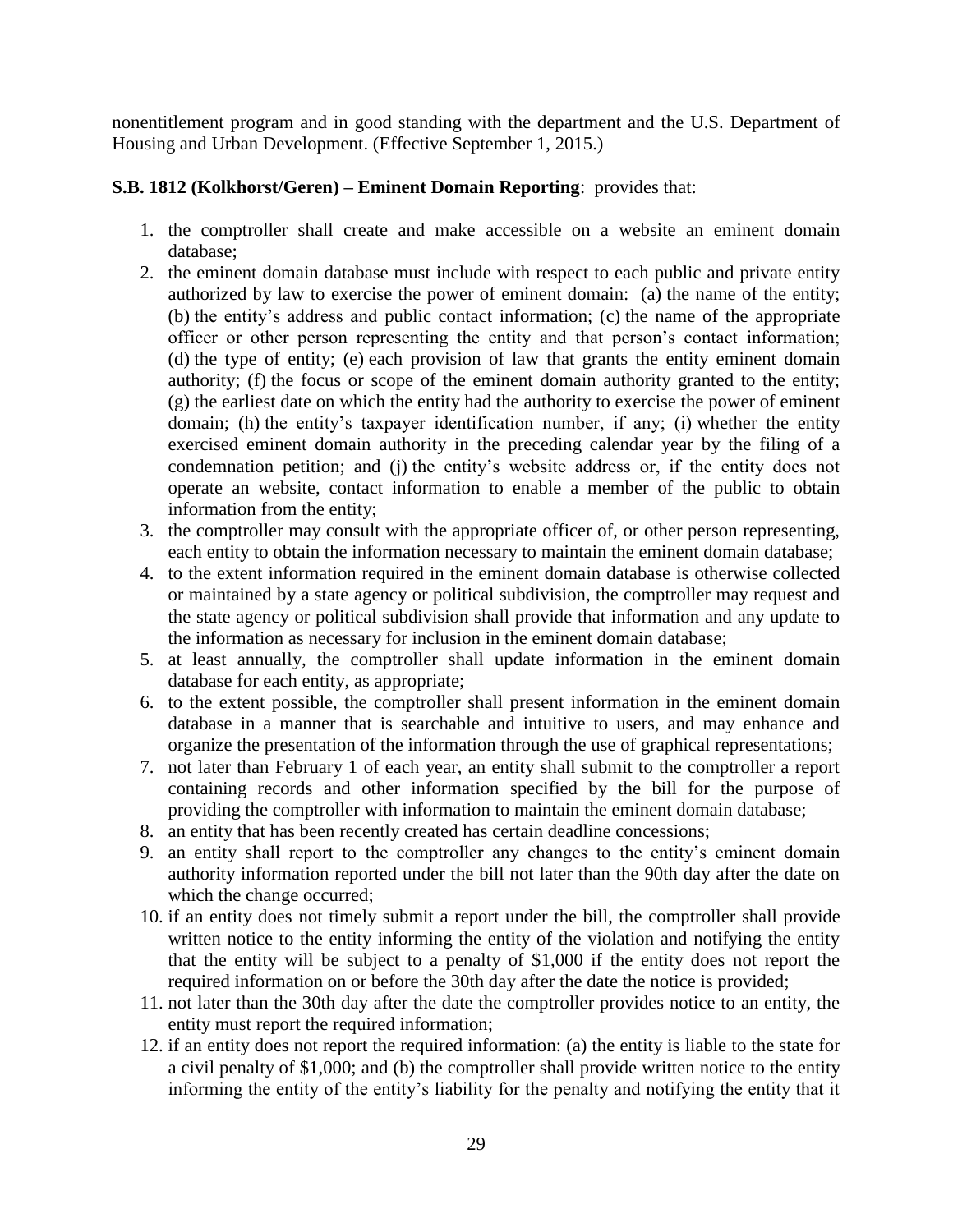could be subject to an additional \$1,000 penalty and have its noncompliance reflected in the database;

- 13. the reporting, failure to report, or late submission of a report by a public or private entity, including a common carrier, under the bill does not affect the entity's authority to exercise the power of eminent domain; and
- 14. the comptroller may adopt rules and establish policies and procedures to implement the bill.

(Note: League staff has already communicated with the comptroller's office regarding the logistics of this bill, and will be closely involved in its implementation.)(Effective immediately, with the posting of the database mandated for January 1, 2016.)

**S.B. 1989 (Menendez/Anderson) – Low Income Housing Tax Credits**: provides criteria for underwriting standards used to evaluate applications for low income housing tax credits. (Effective September 1, 2015.)

#### **Personnel**

**H.B. 445 (Raney/Lucio) – Paid Military Leave:** requires a city, or other governmental entity, to give an employee an annual accounting of the state-mandated military paid leave time that the employee is entitled to and has used that year. (Effective September 1, 2015.)

**H.B. 593 (Collier/Whitmire) – Animal Encounter Training:** requires a peace officer to complete a canine encounter and behavior training program: (1) as part of the minimum curriculum requirements for a basic proficiency certificate; (2) within two years of becoming licensed; and (3) as a requirement before receiving an intermediate or advanced proficiency certificate. (Effective September 1, 2015, with the training requirement becoming effective on January 1, 2016.)

**H.B. 786 (Walle/Zaffirini) – Breastfeeding**: requires a public employer, including a city, to: (1) develop policies for its employees that encourage and accommodate breastfeeding; (2) provide breaks and a private room for breastfeeding; and (3) avoid discriminating against an individual based on the employee's exercise of her right to breastfeed in the workplace. (Effective September 1, 2015.)

**H.B. 1094 (Geren/Eltife) – First Responder Death Benefits:** extends from two years after remarriage to life the time that a remarried spouse of a first responder who died in the course and scope of employment may receive workers' compensation death benefits. (Effective September 1, 2015.)

**H.B. 1151 (S. Thompson/Garcia) – Harassment:** makes it an unlawful employment practice under state law to harass or allow harassment of an unpaid intern. (Effective September 1, 2015.)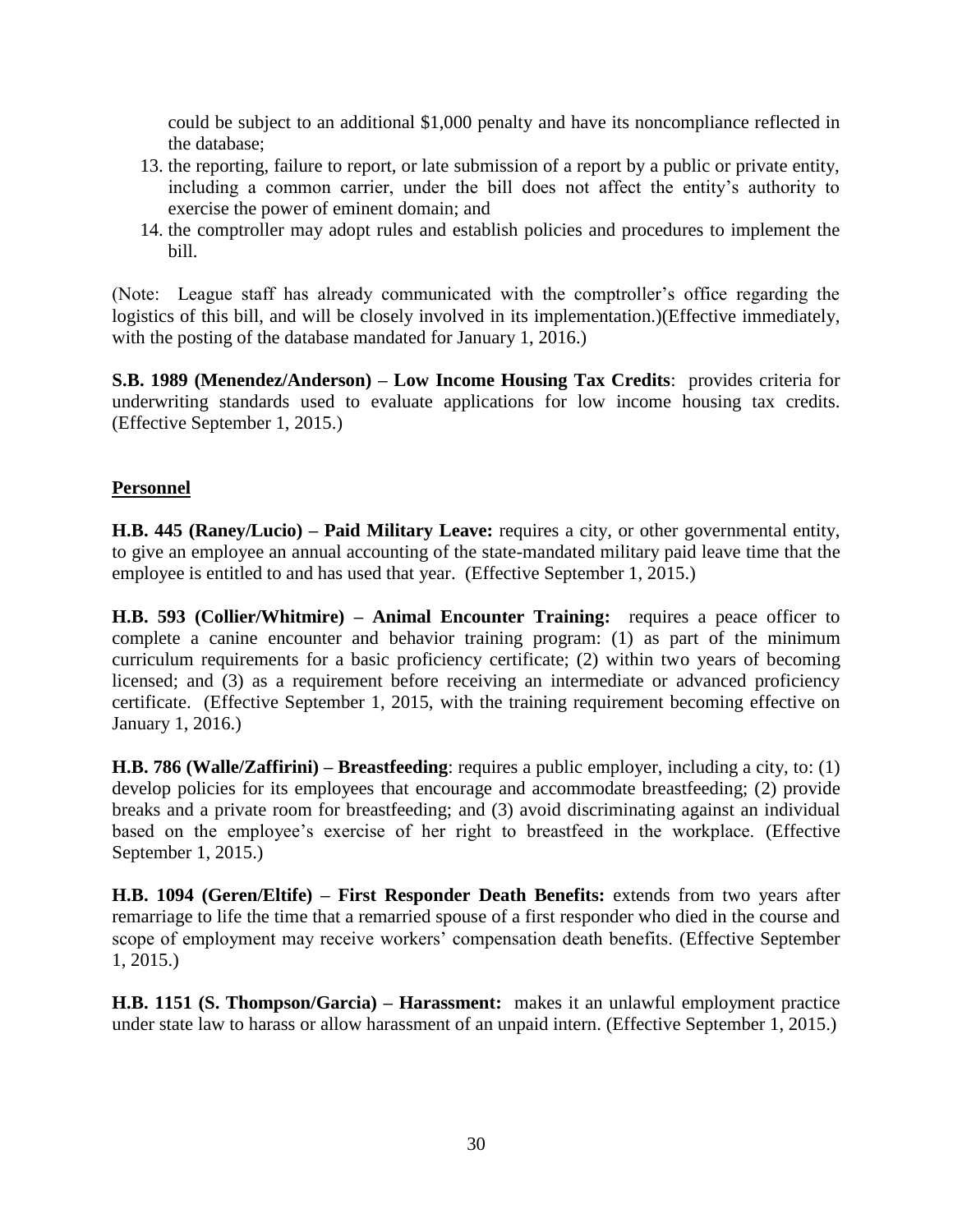**H.B. 1278 (Hughes/Lucio) – First Responder Death Benefits:** increases the amount of state death benefits given to the families of public safety employees killed in the line of duty. (Effective September 1, 2015.)

**H.B. 1707 (Stephenson/Huffman) – Emergency Services Retirement System:** authorizes a governmental entity, including a city, to use wire transfer or an ACH debit for deposits to the Texas Emergency Services Retirement System. (Effective September 1, 2015.)

**H.B. 1790 (Marquez/Lucio) – Civil Service:** requires a civil service city to allow a peace officer or fire fighter to volunteer to work in place of a police or fire co-worker any time such a co-worker is disabled by injury or illness. (Effective September 1, 2015.)

**H.B. 2020 (Martinez/Campbell) – Emergency Medical Services:** authorizes a certified emergency medical technician-paramedic or a licensed paramedic, acting under the authority of a doctor, to provide health services, including advanced life support in an emergency or urgent care setting, including in an emergency room. (Effective immediately.)

**H.B. 2498 (Zerwas/Eltife) – Emergency Medical Services Personnel:** requires: (1) adoption of the Recognition of Emergency Medical Services Personnel Licensure Interstate Compact ("REPLICA") to allow EMS personnel to work in different states if: (a) the personnel is licensed using certain national exams; (b) the work in a different state is needed for transportation of a patient; or (c) the work is needed due to a declaration of an emergency or disaster; (2) expediting the licensure of certain former or current military personnel who have certain national certification for EMS; and (3) joining the interstate commission that oversees the compact. (Effective September 1, 2015.)

**H.B. 2680 (G. Bonnen/L. Taylor) – Training Funds:** changes the allocation of Texas Commission on Law Enforcement training funds to add the number of telecommunicators into the calculation of personnel for distribution of the funds. (Effective September 1, 2015.)

**H.B. 2771 (Martinez/L. Taylor) – Workers' Compensation:** expands the definition of "course and scope of employment" for workers' compensation purposes to include the time a firefighter or emergency medical personnel is traveling to an emergency. (Effective September 1, 2015.)

**H.B. 2828 (Phillips/Burton) – Criminal Background Checks:** authorizes a city to obtain criminal history record information from the Texas Department of Public Safety for: (1) applicants for employment; (2) employees; (3) city vendor applicants for employment or employees; (4) city volunteers; and (5) city volunteer applicants. (Effective September 1, 2015.)

**H.B. 3212 (P. King/Menendez) – Retired Peace Officer ID Cards:** requires a city to: (1) provide an identification card to certain retired peace officers; and (2) issue a replacement card if a card is lost or stolen and the officer or retired officer provides an affidavit stating that the card was stolen or lost. (Effective September 1, 2015.)

**S.B. 202 (Nelson/Price) – Code Enforcement Officers/Sanitarians**: provides that: (1) the Code Enforcement Officers Licensing and Sanitarian Licensing Programs are transferred from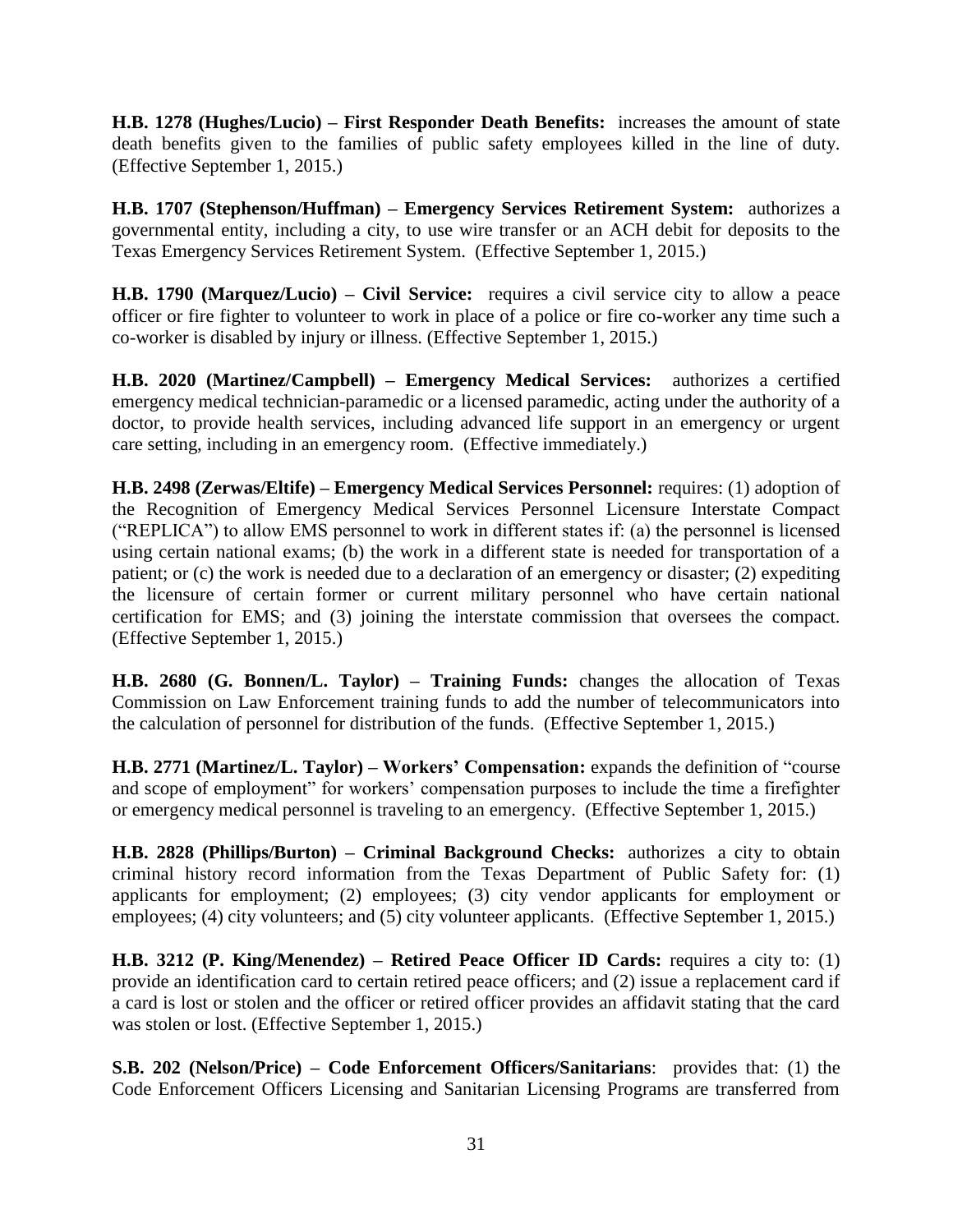the Department of State Health Services to the Texas Department of Licensing and Regulation (TDLR); and (2) TDLR may establish an advisory committee to provide advice and recommendations to the department on technical matters relevant to the administration of each of those programs. (The provisions in the bill relating to the transfer of the programs above become effective September 1, 2017.)

**S.B. 208 (Campbell/Burkett) – Texas Workforce Commission:** among other things, repeals the Texas Workforce Commission's authorization to review fire department exams for discrimination. (Effective September 1, 2015.)

**S.B. 1462 (West/E. Johnson) – Emergency Services Personnel:** authorizes emergency services personnel to administer an opioid antagonist to a person who appears to be suffering from an opioid-related drug overdose. (Effective September 1, 2015.)

**S.B. 1899 (Campbell/Martinez) – Emergency Medical Services Personnel:** (1) authorizes a certified emergency medical technician-paramedic or a licensed paramedic, who is acting under the authority of a doctor, to provide health services, including advanced life support in an emergency or urgent care setting, including in an emergency room; (2) requires the Department of State Health Services to: (a) create an emergency services provider jurisprudence exam; and (b) determine who must take the exam at each emergency medical services provider; (3) requires each emergency medical services provider to: (a) have a physical location which they own or have a long term lease; and (b) maintain certain equipment. (Effective immediately.)

**S.B. 1987 (Menendez/Minjarez) – Peace Officer Training:** requires that an officer be trained, within two years of licensure or when the officer applies for an intermediate proficiency certificate, on procedures for interacting with drivers who are deaf or hard of hearing. (Effective January 1, 2016.)

#### **Public Safety**

**H.B. 11 (D. Bonnen/Birdwell) – Border Security**: this bill, among other things: (1) authorizes law enforcement, pursuant to a judge's order, to intercept wire, oral, or electronic communications of individuals involved in prostitution and human trafficking; (2) establishes an officer of Transnational and Organized Crime within the attorney general's office that will address border security and provide assistance to local prosecutors and law enforcement agencies related to border crime and human trafficking; (3) authorizes the construction of a multiuse training facility to be used by state and local police; (4) requires reporting by certain border cities and counties to the Texas Transnational Intelligence Center regarding kidnappings, home invasions, and incidents of impersonation of law enforcement officers within the region; and (5) creates the crime of continuous smuggling of persons. (Effective September 1, 2015.)

**H.B. 324 (Dutton/Burton) – Body Cavity Searches**: provides that: (1) "body cavity search" is defined as an inspection that is conducted of a person's anal or vaginal cavity in any manner; and (2) a peace officer is prohibited from conducting a body cavity search during a traffic stop,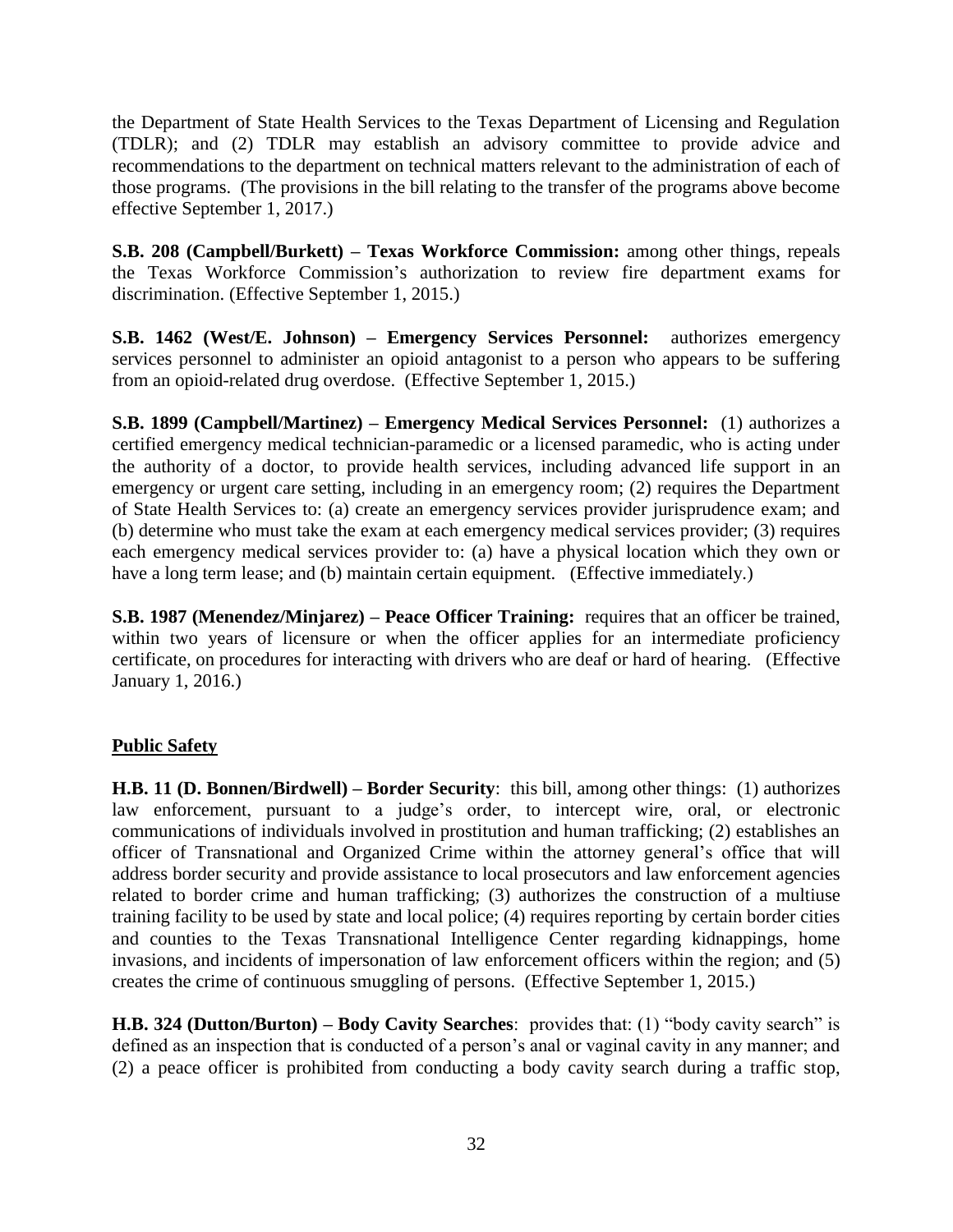unless the officer first obtains a search warrant authorizing that search. (Effective September 1, 2015.)

**H.B. 326 (Wu/Hall) – Probable Cause Affidavits**: allows a magistrate to accept by telephone or by other electronic means a sworn affidavit that is provided to support the issuance of a search warrant. (Effective September 1, 2015.)

**H.B. 473 (Giddings/Menendez) – Law Enforcement Vehicles**: prohibits a city from selling or transferring a marked patrol car or other law enforcement motor vehicle to: (1) the public, unless the city first removes any equipment or insignia that could mislead a reasonable person to believe the vehicle is a law enforcement motor vehicle; and (2) a security services contractor, unless each emblem or insignia that identifies the vehicle as a law enforcement vehicle is removed. (Effective September 1, 2015.)

**H.B. 530 (Hernandez/West) – Asset Forfeiture**: this bill: (1) allows a law enforcement agency to transfer not more than ten percent of the gross amount credited to the agency's criminal asset forfeiture fund to a separate special fund to provide scholarships to the children of certain peace officers who are killed in the line of duty; and (2) requires the attorney general to develop an annual report detailing the amount of funds forfeited, or credited after the sale of forfeited property, and post the same on the attorney general's website. (Effective September 1, 2015.)

**H.B. 644 (Canales/Hinojosa) – Search Warrants**: requires that a search warrant contain the magistrate's name in clearly legible handwriting or typewritten form, along with the signature, and makes it a third degree felony to tamper with a search warrant issued by a magistrate. (Effective September 1, 2015.)

**H.B. 872 (Raymond/Whitmire) – Peace Officer Licensure:** requires the Texas Commission on Law Enforcement to reactivate a peace officer's license after a break in employment if the officer: (1) worked for at least 10 years in good standing before the break in employment; (2) meets current licensing standards; (3) successfully completes continuing education requirements; and (4) files an application and pays any required fees. (Effective September 1, 2015.)

**H.B. 905 (Frullo/Schwertner) – Knives:** prohibits a city from adopting or enforcing a regulation relating to the transfer, private ownership, keeping, transportation, licensing, or registration of knives. (Effective September 1, 2015.)

**H.B. 910 (Phillips/Estes) – Handgun Open Carry:** this bill generally authorizes a person with a concealed handgun license to open carry in a belt or shoulder holster in the same manner as a concealed handgun licensee under current law. It essentially removes the "concealed" limitation in the current statute. Of particular interest to cities, the bill also: (1) renames the concealed handgun license as a "license to carry a handgun;" (2) adds the use of restraint holsters and methods to ensure the secure carrying of openly carried handguns to the required training curriculum to obtain a license to carry a handgun; (3) provides that it is a defense to prosecution for criminal trespass that: (a) the basis on which entry on the property or land or in the building was forbidden is that entry with a handgun was forbidden; and (b) the person was licensed to carry a handgun and concealed carrying or open carrying in a shoulder or belt holster; (4) the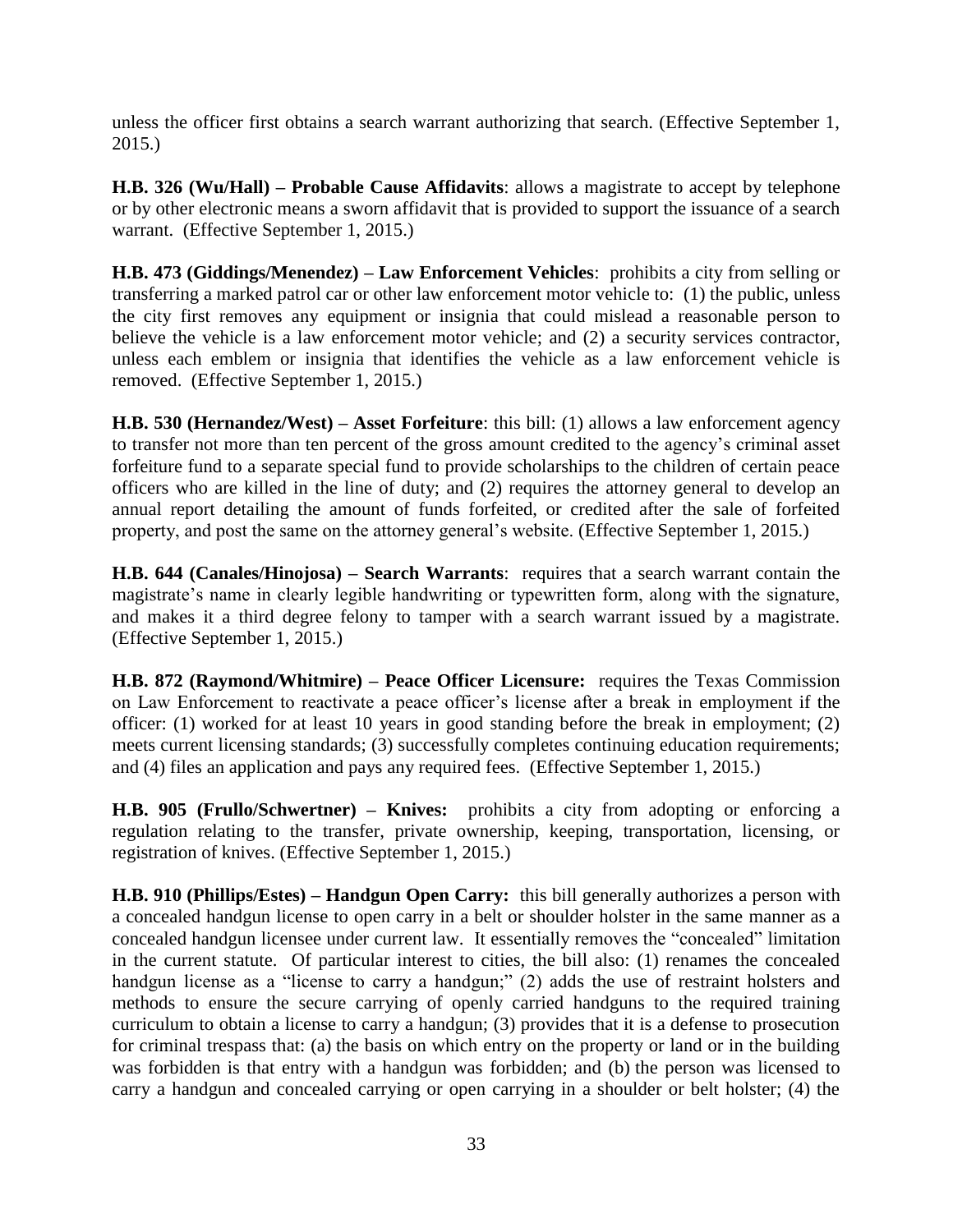holder of a license to carry a handgun commits an offense ("trespass by license holder with a concealed handgun") if the person carries a concealed handgun on property of another without effective consent and received notice that entry on the property by a license holder with a concealed handgun was forbidden; (5) modifies the language that must be in a "30.06 sign," which provides the notice required to exclude a license holder, to conform to open carry by reading as follows: "Pursuant to Section 30.06, Penal Code (trespass by license holder with a concealed handgun), a person licensed under Subchapter H, Chapter 411, Government Code (handgun licensing law), may not enter this property with a concealed handgun;" (6) creates the offense of "trespass by license holder with an openly carried handgun" and provides for new notice language to exclude a license holder from openly carrying to read as follows: "Pursuant to Section 30.07, Penal Code (trespass by license holder with an openly carried handgun), a person licensed under Subchapter H, Chapter 411, Government Code (handgun licensing law), may not enter this property with a handgun that is carried openly;" (7) an offense under (4) or (5), above, is a Class C misdemeanor punishable by a fine not to exceed \$200, except that the offense is a Class A misdemeanor if it is shown on the trial of the offense that, after entering the property, the license holder was personally given the notice by oral communication and subsequently failed to depart; (8) a license holder commits an offense if the license holder carries a partially or wholly visible handgun, regardless of whether the handgun is holstered, on or about the license holder's person and intentionally displays the handgun in plain view of another person: (a) on the premises of an institution of higher education or private or independent institution of higher education; or (b) on any public or private driveway, street, sidewalk or walkway, parking lot, parking garage, or other parking area of an institution of higher education or private or independent institution of higher education; and (9) provides that a current holder of a concealed handgun license may continue to concealed carry and may also openly carry a handgun in a belt or shoulder holster. (Note: This bill does not change the law relating to: (1) the authority of a city to ban carrying of a handgun by a license holder in a meeting of the city council or other city boards/commissions that are subject to the Open Meetings Act, if the body has given notice that doing so is prohibited, or (2) the prohibition of a license holder carrying a handgun in a building that houses a court or court offices, without written permission from the court.)(Effective January 1, 2016.)

**H.B. 942 (Kacal/Birdwell) – Fertilizer Facilities:** requires: (1) each owner and operator of an ammonium nitrate storage facility to: (a) allow a fire marshal to enter the facility to make an examination of the facility; (b) allow the local fire department to access the facility to perform a pre-fire planning assessment; (c) comply with a request of a fire marshal to comply with state, federal, and National Fire Protection Association (NFPA) rules related to the storage of ammonium nitrate; (d) file a "tier two" report with the Texas Commission on Environmental Quality (TCEQ): (i) not later than the  $90<sup>th</sup>$  day after there is a change in chemical weight range in a hazardous chemical or extremely hazardous material; (ii) when it begins business or within 72 hours of receiving ammonium nitrate; and (iii) as otherwise required by TCEQ rule; and (e) furnish the tier two report to the local fire chief and local emergency planning committee; (2) a fire marshal to: (a) notify the owner or operator of a facility if he or she finds a hazardous condition; and (b) notify the Texas Fertilizer Control Service if the marshal find a violation of a listed state, federal, or NFPA rule; (3) each owner and operator to file required tier two reports with the TCEQ; and (4) the TCEQ to: (a) develop and implement a public notification program; (b) inform the Texas Division of Emergency Management and the state fire marshal within 72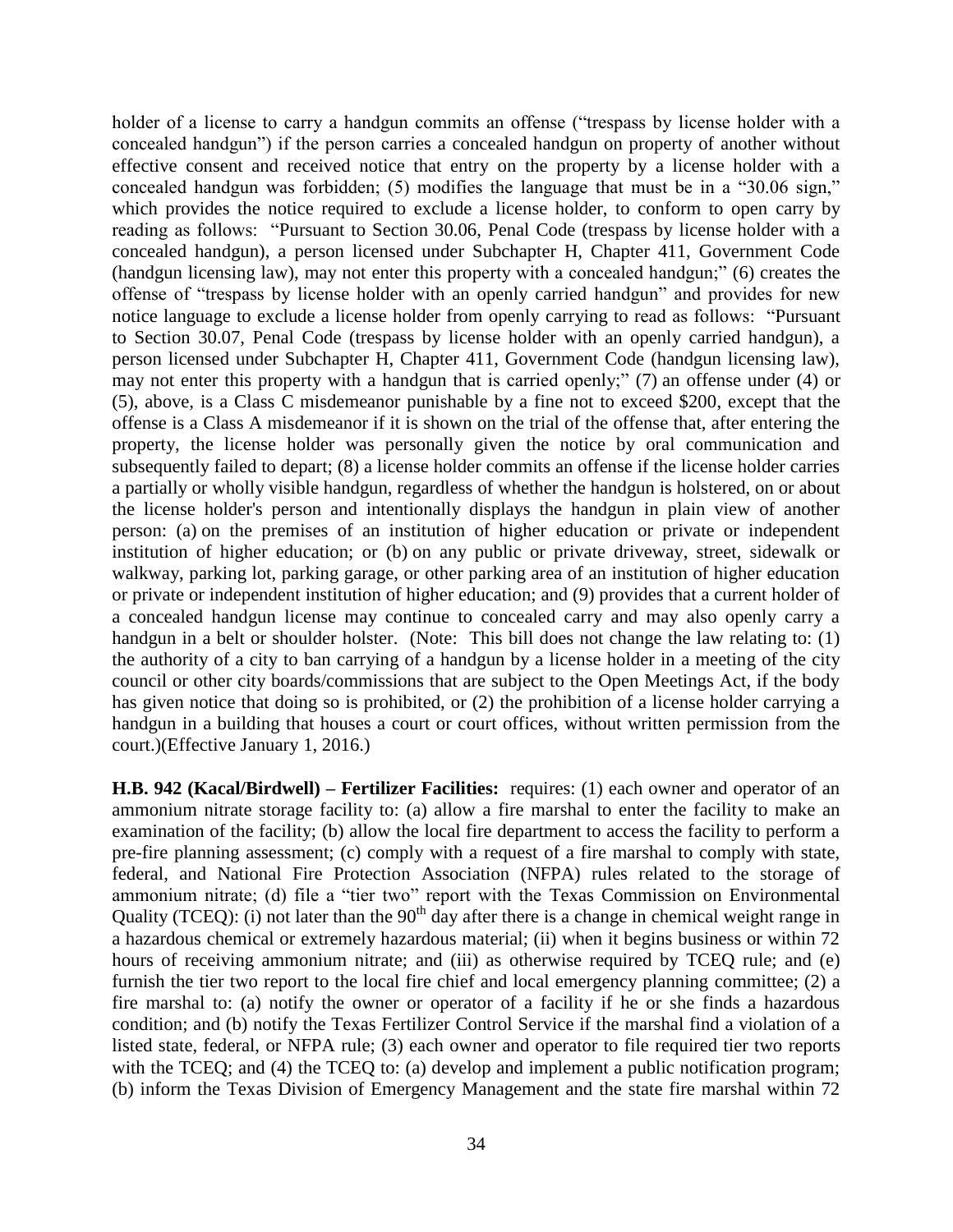hours of receiving a tier two form reporting the presence of ammonium nitrate at an ammonium nitrate storage facility; (Effective September 1, 2015, with the fire prevention and inspection provisions effective immediately.)

**H.B. 1036 (E. Johnson/Whitmire) – Police Officers:** requires: (1) the attorney general to: (a) create an electronic form for reporting by police agencies any officer-involved injury or death; (b) post the reports on its website; (c) compile the officer-involved death or injury reports annually; and (d) create a form to report peace officer injuries and deaths; and (2) that, within 30 days of an officer-involved injury or death, a report of the incident be submitted to the attorney general. (Effective September 1, 2015.)

**H.B. 1061 (Zedler/Whitmire) – Interference with Public Duties:** provides a rebuttable presumption that a person is interfering with a peace officer if a person intentionally disseminates a peace officer's home address, home telephone number, emergency contact information, or social security number. (Effective September 1, 2015.)

**H.B. 1212 (Price/Schwertner) – Synthetic Drugs**: provides that: (1) the commissioner of public health may designate certain consumer commodities as abusable synthetic substances, and provide that such commodities are subject to certain regulations and enforcement actions; (2) the commissioner may emergency schedule a substance as a controlled substance under certain circumstances; and (3) it is not an affirmative defense to the prosecution of certain offenses involving the manufacture, delivery, or possession of a controlled substance analogue that the analogue was not intended for human consumption. (Effective September 1, 2015.)

**H.B. 1264 (Wu/Huffman) – Intoxication Offenses**: requires a governmental entity to keep blood or urine specimens collected as part of an investigation of an alleged intoxication offense for: (1) the greater of two years or the period of the statute of limitations for the offense, if the indictment or information charging the defendant (or the petition in a juvenile proceeding) has not been presented; (2) the duration of a defendant's sentence of term of community supervision, or the duration of the commitment or supervision period applicable to the disposition of a juvenile case; or (3) until the defendant is acquitted or the indictment of information is dismissed with prejudice, or  $-$  in a juvenile proceeding  $-$  until a hearing is held and the court does not find the child engaged in delinquent conduct or conduct indicating a need for supervision. (Effective September 1, 2015.)

**H.B. 1293 (Alvarado/Huffman) – Stalking**: allows the victim of certain stalking offenses to choose a pseudonym to be used instead of the victim's actual name to designate the victim in all public files and records concerning the offense. (Effective September 1, 2015.)

**H.B. 1338 (Naishtat/Menendez) – Peace Officer Training:** requires the Department of Public Safety to create and maintain peace officer and first responder training programs on handling individuals with brain injuries and veterans with combat related trauma, post-traumatic stress, post traumatic stress disorder, or a traumatic brain injury. (Effective September 1, 2015.)

**H.B. 1388 (Bohac/Creighton) – Disease Presumption:** requires that: (1) a rebuttal made by a government employer regarding workers' compensation disease presumption include a detailed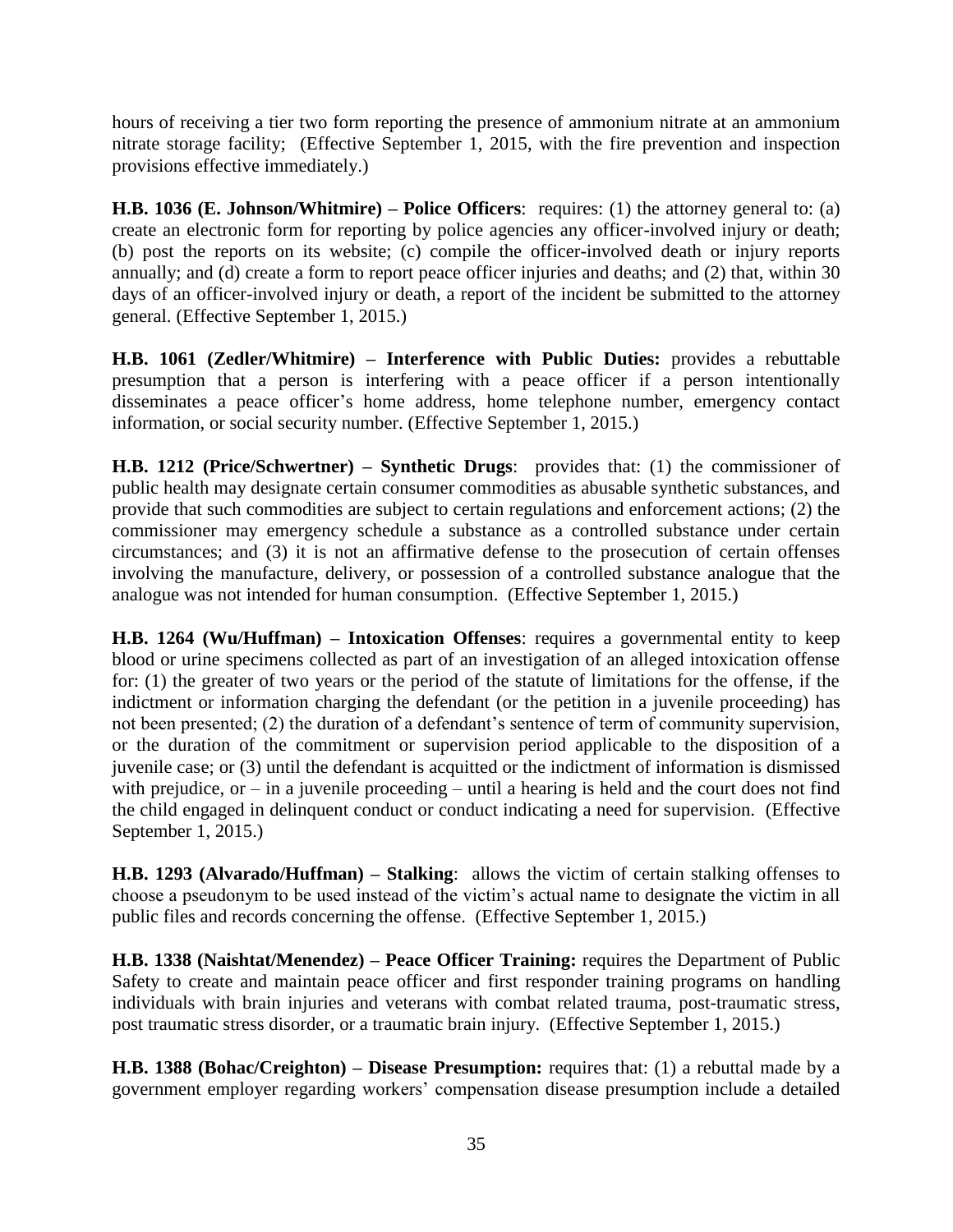statement of the evidence used to determine that the disease in question was not caused by the individual's employment; and (2) a denial by a carrier include evidence reviewed in making the denial. (Effective immediately.)

**H.B. 1396 (Workman/Burton) – Search Warrants/Statutory Construction**: provides, among other things, that: (1) a peace officer must (with certain exceptions) obtain a search warrant before searching a cellular telephone or other wireless communication device pursuant to a lawful arrest; (2) except for a criminal offense or penalty under the Penal Code or the Texas Controlled Substances Act, a statute or rule that creates or defines a criminal offense or penalty shall be construed in favor of the actor if any part of the statute or rule is ambiguous; and (3) the punishments for certain offenses against property or against public administration are amended. (Effective September 1, 2015.)

**H.B. 1417 (Elkins/Creighton) – Peace Officer Identification Cards**: requires a law enforcement agency that issues an identification card to a peace officer, reserve law enforcement officer, or honorably retired peace officer to issue a duplicate card if the card is lost or stolen. (Effective September 1, 2015.)

**H.B. 1481 (Murphy/Birdwell) – Drones:** prohibits the use of a drone over, among other things, certain energy facilities, pipelines, water facilities, dams, and other critical infrastructure other than by the government, including a city, or by a person under contract with a law enforcement agency. (Effective September 1, 2015.)

**H.B. 1666 (D. Bonnen/Huffman) – Liability for Training:** protects a person from liability for damages caused by certain fire training exercises and certain emergency training exercises, so long as the person does not engage in reckless conduct or intentional, willful, or wanton misconduct. (Effective September 1, 2015.)

**H.B. 1733 (Smithee/Watson) – Transportation Network Services**: provides that: (1) a "transportation network company" (TNC) is defined as an entity operating in Texas that provides prearranged transportation network services for compensation through an online-enabled application or platform that connects a passenger with a participating driver; (2) a TNC's insurance coverage must satisfy the Motor Vehicle Liability Insurance Act and include uninsured motorist and personal injury protection coverage; and (3) a TNC must provide written disclosure of the company's insurance policy to drivers. (Effective January 1, 2016.)

**H.B. 2053 (Farney/Schwertner) – Child Safety Check**: (1) requires a law enforcement officer who encounters a person listed on the Texas Crime Information Center's child safety check alert list to: (a) immediately contact the Department of Family and Protective Services; (b) request information from the department regarding the child or other person; (c) request information from the child or other person regarding the child's well-being; (d) obtain the child's current address; and (e) notify the Texas Crime Information Center that the child or other person has been located and to whom the child was released; and (2) allows an officer to: (a) detain all individuals in the officer's presence that are described in the child safety check alert list and take temporary custody of the child who is the subject of a report of child abuse or neglect; and (b) temporarily take possession of the child if necessary. (Effective September 1, 2015.)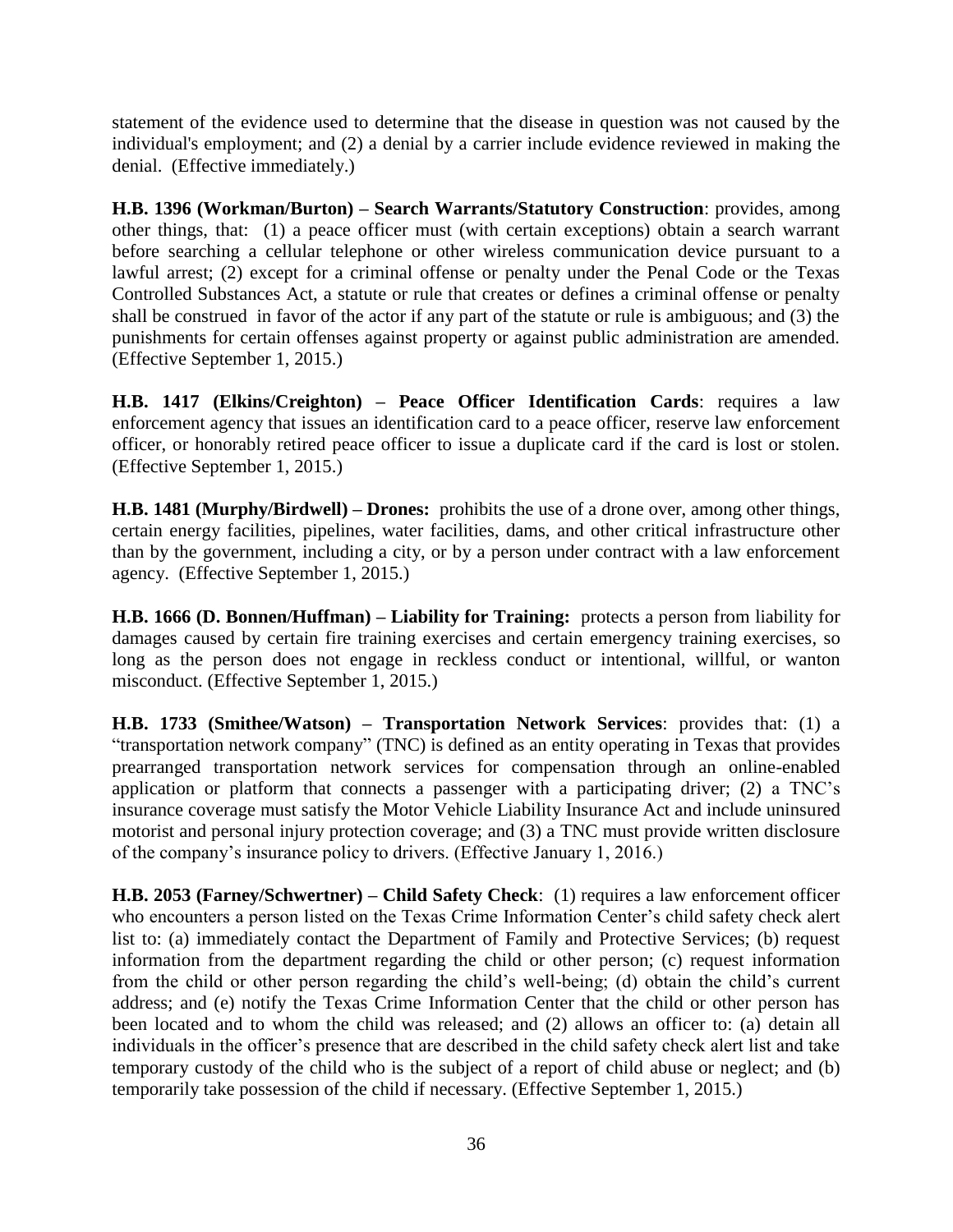**H.B. 2135 (D. Miller/Watson) – Police Firearms**: allows: (1) a person to purchase a firearm from a city if the person is a peace officer commissioned by the city, the person is honorably retired, and the firearm is not a prohibited weapon under state law; (2) a surviving spouse, child, or parent to purchase a firearm from the city if the officer is commissioned by the city and dies, regardless of whether the officer dies on the job, and the firearm is not a prohibited weapon under state law; (3) a city to charge up to fair market value for a firearm; and (4) a city to delay the sale of the firearm if it cannot immediately be replaced. (Effective September 1, 2015.)

**H.B. 2162 (Simmons/Campbell) – Burglar Alarms:** makes numerous changes to the current law governing how cities respond to burglar alarms. Specifically, the bill provides that the current law provisions governing burglar alarm response apply only to a city with a population of less than 100,000 that is located wholly in a county with a population of less than 500,000. It creates a new statute that applies to every city that does not meet the bracket above, and the new statute provides that:

- 1. if a city adopts an ordinance that requires a person to obtain a permit before the person may use an alarm system in the city, the ordinance must provide that the permit is valid for at least one year;
- 2. the requirement in (1), above, does not affect the authority of the city to: (a) revoke, suspend, or otherwise affect the duration of a permit for disciplinary reasons at any time during the period for which the permit is issued; or (b) make a permit valid for a period of less than one year if necessary to conform the permit to the termination schedule established by the city;
- 3. if a city adopts an ordinance that requires a person to pay an annual fee to obtain an alarm permit, the fee shall be used for the general administration of the bill;
- 4. a municipal permit fee imposed under the new statute for an alarm system may not exceed the rate of \$50 a year for a residential location and \$250 a year for other alarm system locations;
- 5. a city may not terminate its law enforcement response to a residential permit holder because of excess false alarms if the false alarm fees are paid in full, except that a city may revoke or refuse to renew the permit of an alarm system that has had eight or more false alarms during the preceding 12-month period;
- 6. when permitting free false alarm responses and in setting false alarm fees, a city must administer any ordinance on a fair and equitable basis as determined by the governing body;
- 7. a city may not terminate an alarm permit for nonrenewal without providing at least 30 days' notice;
- 8. a city may not refuse to issue an alarm system permit for a residential location solely because the residential location is an individual residential unit located in a multiunit housing facility, and the city shall issue the permit to the person occupying the individual residential unit;
- 9. a city may not consider a false alarm to have occurred unless a response is made by an agency of the city within a reasonable time and the agency determines from an inspection of the interior or exterior of the premises that the alarm report by an alarm systems monitor was false;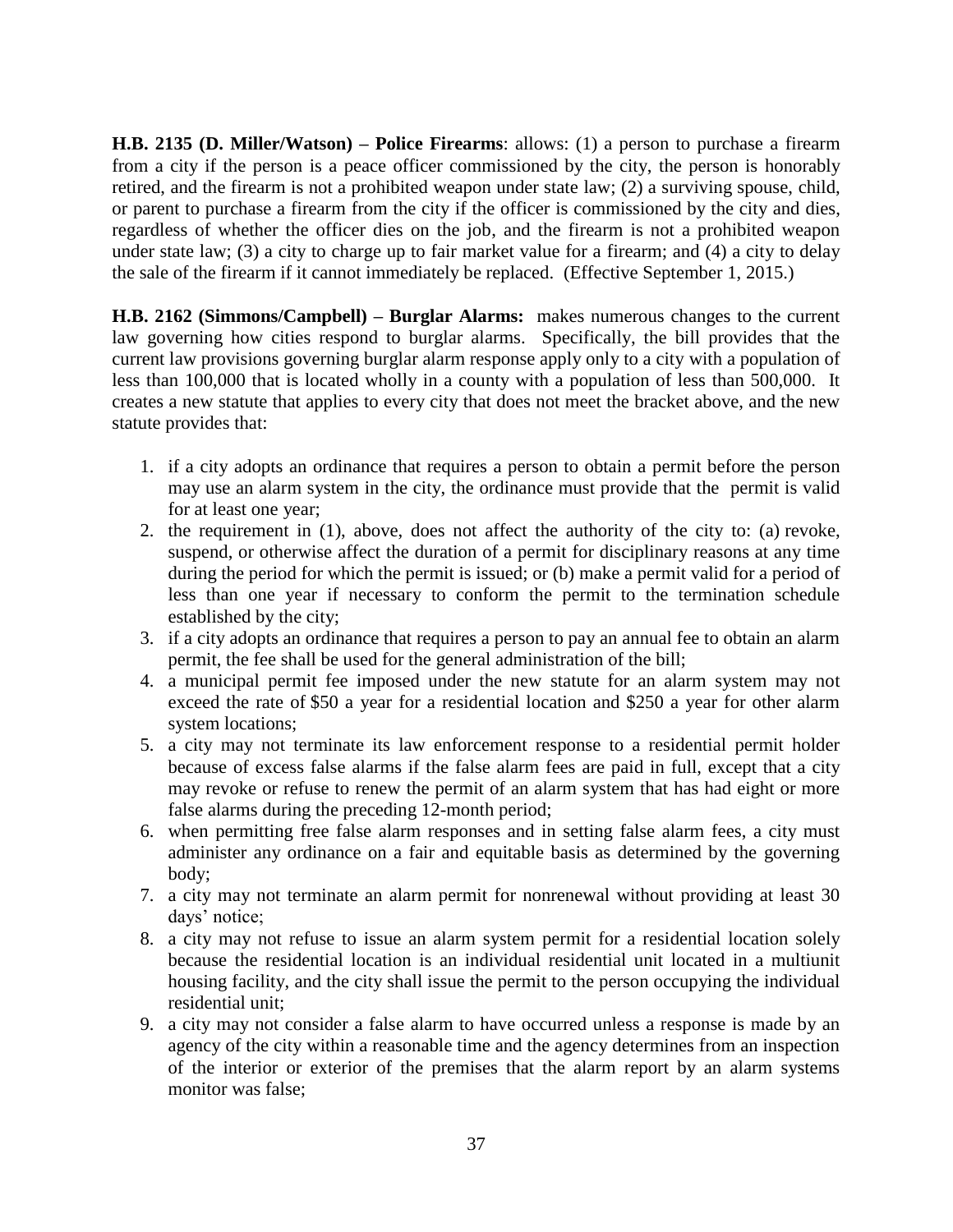- 10. a city may impose a penalty on a person who uses an alarm system for the report of a false alarm by an alarm systems monitor if at least three other false alarms have occurred at that location during the preceding 12-month period;
- 11. the amount of the penalty in (10), above, may not exceed: (a) \$50, if the location has had more than three but fewer than six other false alarms in the preceding 12-month period; (b) \$75, if the location has had more than five but fewer than eight other false alarms in the preceding 12-month period; or (c) \$100, if the location has had eight or more other false alarms in the preceding 12-month period;
- 12. a city may not impose a penalty authorized under (10), above, if reasonable visual proof of possible criminal activity recorded by an alarm systems monitor is provided before the inspection of the premises by an agency of the city;
- 13. a city that adopts an ordinance requiring a person to obtain a permit before the person may use an alarm system may impose a penalty, not to exceed \$250, for the report of a false alarm by an alarm systems monitor on a person who has not obtained a permit for the alarm system as required by the ordinance;
- 14. a city: (a) may impose a penalty, not to exceed \$250, for the report of a false alarm on a person not licensed by the state that to any extent is reported or facilitated by the unlicensed person; and (b) may not impose a penalty for the report of a false alarm on a person licensed by the state;
- 15. a city may require an alarm systems monitor to attempt to contact the occupant of the alarm system location twice before the city responds to the alarm signal;
- 16. a city may not adopt an ordinance providing that law enforcement personnel will not respond to any alarm signal in the city unless, before adopting the ordinance, the governing body makes reasonable efforts to notify permit holders of its intention to adopt the ordinance and conducts a public hearing at which interested persons are given the opportunity to be heard;
- 17. a city that does not respond to an alarm system signal is not liable for damages that may occur relating to the cause of the alarm system signal;
- 18. a property owner or an agent of the property owner authorized to make decisions regarding the use of the property may elect to exclude the city from receiving an alarm signal by an alarm system located on the owner's property, but a city may adopt an ordinance that specifies the requirements a property owner must satisfy for an election to be made; and
- 19. if an election is made under (18), above, the city: (a) may not impose a fee to obtain a permit to use the alarm system; (b) may impose a fee on the property owner, not to exceed \$250, for each law enforcement response to a signal from the alarm system requested by an alarm systems monitor; and (c) may not impose or collect any other fine, penalty, or fee, other than a collection fee, related to the alarm system.

(Effective September 1, 2015.)

**H.B. 2185 (Clardy/Huffman) – DNA Warrants**: provides that a warrant for a DNA specimen may be executed in any county in the state. (Effective September 1, 2015.)

**H.B. 2246 (Villalba/Huffman) – Ignition Interlocks**: entitles a person convicted of a DWI offense to receive an occupational driver's license without a finding that an essential need exists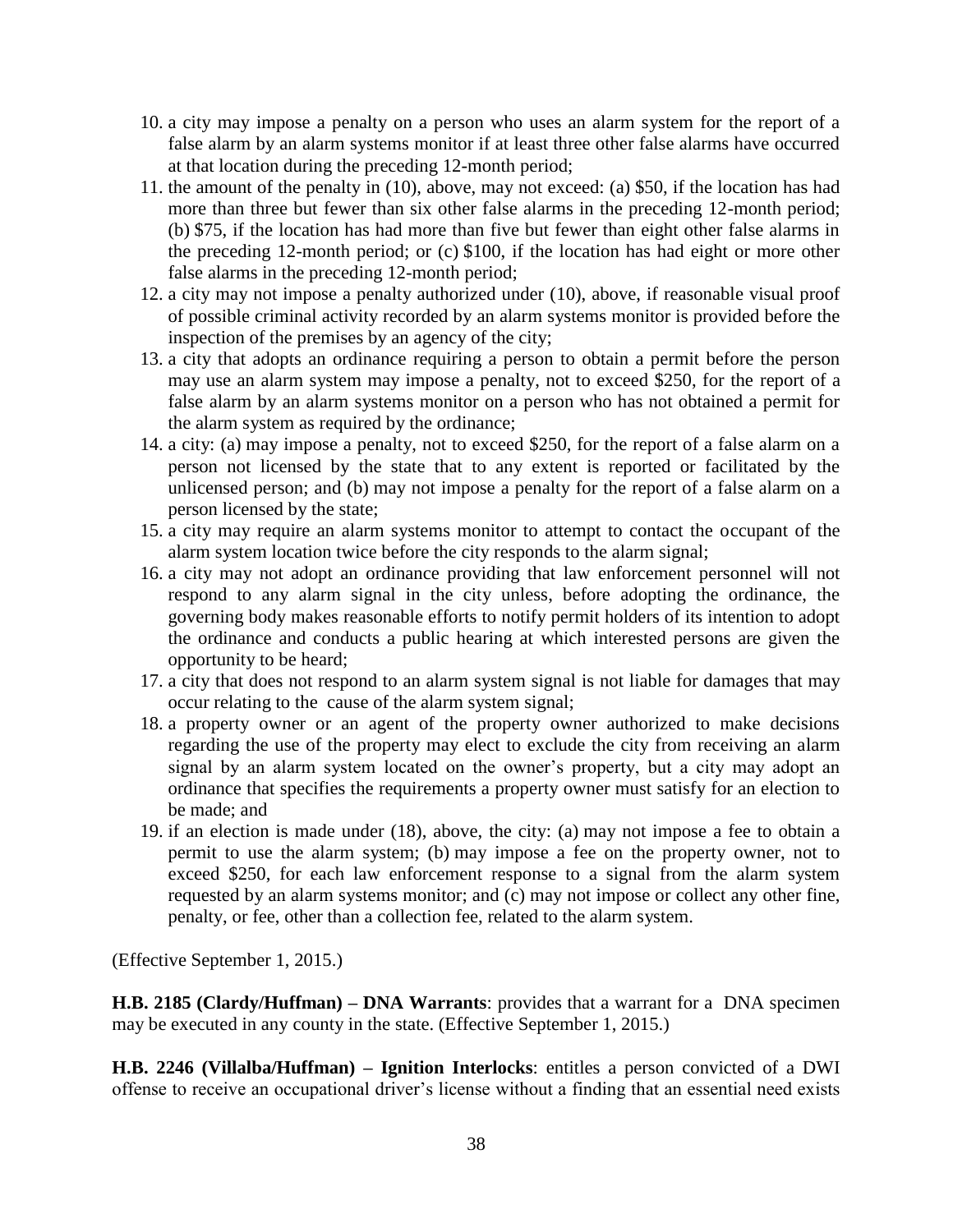for that person, as long as the individual shows evidence of financial responsibility and proof that an ignition interlock device is installed in the person's motor vehicle. (Effective September 1, 2015.)

**H.B. 2486 (Keffer/Hinojosa) – Recovery of Personal Property**: provides that: (1) a person may apply to a justice court for an order authorizing entry into their residence or former residence, accompanied by a peace officer, to retrieve their personal property; (2) a peace officer acting under an order described in (1), above, must: (a) accompany and assist the applicant in making authorized entry and retrieving certain personal property; (b) provide the current occupant of the residence a copy of the court order if the occupant is home at the time of entry; and (c) inventory the property retrieved by the applicant and provide the inventory to certain persons; (3) peace officer may use reasonable force in providing assistance; and (4) it is a misdemeanor offense to interfere with a peace officer acting under an order described in (1), above. (Effective September 1, 2015.)

**H.B. 2646 (Giddings/Schwertner) – Disease Reporting:** allows the Department of State Health Services or a local health authority or department to release the minimum amount of information necessary about individuals with communicable diseases to a city whose first responders might be responding to the individual. (Effective September 1, 2015.)

**H.B. 2827 (Phillips/Garcia) – Homeland Security:** expands the definition of "homeland security activity" for emergency management purposes to include fire or medical emergencies that are beyond a local jurisdiction's capabilities. (Effective immediately.)

**H.B. 2950 (Klick/V. Taylor) – Infectious Disease Preparedness:** creates the Task Force on Infectious Disease Preparedness and Response, which will: (1) provide expert protocols and recommendations related to responses to infectious diseases, including Ebola; and (2) include one emergency medical services personnel and two representatives of local health authorities on the task force's board of directors. (Effective immediately.)

**VETOED H.B. 3184 (McClendon/Menendez) – Victim-Offender Mediation Program**: authorizes a city council: (1) to establish a pretrial victim-offender mediation program for persons charged with a misdemeanor or state jail felony offense against property; (2) to adopt administrative and local rules of procedure for the program; and (3) to collect from a participant a \$500 fee for the program and \$15 court cost paid to the municipal treasury for the purpose of funding the program. (Effective September 1, 2015.)

**H.B. 3211 (P. King/Whitmire) – Peace Officer Training:** shortens to twelve months the period in which a peace officer appointed to a supervisory position, or who will be appointed to a supervisory position, has to complete supervisor training. (Effective September 1, 2015.)

**H.B. 3327 (Alvarado/Huffman) – Domestic Violence**: allows the attorney general to award grants to domestic violence high risk teams composed of law enforcement officers, prosecutors, community supervision and corrections departments, victim advocates, nonprofit organizations that provide services to victims, and medical personnel. (Effective September 1, 2015.)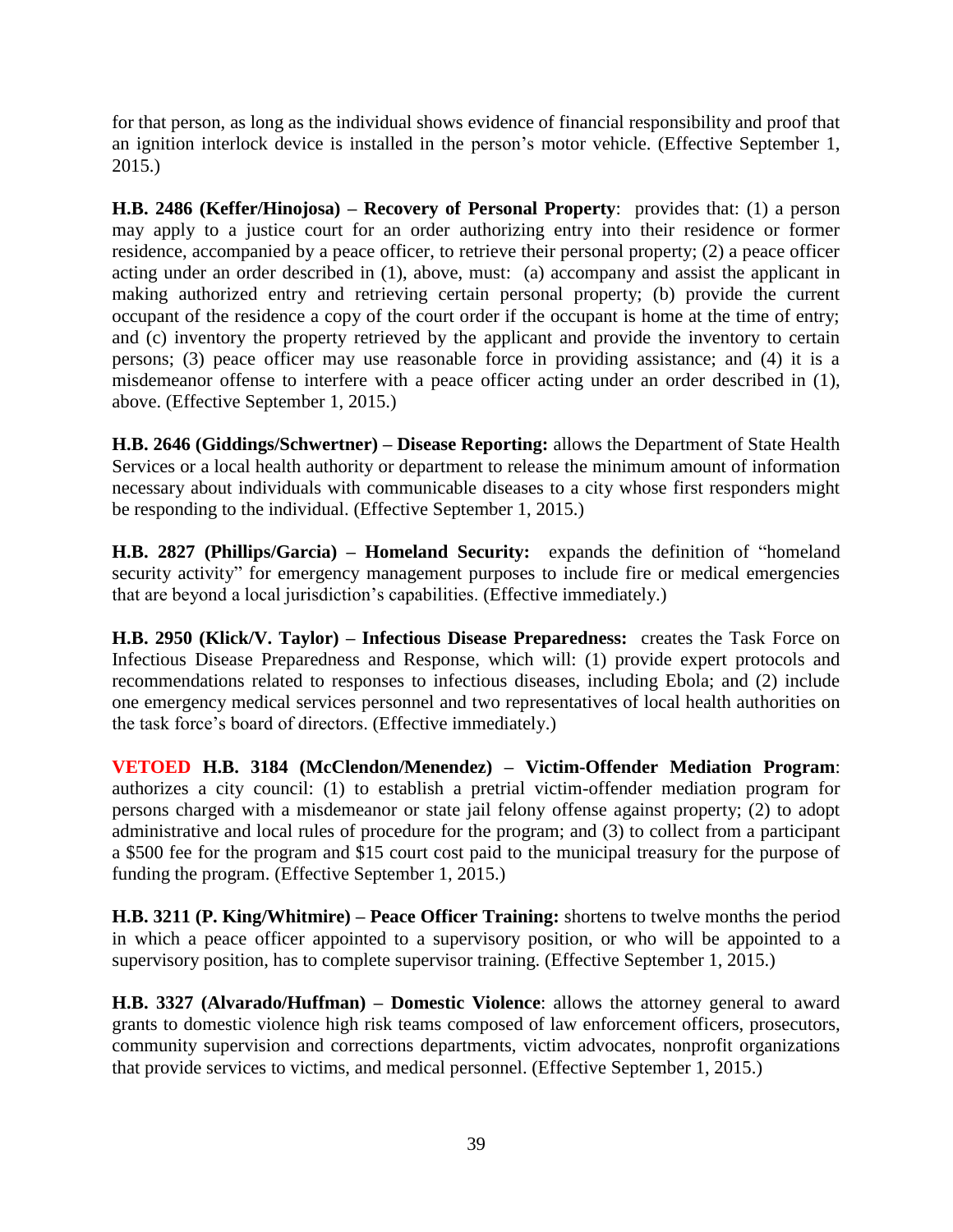**H.B. 3668 (Workman/Menendez) – Wiretapping:** adds arson investigation unit members to the list of law enforcement personnel who can engage in wiretapping. (Effective immediately.)

**H.B. 3791 (Geren/Hinojosa) – Intoxication Arrest Videos:** requires that a police department release to a person stopped or arrested on suspicion of DWI a copy of any video of the stop, arrest, field sobriety tests, and all other interactions with the officer. (Effective September 1, 2015.)

**S.B. 11 (Birdwell/Fletcher) – Campus Concealed Handgun Carry**: provides that (1) a handgun license holder may carry a concealed handgun on or about the license holder's person while the license holder is on the campus of an institution of higher education or private or independent institution of higher education in this state; (2) an institution of higher education or private or independent institution of higher education in this state may not adopt any rule, regulation, or other provision prohibiting license holders from carrying handguns on the campus of the institution; (3) it is an exception to (2), above, that: (a) the institution may establish rules, regulations, or other provisions concerning the storage of handguns in dormitories or other residential facilities that are owned or leased and operated by the institution and located on the campus of the institution; (b) after consulting with students, staff, and faculty of the institution regarding the nature of the student population, specific safety considerations, and the uniqueness of the campus environment, the president or other chief executive officer of an institution (subject to amendment by the board of regents or other governing board) shall establish reasonable rules, regulations, or other provisions regarding the carrying of concealed handguns by license holders on the campus of the institution or on premises located on the campus of the institution, but may not establish provisions that generally prohibit or have the effect of generally prohibiting license holders from carrying concealed handguns on the campus of the institution (the institution must give effective notice under Section 30.06, Penal Code, with respect to any portion of a premises on which license holders may not carry; and (c) a private or independent institution of higher education in this state, after consulting with students, staff, and faculty of the institution, may establish rules, regulations, or other provisions prohibiting license holders from carrying handguns on the campus of the institution, any grounds or building on which an activity sponsored by the institution is being conducted, or a passenger transportation vehicle owned by the institution; (3) an institution is granted immunity for the actions of a handgun license holder; and (4) a license holder commits an offense if he carries a partially or wholly visible handgun, regardless of whether the handgun is holstered, on or about the license holder's person and intentionally or knowingly displays the handgun in plain view of another person on the premises of an institution of higher education or private or independent institution of higher education; on any public or private driveway, street, sidewalk or walkway, parking lot, parking garage, or other parking area of an institution of higher education or private or independent institution of higher education; or in a place in which the carrying of the handgun is prohibited by a rule established under (2), above, and in which proper notice is given. (Effective August 1, 2016, except for junior colleges the effective date is August 1, 2017.)

**S.B. 158 (West/Fletcher) – Body Cameras**: provides, among other things, that: (1) a law enforcement agency in this state may apply to the office of the governor for a grant to equip officers with body cameras if the agency employs officers who: (a) are engaged in traffic or highway patrol or otherwise regularly stop or detain motor vehicles; or (b) respond to calls for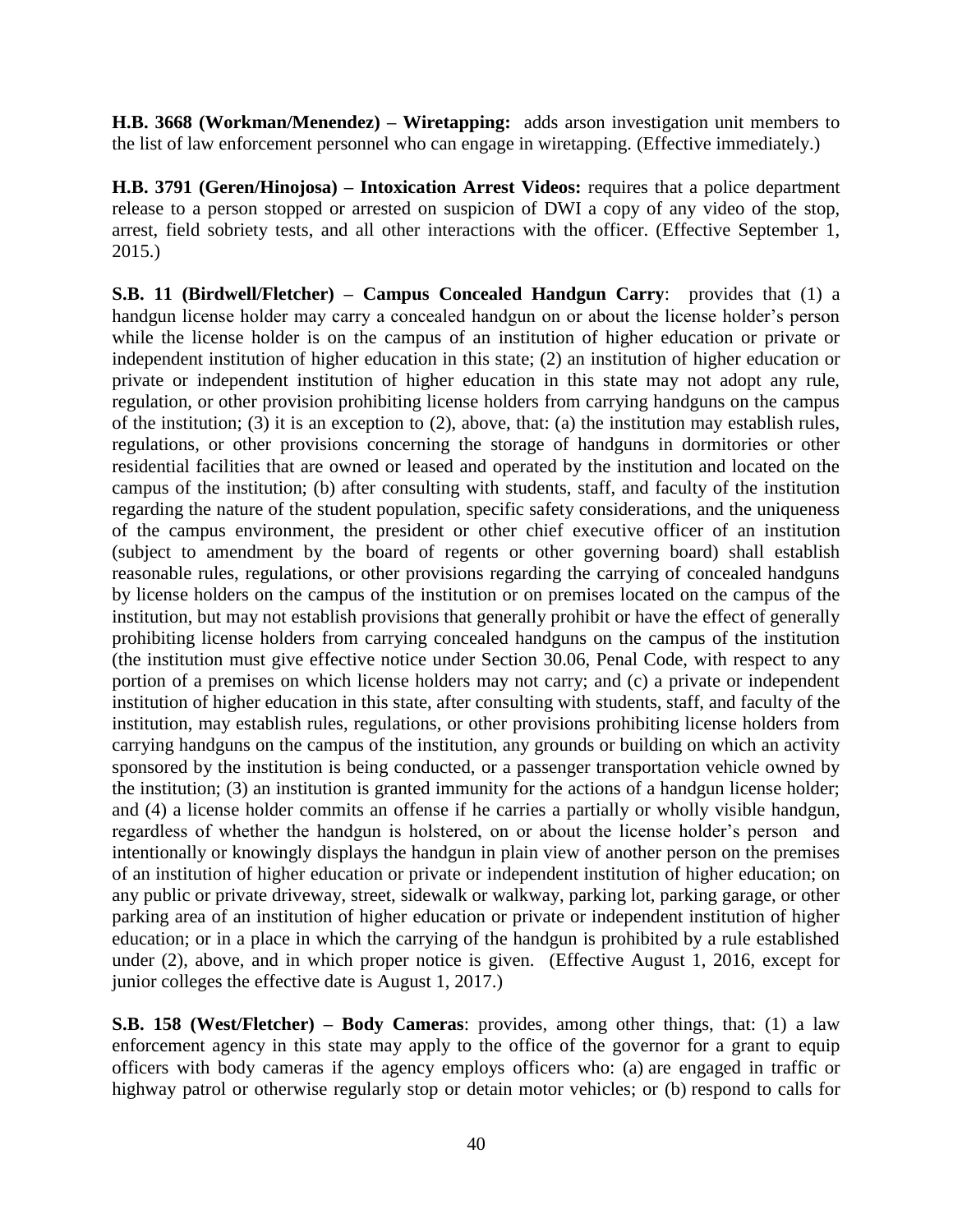assistance from the public; (2) the office of the governor create and implement a matching grant program for body cameras; (3) a local law enforcement agency must match 25 percent of any grant money; (4) a law enforcement agency that receives a grant from the Department of Public Safety to provide body cameras to its officers or that otherwise operates a body worn camera program must adopt a policy and training program for the use of body cameras; (5) a body camera policy must include when and why an officer may choose to activate or not activate a body worn camera; (6) it is a crime for a law enforcement officer to release a video from a body worn camera without receiving permission from the law enforcement agency; (6) a member of the public must provide certain information when requesting information recorded by a body camera; and (7) a law enforcement agency must follow certain procedures related to the release of information regarding body camera recordings to the public. (Effective September 1, 2015, except the requirement for departments already operating a camera system has until September 1, 2016, to implement a body camera policy and training program.)

**S.B. 172 (Huffman/Clardy) – Synthetic Drugs**: modifies the Texas Controlled Substances Act by: (1) adding certain substances to Penalty Groups 1-A and 2; and (2) changing the penalty group for other chemicals. (Effective September 1, 2015.)

**S.B. 173 (Huffman/Clardy) – Synthetic Marijuana**: modifies the Texas Controlled Substances Act by adding additional chemicals commonly referred to as synthetic cannabinoids to the Act. (Effective September 1, 2015.)

**S.B. 273 (Campbell/Guillen) – Concealed Handgun Signs**: provides that: (1) a state agency or a political subdivision of the state may not provide notice that a concealed handgun licensee is prohibited from entering or remaining on a premises or other place owned or leased by the governmental entity unless license holders are actually prohibited by state law from carrying a handgun on the premises; (2) a state agency or a political subdivision of the state that improperly posts notice is liable for a civil penalty of: (a) not less than \$1,000 and not more than \$1,500 for the first violation; and (b) not less than \$10,000 and not more than \$10,500 for the second or a subsequent violation; (3) a citizen of this state or a person licensed to carry a concealed handgun may file a complaint with the attorney general that a state agency or political subdivision has improperly posted notice; (4) before a suit may be brought against a state agency or a political subdivision of the state for improperly posting notice, the attorney general must investigate the complaint to determine whether legal action is warranted; (5) if legal action is warranted, the attorney general must give the chief administrative officer of the agency or political subdivision charged with the violation a written notice that gives the agency or political subdivision 15 days from receipt of the notice to remove the sign and cure the violation to avoid the penalty; (6) if the attorney general determines that legal action is warranted and that the state agency or political subdivision has not cured the violation within the 15-day period, the attorney general or the appropriate county or district attorney may sue to collect the civil penalty, and the attorney general may also file a petition for a writ of mandamus or apply for other appropriate equitable relief; and (7) a state agency or political subdivision may only prohibit a concealed handgun licensee from carrying in a meeting room where a governmental body that is subject to the Open Meetings Act is meeting. (Effective September 1, 2015.)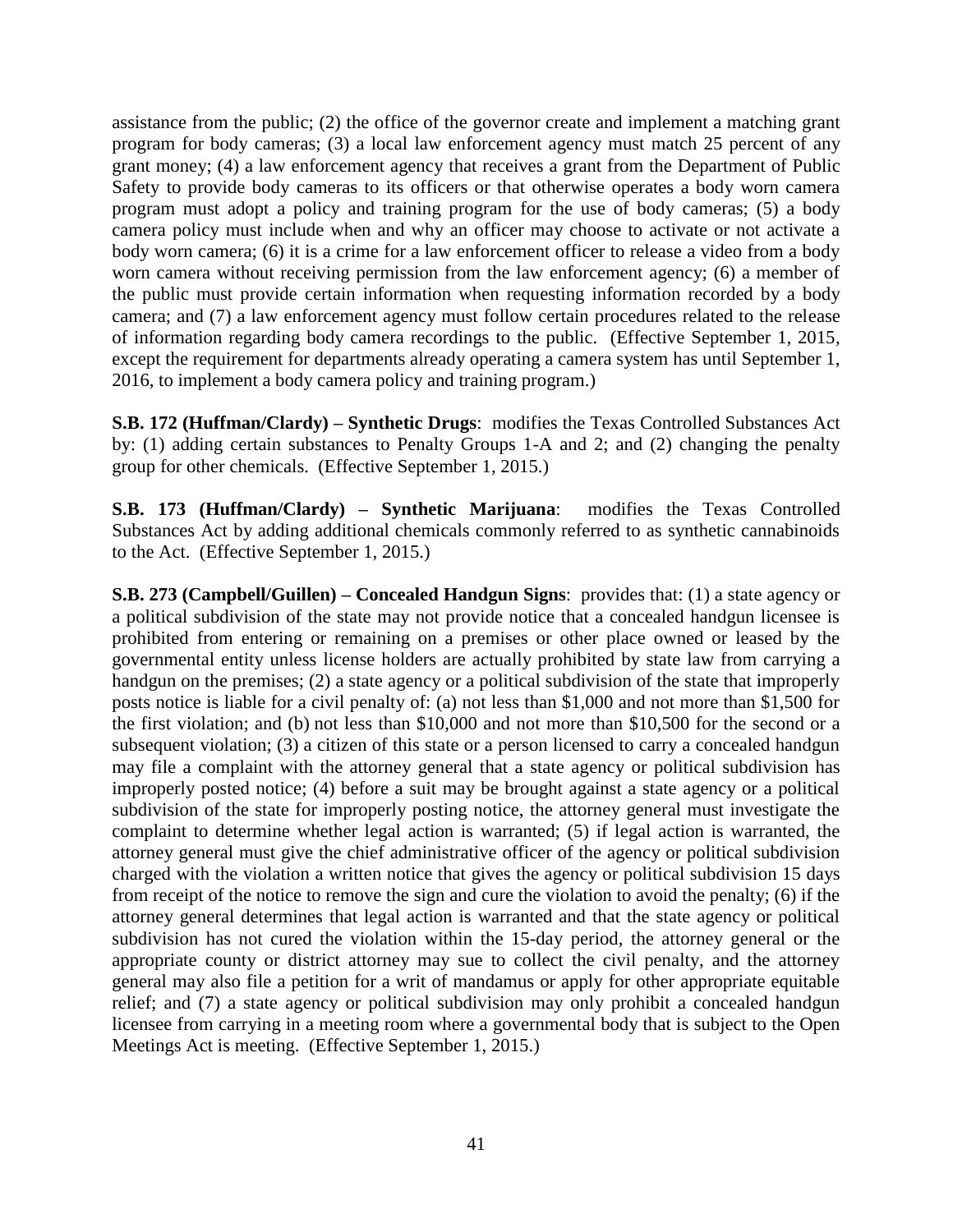**S.B. 461 (Perry/Parker) – Synthetic Substances**: provides that: (1) a person commits a criminal offense if in the course of business the person knowingly produces, distributes, sells, or offers for sale a mislabeled abusable synthetic substance; and (2) a city attorney, among others, may institute an action in district court to collect a civil penalty (up to \$25,000/day) from a person who in the course of business produces, distributes, sells, or offers for sale a mislabeled abusable synthetic substance. (Effective September 1, 2015.)

**S.B. 505 (Perry/Workman) – Meteorological Tower Markings**: provides that: (1) a meteorological evaluation tower as defined by the bill that is at least 50 feet but not more than 200 feet in height above ground level: (a) must be painted in equal alternating bands of aviation orange and white, beginning with orange at the top of the tower; (b) must have aviation orange marker balls installed and displayed in accordance with the certain Federal Aviation Administration requirements; and (c) may not be supported by guy wires unless the guy wires have a seven-foot-long safety sleeve at each anchor point that extends from the anchor point along each guy wire attached to the anchor point; (2) a person who owns, operates, or erects a meteorological evaluation tower in violation of the bill commits an a Class C misdemeanor offense, except that the offense is a Class B misdemeanor if it is shown on the trial of the offense that as a result of the commission of the offense a collision with the meteorological evaluation tower occurred causing bodily injury or death to another person; and (3) the Texas Department of Transportation shall adopt rules to implement and administer the bill, including rules requiring a person: (a) who owns, operates, or erects a meteorological evaluation tower to provide notice to the department of the existence of or intent to erect a meteorological evaluation tower; and (b) to register the meteorological evaluation tower with the department. (Effective September 1, 2015.)

**S.B. 582 (Kolkhorst/Harless) – Food Handlers:** requires a local health jurisdiction to accept training from the American National Standards Institute as sufficient to meet any training, testing, or permitting requirements. (Effective immediately.)

**S.B. 788 (Eltife/Paddie) - Emergency Communication Services (Kari's Law)**: provides that: (1) certain business service users that use Internet Protocol enabled service and provide outbound dialing capacity or access must configure the telephone system to allow a person initiating a 9-1- 1 call on the system to directly access 9-1-1 service by dialing the digits 9-1-1 without an additional code, digit, prefix, postfix, or trunk-access code; and (2) a home rule city that independently operates a 9-1-1 system must, upon request, assist a business service user that is within the city's jurisdiction to comply with (1), above. (Effective immediately.)

**S.B. 923 (Watson/Zedler) – Obstruction or Retaliation**: provides that a person commits the offense of obstruction or retaliation if the person posts on a publicly accessible website the home address or phone number of an individual the actor knows is a public servant or a member of a public servant's family or household with the intent to cause harm or a threat of harm to the individual or family member in retaliation for or on account of the service or status of the individual as a public servant. (Effective September 1, 2015.)

**S.B. 1105 (Eltife/Cook) – State Buildings:** preempts a city's fire safety authority over any state-owned or state-leased building. (Effective immediately.)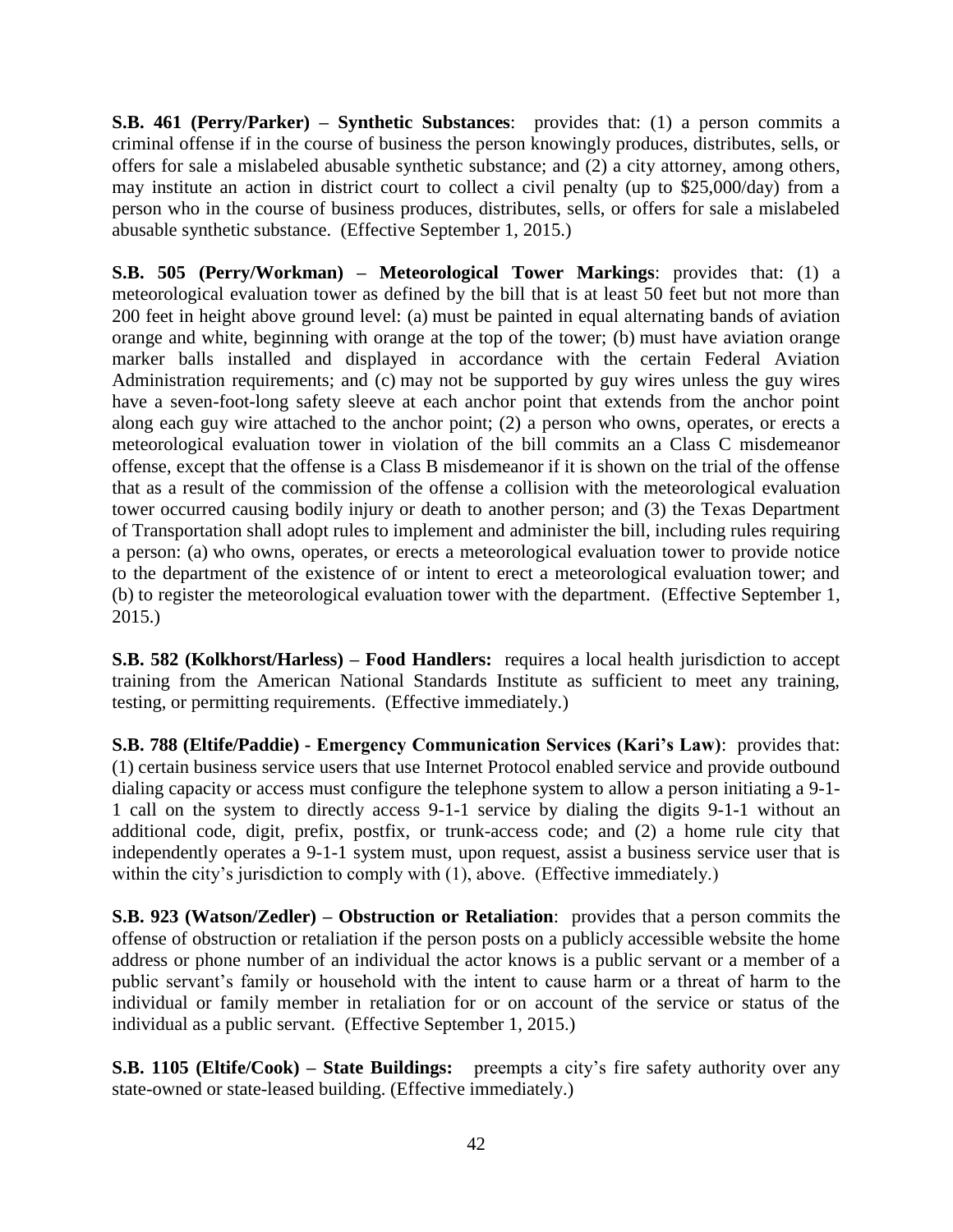**S.B. 1129 (Zaffirini/Raymond) – Mental Illness**: provides that, when transporting a committed patient or a patient detained at a designated mental health facility, the patient may be restrained only during the apprehension, detention, or transportation of the patient, and the method of restraint must permit the patient to sit in an upright position without undue difficulty (unless the patient is being transported by ambulance). (Effective immediately.)

**S.B. 1287 (Hinojosa/Geren) – Forensic Analyst Licenses**: provides that: (1) forensic analysts that perform forensic analysis on behalf of crime labs must be licensed by the Texas Forensic Science Commission; and (2) an advisory committee to the Texas Forensic Science Commission should be created, consisting of representation from municipal crime laboratories. (Effective September 1, 2015, with portions becoming effective on January 1, 2019.)

**S.B. 1406 (Schwertner/Dutton) – Child Safety Alert List:** requires a law enforcement officer who encounters a child or other person on the Child Safety Alert List to: (a) request information from the person or the child regarding the child's well-being and current residence; and (b) inform the Texas Crime Information Center that the child has been located. (Note: this bill has duplicate provisions to H.B. 2053, above.) (Effective September 1, 2015.)

**S.B. 1465 (Watson/Phillips) – Disaster Declaration:** authorizes: (1) the governor to declare a limited-purpose disaster invoking only the authority to suspend deadlines and state regulations on an affected city, including budget or tax deadlines; and (2) the Division of Emergency Management to establish and operate a search and rescue task force in each field response region. (Effective immediately.)

**S.B. 1574 (Uresti/Martinez) – Infection Control:** this bill, among other things: (1) requires each entity with first responders, including a city, to designate an infection control officer and an alternate infection control officer; (2) requires each infection control officer to: (a) receive notification of potential exposures to infectious diseases; (b) notify appropriate health care providers and first responders about potential exposures; (c) act as liaison between the potentially exposed first responders and the city; (d) investigate and evaluate exposure incidents; and (e) monitor follow-up treatment of affected first responders; (3) requires hospitals to inform designated infection control officers of possible infectious disease exposures; and (4) allows an emergency response employee or volunteer to request and receive information related to possible infectious disease exposures from individuals whose bodily fluids come into contact with the employee or volunteer. (Effective September 1, 2015.)

**S.B. 1593 (Lucio/Lucio) – Sale of Fireworks**: provides that a home rule city may not define and prohibit as a nuisance the sale of fireworks or similar materials within the 5,000 foot nuisance zone outside the city limits. (Effective September 1, 2015.)

**S.B. 1766 (Creighton/Metcalf) – Regulation of Honey:** prohibits a local health department or city from regulating honey production by a small honey production operation. (Effective September 1, 2015.)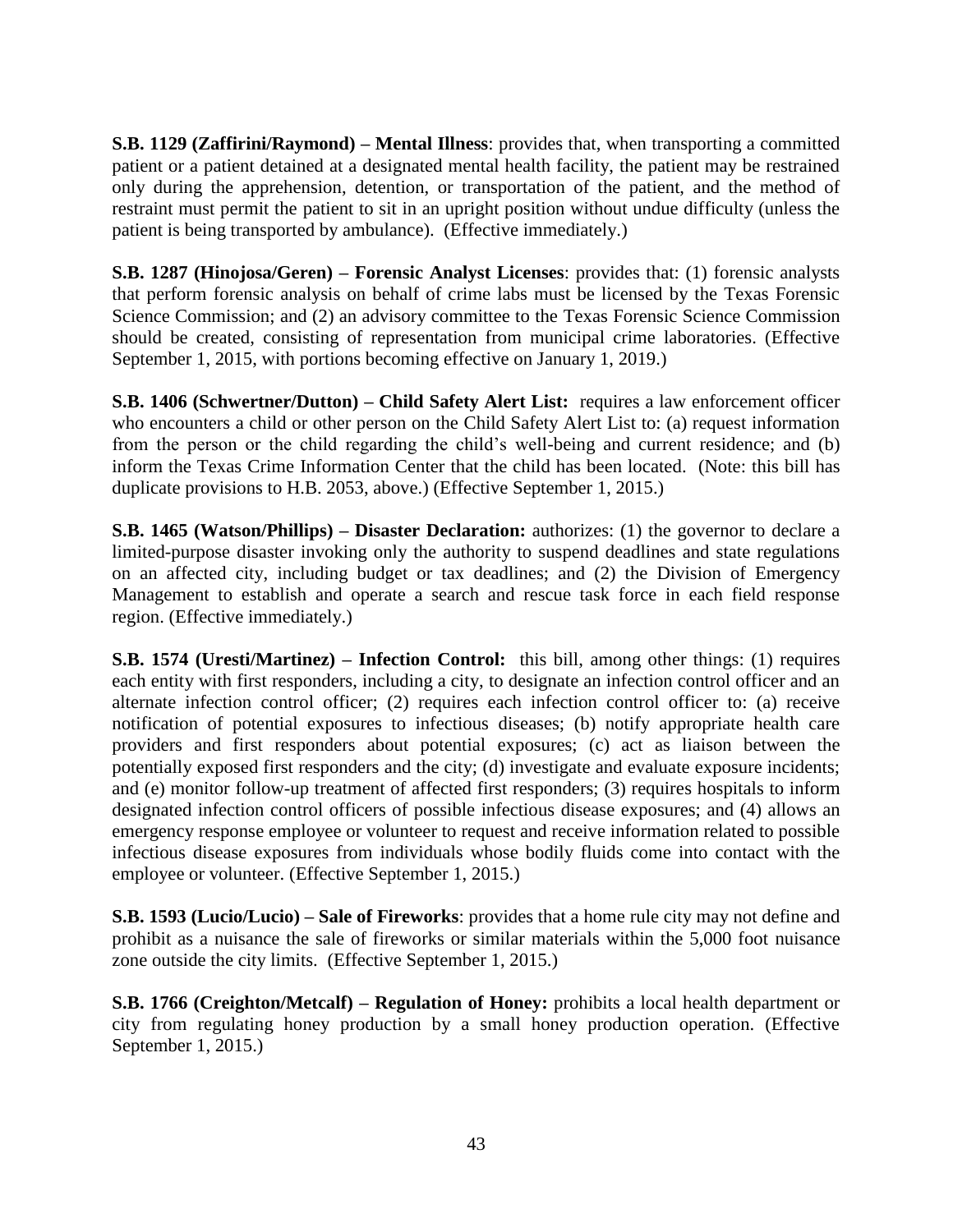**S.B. 1853 (Lucio/Phillips) – Border Security:** provides that**:** (1) the Texas Department of Public Safety may establish a program throughout this state for preventing and detecting: (a) the unlawful possession or the unlawful and imminent movement or transfer between this state and an adjacent state or the United Mexican States of firearms, controlled substances, or currency; and (b) the commission or imminent commission of the offenses of smuggling of persons and trafficking of persons occurring in this state or involving travel between this state and an adjacent state or the United Mexican States; (2) a peace officer participating in a program established under the bill must have reasonable suspicion or probable cause to believe that firearms, controlled substances, or currency are unlawfully possessed or being unlawfully and imminently moved or transferred between this state and an adjacent state or the United Mexican States or that a human trafficking offense has been committed or imminently will be committed before exercising the officer's authority under the program, including stopping a person or vehicle or coming into contact with a person; (3) in developing the program, the department shall establish: (a) clear guidelines and procedures to mitigate any unnecessary negative impact on the flow of trade, commerce, or daily business activities in locations where the program is implemented; and (b) protocols, standards, and guidelines to minimize any intrusion on a person in an encounter with a peace officer exercising the officer's authority under the program; (4) the department shall implement the program established under the bill in conjunction with federal and local law enforcement agencies; and (5) the department shall adopt rules as necessary to implement and administer a program established under the bill. (Effective immediately.)

**S.J.R. 22 (Creighton/Ashby) – Right to Hunt, Fish, and Harvest Wildlife**: proposes an amendment to the Texas Constitution that will: (1) enshrine in that document that the people have the right to hunt, fish, and harvest wildlife, including by the use of traditional methods, subject to laws or regulations to conserve and manage wildlife and preserve the future of hunting and fishing; and (2) provide that: (a) hunting and fishing are preferred methods of managing and controlling wildlife; (b) the amendment does not affect any provision of law relating to trespass, property rights, or eminent domain; and (c) the amendment does not affect the power of the legislature to authorize a city to regulate the discharge of a weapon in a populated area in the interest of public safety. (Effective if approved at the election on November 3, 2015.)

#### **Transportation**

**H.B. 20 (Simmons/Nichols) – Transportation Planning**: provides, among other things, that: (1) the Texas Transportation Commission by rule shall develop and implement a performancebased planning and programming process dedicated to providing the executive and legislative branches of government with indicators that quantify and qualify progress toward attaining all Texas Department of Transportation goals and objectives established by the legislature and the commission; (2) the commission by rule shall develop and implement performance metrics and performance measures as part of: (a) the review of strategic planning in the statewide transportation plan, rural transportation plans, and unified transportation program; (b) the evaluation of decision-making on projects selected for funding in the unified transportation program and statewide transportation improvement program; and (c) the evaluation of project delivery for projects in the department's letting schedule; (3) each metropolitan planning organization (MPO) – or department district if there is no MPO – shall develop a 10-year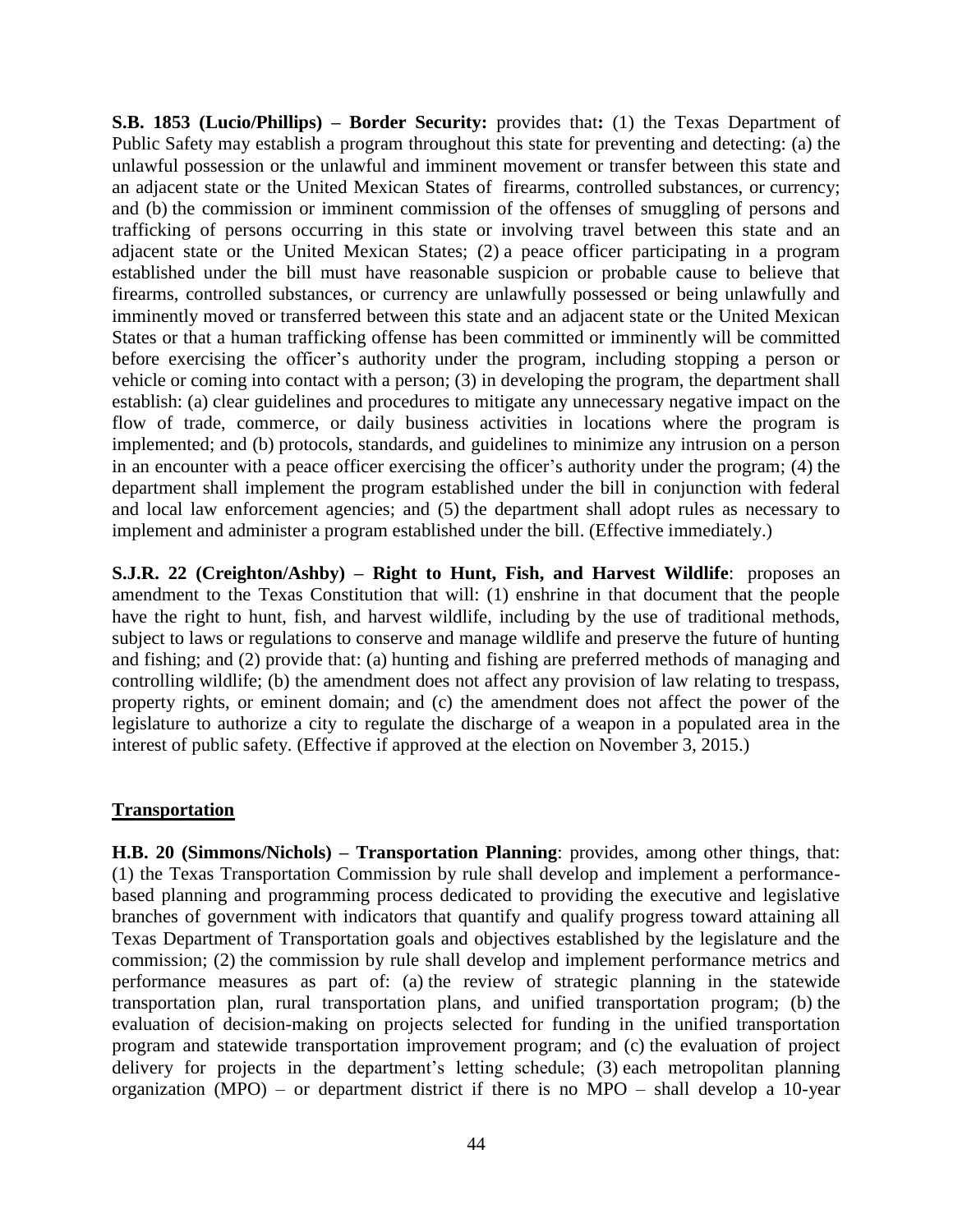transportation plan for the use of the funding allocated to the region; (4) the department shall assist the planning organizations and districts by providing in a timely manner, such information as is reasonably requested by the organizations; (5) the first four years of the plan developed under (3), above, shall be developed to meet the transportation improvement plan requirements of federal law; (6) for an area that is not within the boundaries of an MPO, the district shall develop the plan with input from city and county elected officials and transportation officials in the region; (7) each MPO or district shall develop its own project recommendation criteria, which must include consideration of: (a) projected improvements to congestion and safety; (b) projected effects on economic development opportunities for residents of the region; (c) available funding; (d) effects on the environment, including air quality; (e) socioeconomic effects, including disproportionately high and adverse health or environmental effects on minority or low-income neighborhoods; and (f) any other factors deemed appropriate by the planning organization; (8) the commission by rule shall: (a) prioritize and approve projects included in the statewide transportation plan in order to provide financial assistance, shall under this chapter; (b) establish a performance-based process for setting funding levels for the categories of projects in the department's unified transportation program; and (c) establish a scoring system for prioritizing projects for which financial assistance is sought from the commission by MPOs or districts; (9) the department's use of design-build is limited by the bill; (10) the speaker of the house of representatives shall appoint nine members to a House Select Committee on Transportation Planning and designate one member as chair; (11) the lieutenant governor shall appoint five members to a Senate Select Committee on Transportation Planning and designate one member as chair; and (12) the committees established under (10) and (11), above, meeting separately or jointly, shall review, study, and evaluate numerous criteria related to transportation planning. (Effective immediately.)

**H.B. 1252 (Pickett/Nichols) – Motor Vehicle Weight Enforcement**: provides that: (1) the Department of Public Safety (DPS) must establish by rule uniform weighing procedures for weight enforcement officers to ensure an accurate weight is obtained for a motor vehicle; (2) DPS is authorized to revoke or rescind the authority of a weight enforcement officer who fails to comply with the rules described in (1), above; and (3) it is an affirmative defense to prosecution for certain offenses related to operating an overweight vehicle if the weight enforcement officer fails to follow the rules described in (1), above, when determining the weight of the vehicle. (Effective September 1, 2015.)

**H.B. 2303 (Kuempel/Huffman) – Off-Highway Vehicles:** adds the driving of off-highway vehicles to the recreational use statute, which limits a premises owner's liability for tort purposes. (Effective immediately.)

**S.J.R. 5 (Nichols/Pickett) – Transportation Funding**: proposes an amendment to the Texas Constitution to provide that: (1) in each state fiscal year, the comptroller shall deposit to the credit of the state highway fund \$2.5 billion of the net revenue derived from the imposition of the state's general sales and use tax that exceeds the first \$28 billion of that revenue coming into the treasury in that state fiscal year (until 2032); (2) in each state fiscal year, the comptroller shall deposit to the credit of the state highway fund an amount equal to 35 percent of the net revenue derived from the motor vehicle sales tax that exceeds the first \$5 billion of that revenue coming into the treasury in that state fiscal year (until 2029); (3) money deposited to the credit of the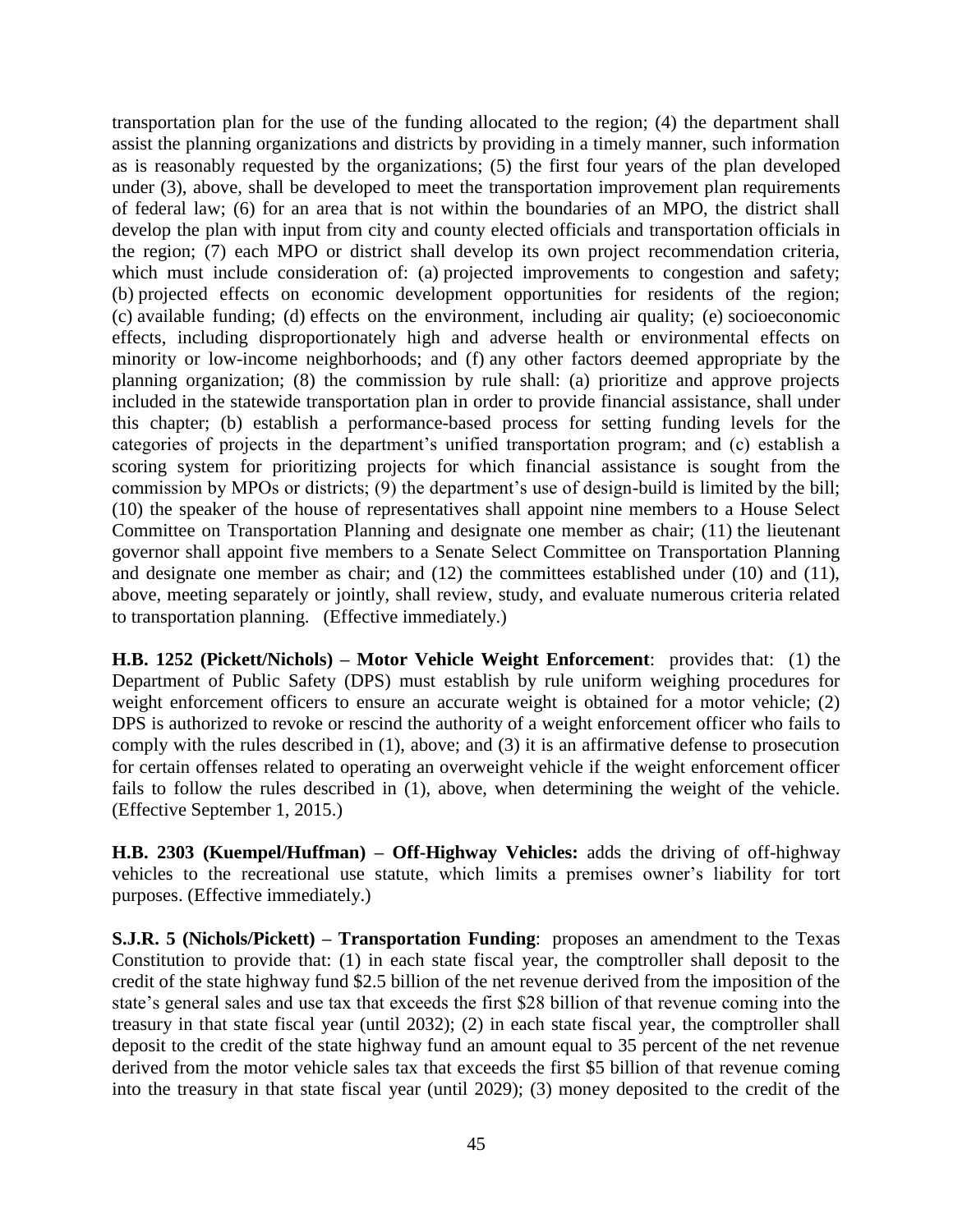state highway fund under the bill may be appropriated only to construct, maintain, or acquire rights-of-way for public roadways other than toll roads or to repay the principal of and interest on general obligation bonds; (4) the legislature by adoption of a resolution approved by a record vote of two-thirds of the members of each house may direct the comptroller to reduce the amount of money deposited to the credit of the state highway fund under the bill, except that the comptroller may be directed to make that reduction only: (a) in the state fiscal year in which the resolution is adopted, or in either of the following two state fiscal years; and (b) by an amount or percentage that does not result in a reduction of more than 50 percent of the amount that would otherwise be deposited to the fund; and (5) the legislature by adoption of a resolution approved by a record vote of a majority of the members of each house of the legislature may extend the 2032 and 2029 deadlines in (1) and (2), above, in 10-year increments. (Effective if approved at the election on November 3, 2015.)

#### **Utilities and Environment**

**H.B. 30 (Larson/Perry) – Desalination**: provides that: (1) each regional water planning group shall indicate in their regional water plan opportunities for and the benefits of developing largescale desalination facilities for brackish groundwater or seawater that serve local or regional brackish groundwater production zones; and (2) the Texas Water Development Board shall prepare a biennial progress report identifying and designating local or regional brackish groundwater production zones in area of the state with moderate to high availability and productivity of brackish groundwater that can be used to reduce the use of freshwater. (Effective immediately.)

**H.B. 40 (Darby/Fraser) – Oil and Gas Operations**: makes various findings related to the benefits of oil and gas operations in the state and provides that:

- 1. An "oil and gas operation" means an activity associated with the exploration, development, production, processing, and transportation of oil and gas, including drilling, hydraulic fracture stimulation, completion, maintenance, reworking, recompletion, disposal, plugging and abandonment, secondary and tertiary recovery, and remediation activities.
- 2. An oil and gas operation is subject to the exclusive jurisdiction of this state.
- 3. Except as provided by (4), below, a city may not enact or enforce an ordinance or other measure, or an amendment or revision of an ordinance or other measure, that bans, limits, or otherwise regulates an oil and gas operation within the boundaries or extraterritorial jurisdiction of the city.
- 4. The authority of a city to regulate an oil and gas operation is expressly preempted, except that a city may enact, amend, or enforce an ordinance or other measure that: (a) regulates only aboveground activity related to an oil and gas operation that occurs at or above the surface of the ground, including a regulation governing fire and emergency response, traffic, lights, or noise, or imposing notice or reasonable setback requirements; (b) is commercially reasonable; (c) does not effectively prohibit an oil and gas operation conducted by a reasonably prudent operator; and (d) is not otherwise preempted by state or federal law.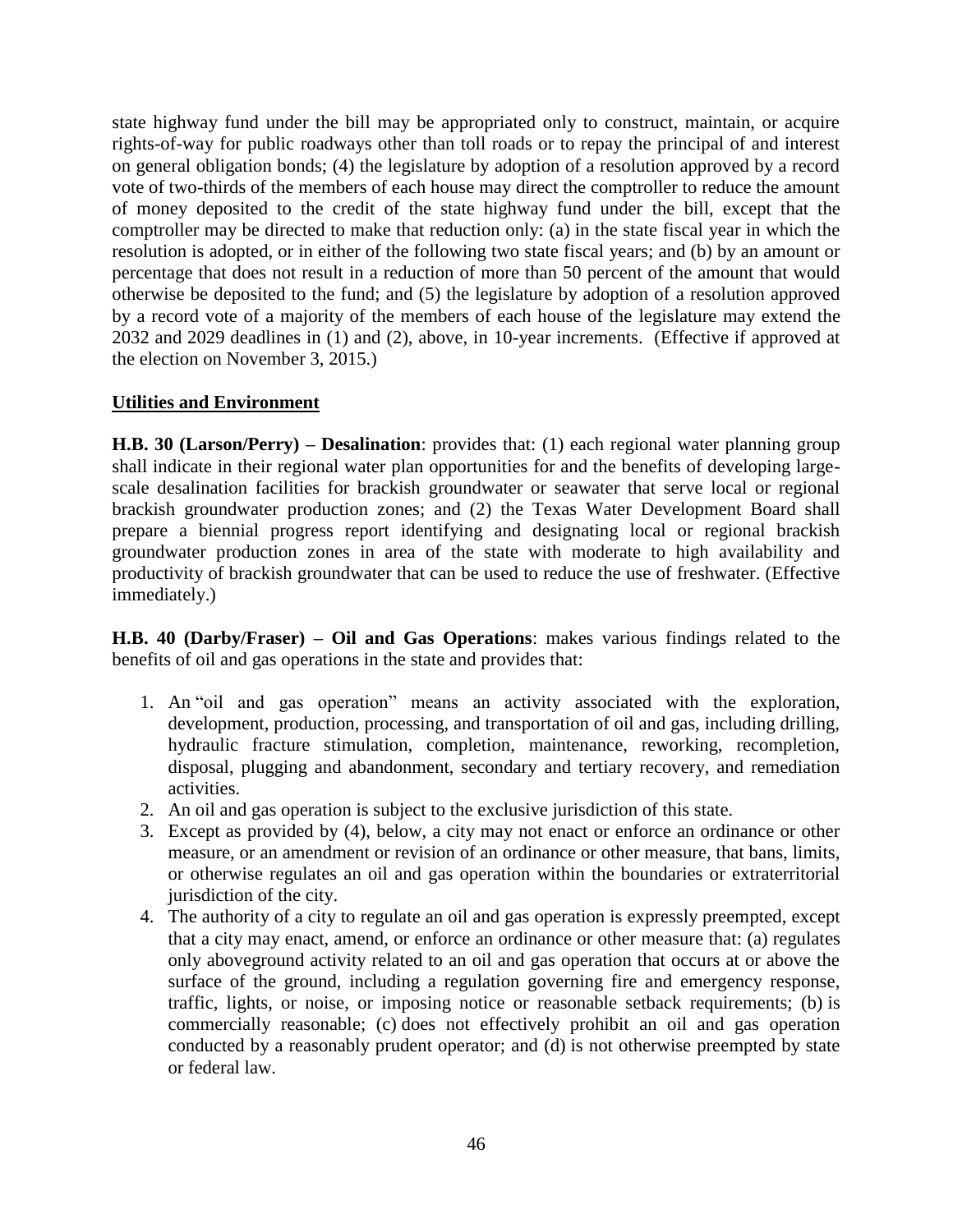- 5. "Commercially reasonable" for purposes of (4)(b), above, means a condition that would allow a reasonably prudent operator to fully, effectively, and economically exploit, develop, produce, process, and transport oil and gas, as determined based on the objective standard of a reasonably prudent operator and not on an individualized assessment of an actual operator's capacity to act.
- 6. An ordinance or other measure is considered prima facie to be commercially reasonable if the ordinance or other measure has been in effect for at least five years and has allowed the oil and gas operations at issue to continue during that period.

(Effective immediately.)

**H.B. 200 (Keffer/Perry) – Groundwater Conservation Districts**: provides that: (1) an affected person may file a petition with a groundwater conservation district requiring that the district contract with the State Office of Administrative Hearings to conduct a hearing appealing the reasonableness of an adopted desired future condition; and (2) the district must submit a copy of the petition to the Texas Water Development Board so that the board may review and conduct a study on the desired future condition adopted by the district. (Effective September 1, 2015.)

**H.B. 239 (Springer/Perry) – Storage of Flammable Liquids**: provides that: (1) the capacity restriction of aboveground storage tanks of gasoline, diesel fuel, and kerosene at a retail service station located in an unincorporated area or in a city with a population of less than 5,000 is removed; and (2) a commissioners court of a county with a population of 3.3 million or more may limit the maximum volume. (Effective immediately.)

**H.B. 280 (Simmons/Perry) – Texas Water Development Board**: requires the Texas Water Development Board to post specific, detailed information regarding the use of the state water implementation fund for Texas on its website. (Effective September 1, 2015.)

**H.B. 497 (Wu/Uresti) – Saltwater Pipeline Facilities**: redefines a "saltwater pipeline facility" to mean a pipeline facility that conducts water that contains salt and other substances and is intended to be used in drilling or operating a well used in the exploration for or production of oil or gas, including an injection well used for enhanced recovery operations, or is produced during drilling or operating an oil, gas, or other type of well. (Note: Current law allows a saltwater pipeline operator to install, maintain, and operate a saltwater pipeline facility through, under, along, across, or over a public road if certain conditions are met.)(Effective immediately.)

**H.B. 655 (Larson/Perry) – Aquifer Storage and Recovery**: provides that: (1) a water right holder may undertake an aquifer storage and recovery (ASR) project without completing a pilot project; (2) the Texas Commission on Environmental Quality (TCEQ) has exclusive jurisdiction over the regulation and permitting of ASR injection wells; (3) the TCEQ may authorize the use of Class V injection wells and adopt technical standards to govern the wells; (4) the project operator must install a meter on each ASR injection and recovery well associated with the ASR project; (5) the project operator shall provide the TCEQ with reports on volume of water injected and recovered; and (6) a project operator must register ASR injection and recovery wells with any groundwater district in which the wells are located. (Effective immediately.)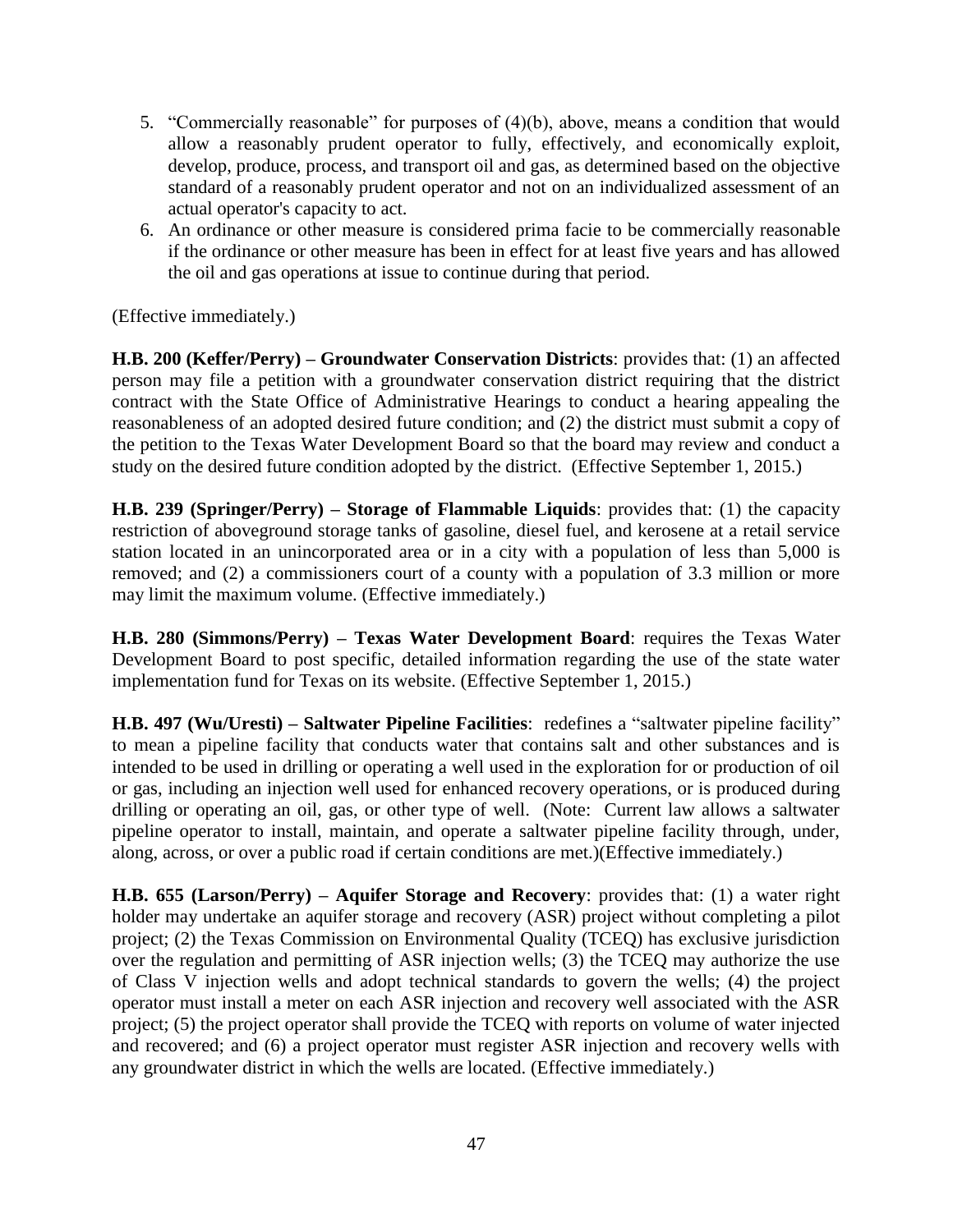**H.B. 801 (King/Eltife) – Prescribed Burns**: provides that: (1) for a prescribed burn conducted by the Parks and Wildlife Department, the site-specific plan for the burn must include a map of the designated burn area, including the location of any municipally owned utility; and (2) the department shall provide adequate advance notice of the department's intent to conduct a prescribed burn to each neighboring landowner and appropriate local officials in the vicinity of the designate burn, including water utility officials with water facilities within two miles of the prescribed burn. (Effective immediately.)

**H.B. 949 (Lucio/Perry) – Water Loss**: allows the Texas Water Development Board to waive the requirement that a retail public utility that receives a loan from the board use a portion of the financial assistance to mitigate the utility's system water loss, if the board finds that the utility is addressing the system's water loss. (Effective immediately.)

**H.B. 1146 (Kacal/Schwertner) – Public Water Supply System**: provides that: (1) a licensed operator of a water supply system may be a volunteer; and (2) the owner or manager of the water system must maintain a record of each volunteer operator. (Effective September 1, 2015.)

**H.B. 1224 (Lucio/Perry) – Texas Water Development Board**: allows the Texas Water Development Board to approve the use of assets as a source of revenue or security, or both, for the payment of the principal of and interest on state revolving fund bonds. (Effective immediately.)

**H.B. 1535 (Frullo/Fraser) – Non-ERCOT Electric Rates:** modifies the way in which electric rates are determined through the Public Utility Commission rate-setting process for electric utilities that operate outside of the Energy Reliability Council of Texas grid. (Effective immediately.)

**H.B. 1662 (Sheets/Perry) – Municipal Drainage Service Charges**: allows a city to exempt property used for cemetery purposes from drainage charges if the cemetery is closed to new interments and does not accept new burials. (Effective immediately.)

**H.B. 1665 (Bonnen, D./Kolkhorst) – Water Level Fluctuations**: requires a seller of residential or commercial real property adjoining an impoundment of water, including a reservoir or lake, to provide the purchaser with written notice that the water levels fluctuate. (Effective September 1, 2015.)

**H.B. 1794 (Geren/Hancock) – Environmental Enforcement:** provides that, in relation to an environmental enforcement action under the Texas Water Code: (1) the maximum amount of the civil penalty sought by a city or county is \$4.3 million, and that: (a) the first \$4.3 million of the amount recovered shall be divided equally between the state and the city or county; and (b) any amount recovered in excess of \$4.3 million shall be awarded to the state; (2) in determining the amount of an administrative penalty sought by a city or county, the trier of fact (a judge or jury) shall consider factors that the Texas Commission on Environmental Quality must consider under current law; and (3) a suit for a civil penalty that is brought by a city or county must be brought not later than the fifth anniversary of the earlier of the date the person who committed the violation: (a) notifies the Texas Commission on Environmental Quality in writing of the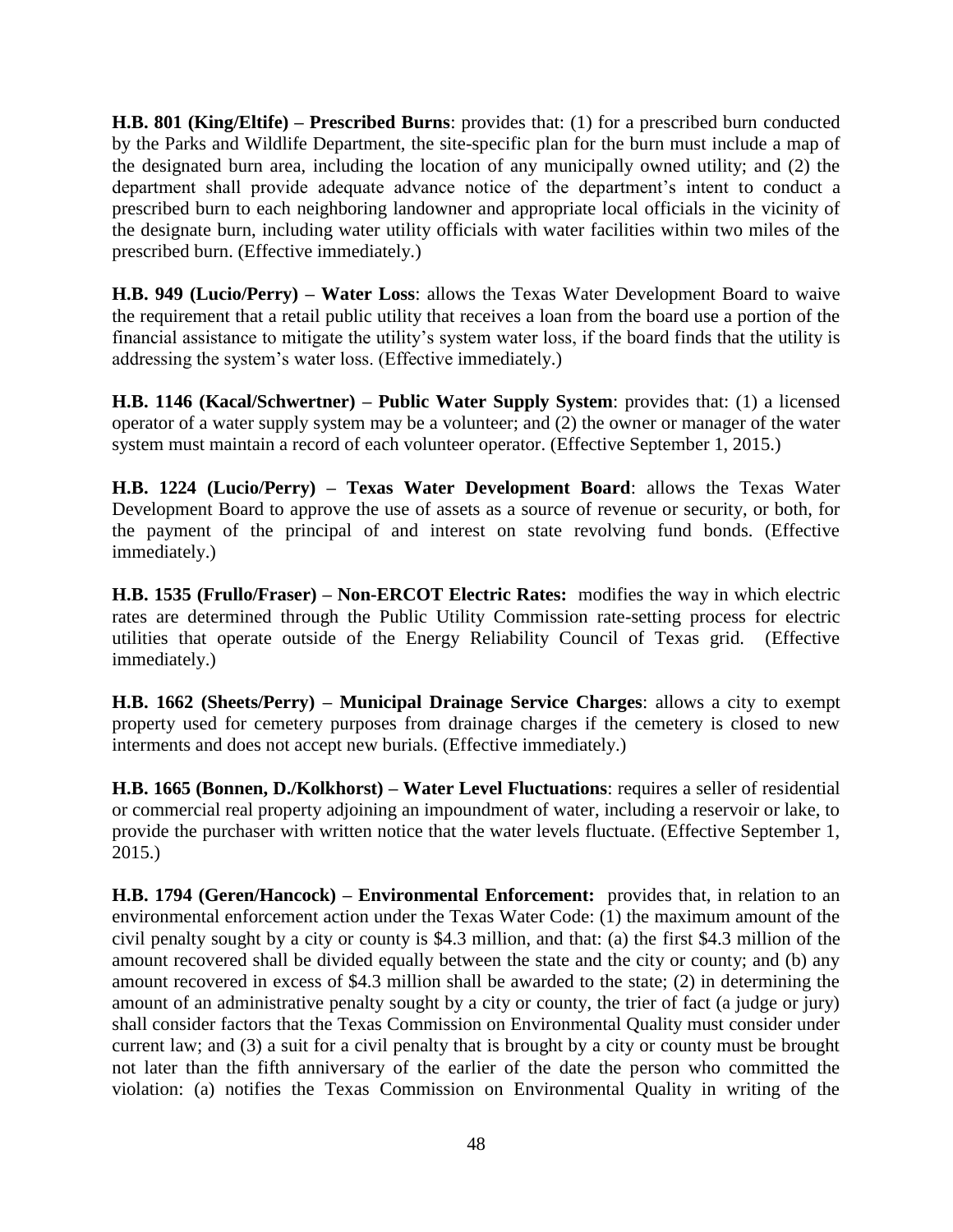violation; or (b) receives a notice of enforcement from the commission with respect to the alleged violation. (Effective September 1, 2015.)

**H.B. 1902 (Howard/Zaffirni) – Graywater**: allows the Texas Commission on Environmental Quality to adopt and implement minimum standards for additional domestic uses and reuses of graywater. (Effective immediately.)

**H.B. 1919 (Phillips/Estes) – Invasive Species**: provides that a municipally owned utility is not required to obtain a permit from the Texas Parks and Wildlife Department for the following water transfers: (1) through a water supply system; (2) from a water body with no known exotic harmful or potentially harmful fish or shellfish to a water body with no known exotic harmful or potentially harmful fish or shellfish; (3) directly to a water treatment facility; (4) treated prior to the transfer into a water body; and (5) from a reservoir or through a dam to address flood control or to meet water supply requirements or environmental flow purposes. (Effective immediately.)

**H.B. 2031 (Lucio/Hinojosa) – Marine Seawater Desalination**: provides that: (1) each regional water planning group shall indicate in their regional water plan opportunities for, and the benefits of, developing large-scale desalination facilities for marine seawater that serve local or regional entities; (2) a person must obtain a permit to divert and use state water that consists of marine seawater if: (a) the point of diversion is located less than three miles seaward of any points located on the coast, or (b) the seawater contains a total dissolved solids concentration based on a yearly average of samples taken monthly at the water sources of less than 20,000 milligrams per liter; (3) a person may use the bed and banks of any flowing natural stream to convey marine seawater that has been treated; (4) the Texas Commission on Environmental Quality (TCEQ) must provide by rule an expedited procedure for acting on an application for a permit to discharge treated marine seawater; and (5) until the TCEQ adopts rules regarding discharge waste, a person must consult the Parks and Wildlife Department and the General Land Office regarding the point at which the facility may discharge waste resulting from the desalination of marine seawater. (Effective immediately.)

**H.B. 2179 (Lucio/Perry) – Groundwater Conservation District Permitting**: provides that: (1) a hearing on a permit or permit amendment issued by a groundwater conservation district must be a public hearing; (2) an administrative law judge who conducts a contested case hearing shall consider applicable district rules in conducting the hearing; and (3) a groundwater conservation district board may change a finding of fact or conclusion of law made by the administrative law judge only if the board determines: (a) that the administrative law judge did not properly apply or interpret applicable law, (b) that a prior administrative decisions on which the judge relied is incorrect, or (c) that a technical error in a finding of fact should be changed. (Effective immediately.)

**H.B. 2767 (Keffer/Perry) – Groundwater Conservation Districts**: provides that: (1) directors of groundwater conservation districts are subject to chapter 176 of the Local Government Code (conflicts disclosure); (2) only the district, the permit applicant, and parties to a contested case hearing may participate in an appeal of a decision on the application that was the subject of that contested case hearing; (3) an affected person may file a petition requesting an inquiry of a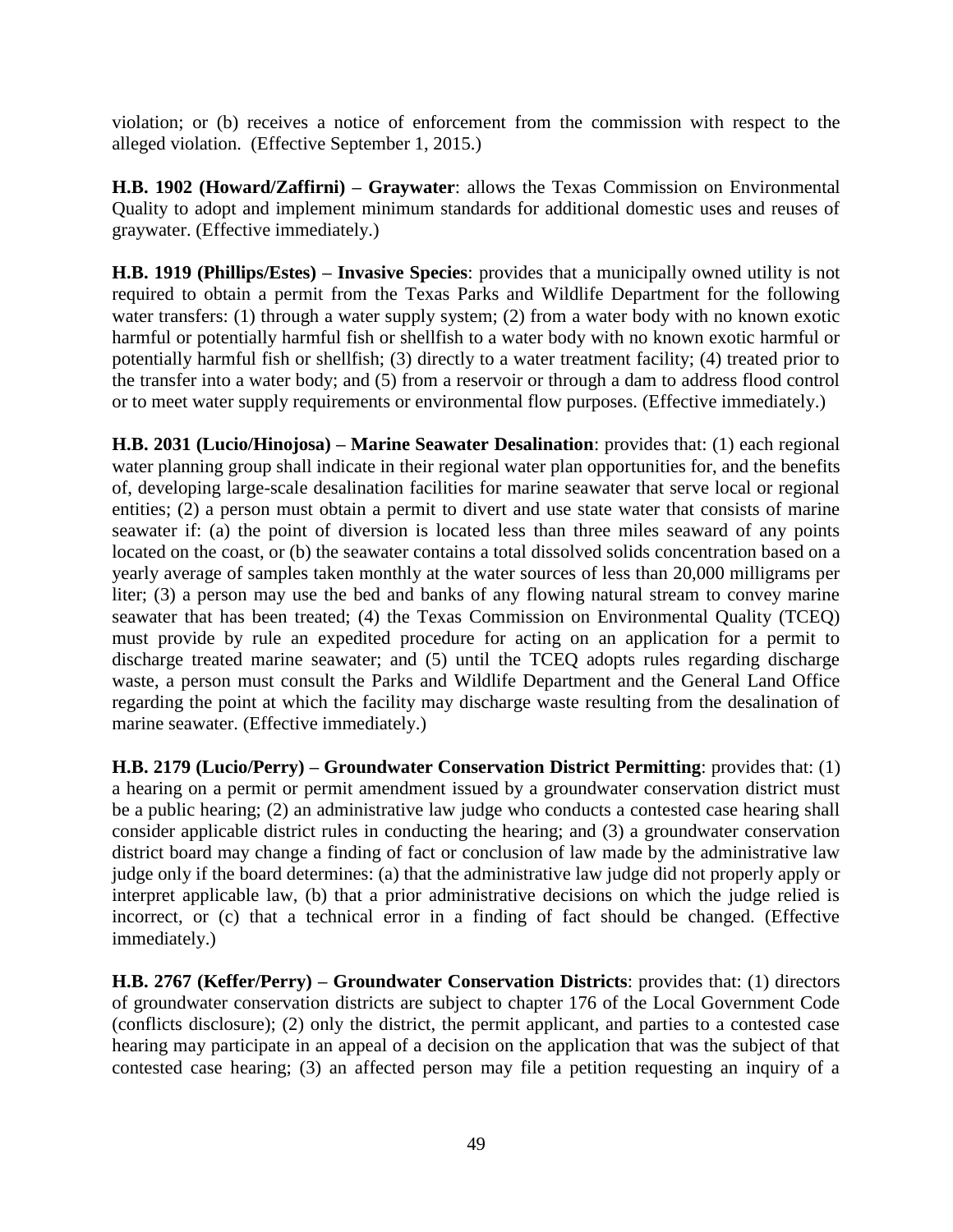groundwater conservation district with the Texas Commission on Environmental Quality. (Effective immediately.)

**VETOED H.B. 2788 (Springer/Perry) – Conservation Measures**: allows a retail public utility, which includes a municipally owned utility, to require the operator of a correctional facility that receives water or sewer service from the utility to comply with water conservation measures adopted by the utility. (Effective immediately.)

**H.B. 3187 (Keffer/Lucio) – Property Assessed Clean Energy Act**: provides that: (1) establishing a Property Assessed Clean Energy (PACE) program to decrease water or energy consumption or demand is a governmental function; (2) a city may designate an authorized representative to enter into contracts to implement a water or energy consumption improvements assessment program; and (3) members of a city council and employees of the city who enter into a contract with a local government to provide administrative services for a program are not personally liable as a result of exercising any right or responsibilities related to the PACE program. (Effective immediately.)

**H.B. 4097 (Hunter/Kolkhorst) – Seawater Desalination**: provides that: (1) the Texas Commission on Environmental Quality (TCEQ) must study whether existing transmission and distribution planning processes are sufficient to provide adequate infrastructure for seawater desalination projects and make recommendations for statutory changes to ensure adequate infrastructure is developed; (2) the TCEQ and the Electric Reliability Council of Texas (ERCOT) shall study the potential for seawater desalination projects to participate in existing demand response opportunities in the ERCOT market; (3) the TCEQ may issue a permit to authorize diversion of water from the Gulf of Mexico for desalination and use for industrial purposes; (4) a person may not begin construction of a facility for the diversion of marine seawater without obtaining a permit until the person has provided data to the TCEQ based on analysis of samples from the water source over a period of at least a year; and (5) the TCEQ may issue a permit for the discharge of water treatment residuals from the desalination of seawater into the Gulf of Mexico. (Effective immediately.)

**H.B. 4112 (Burns/Perry) – Groundwater**: provides that: (1) a landowner has any groundwater ownership right recognized under common law; and (2) groundwater ownership and rights do not entitle a landowner to the right to capture a specific amount of groundwater below the surface of the landowner's land. (Effective immediately.)

**S.B. 394 (Perry/P. King) – Supplemental Environmental Projects**: provides that the Texas Commission on Environmental Quality shall approve a supplemental environmental project if a local government: (1) has not previously committed a violation at the same site with the same underlying cause in the preceding five years; and (2) did not agree, before the date that the commission initiated enforcement action, to perform the project. (Effective immediately.)

**S.B. 551 (Seliger/Keffer) – Water Conservation Advisory Council**: requires the Water Conservation Advisory Council to make recommendations for legislation to advance water conservation in Texas in its annual report to the legislature. (Effective September 1, 2015.)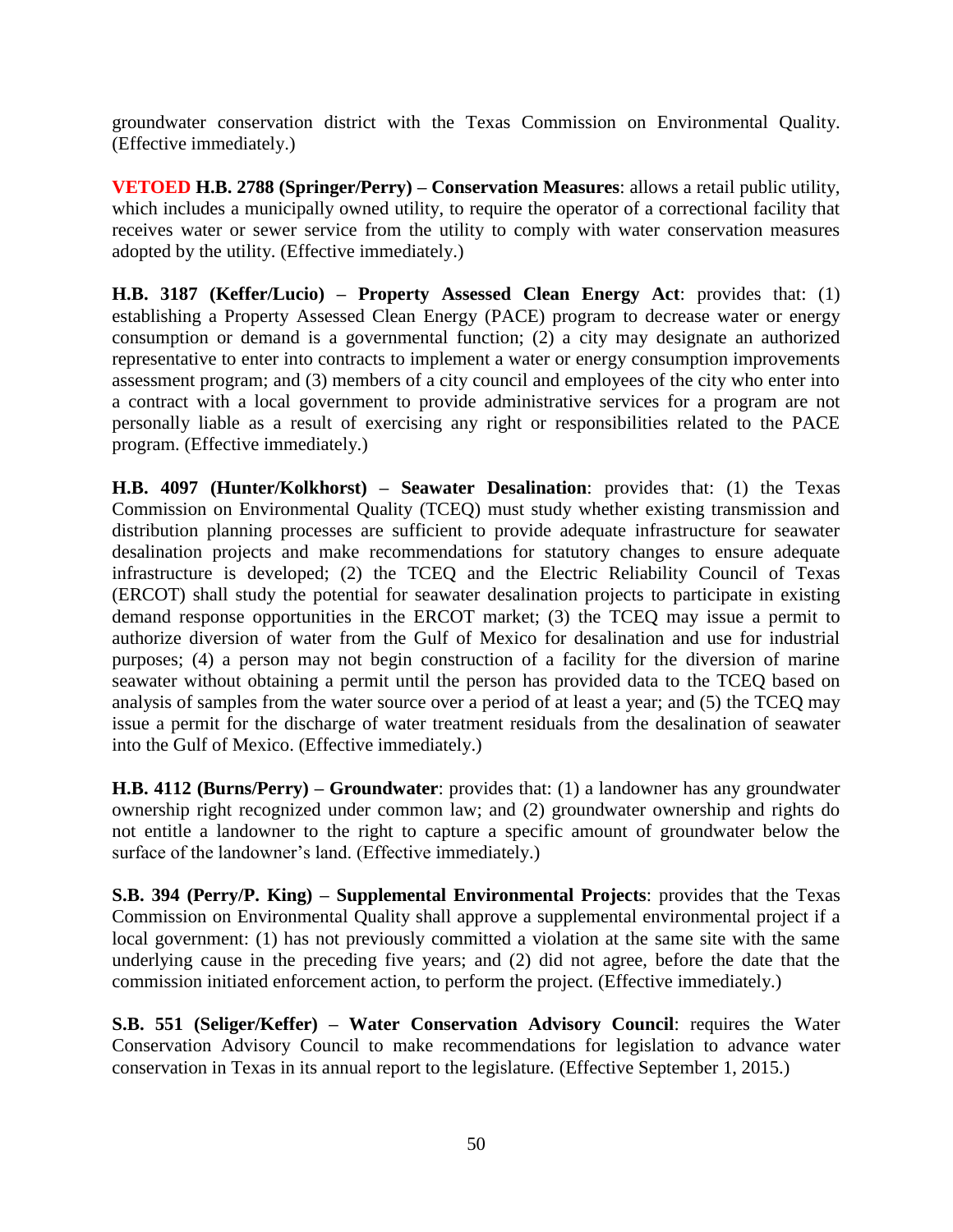**S.B. 709 (Fraser/Morrison) – Contested Case Hearings**: provides that: (1) an applicant's filing with the administrative law judge of a draft permit, the executive director of the Texas Commission on Environmental Quality's (TCEQ) preliminary decision, and any other supporting documentation in the administrative record establishes a prima facie presumption that the permit application meets all state and federal legal and technical requirements and the permit would be protective of the public's health and physical property and the environment; (2) the burden shifts to the protesting party to the contested case hearing to rebut the established presumption by presenting evidence that the draft permit violates specific state or federal legal or technical requirements; (3) the TCEQ may not find that a group or association is an affected person unless the group or association identifies a member of the group or association who would be an affected person in the person's own right; and (4) the TCEQ must provide notice to the state senator and state representative of the area in which a permit for a facility is to be issued. (Effective September 1, 2015.)

**S.B. 774 (Fraser/Thompson) – Electric Utility Rates**: requires the Public Utility Commission to: (1) conduct a study and make a report to the legislature not later than January 15, 2019, analyzing alternative ratemaking mechanisms adopted by other states; (2) make recommendations regarding appropriate reforms to the ratemaking process in this state; and (3) include in the report an analysis that demonstrates how the commission's recommended reforms would improve the efficiency and effectiveness of the oversight of electric utilities and ensure that electric rates are just and reasonable. (Effective September 1, 2015.)

**S.B. 776 (Fraser/Kacal) – MOU Electric Transmission**: this bill generally relate to the Texas Municipal Power Agency. However, one provision applies generally to all municipally owned electric utilities. It provides that, with certain exceptions, a municipally owned electric utility may not directly or indirectly construct, install, or extend a transmission facility outside of the boundaries of the city that owns the utility, unless the utility obtains a certificate of convenience and necessity from the Public Utility Commission. (Effective September 1, 2015.)

**S.B. 912 (Eltife/Crownover) – Wastewater Facilities**: exempts an individual from notifying the Texas Commission on Environmental Quality of an accidental discharge or spill of treated or untreated domestic wastewater that: (1) occurs at a wastewater treatment or collection facility owned or operated by a local government; (2) has a volume of 1,000 gallons or less; (3) is not associated with another simultaneous accidental discharge or spill; (4) is controlled or removed before the accidental discharge or spill enters water in the state or adversely affects a source of drinking water; (5) will not endanger human health or safety or the environment; and (6) is not otherwise subject to local regulatory control and reporting requirements; and requires an individual to submit to TCEQ at least once a month a summary of accidental discharges that occurred during the previous month (Effective September 1, 2015.)

**S.B. 933 (Fraser/Cook) – Electric Transmission Facilities:** provides: (1) that a person, including an investor owned electric utility or a municipally owned utility, may not interconnect a facility to the Energy Reliability Council of Texas (ERCOT) transmission grid that enables additional power to be imported into or exported out of the ERCOT power grid unless the person obtains a certificate from the Public Utility Commission stating that public convenience and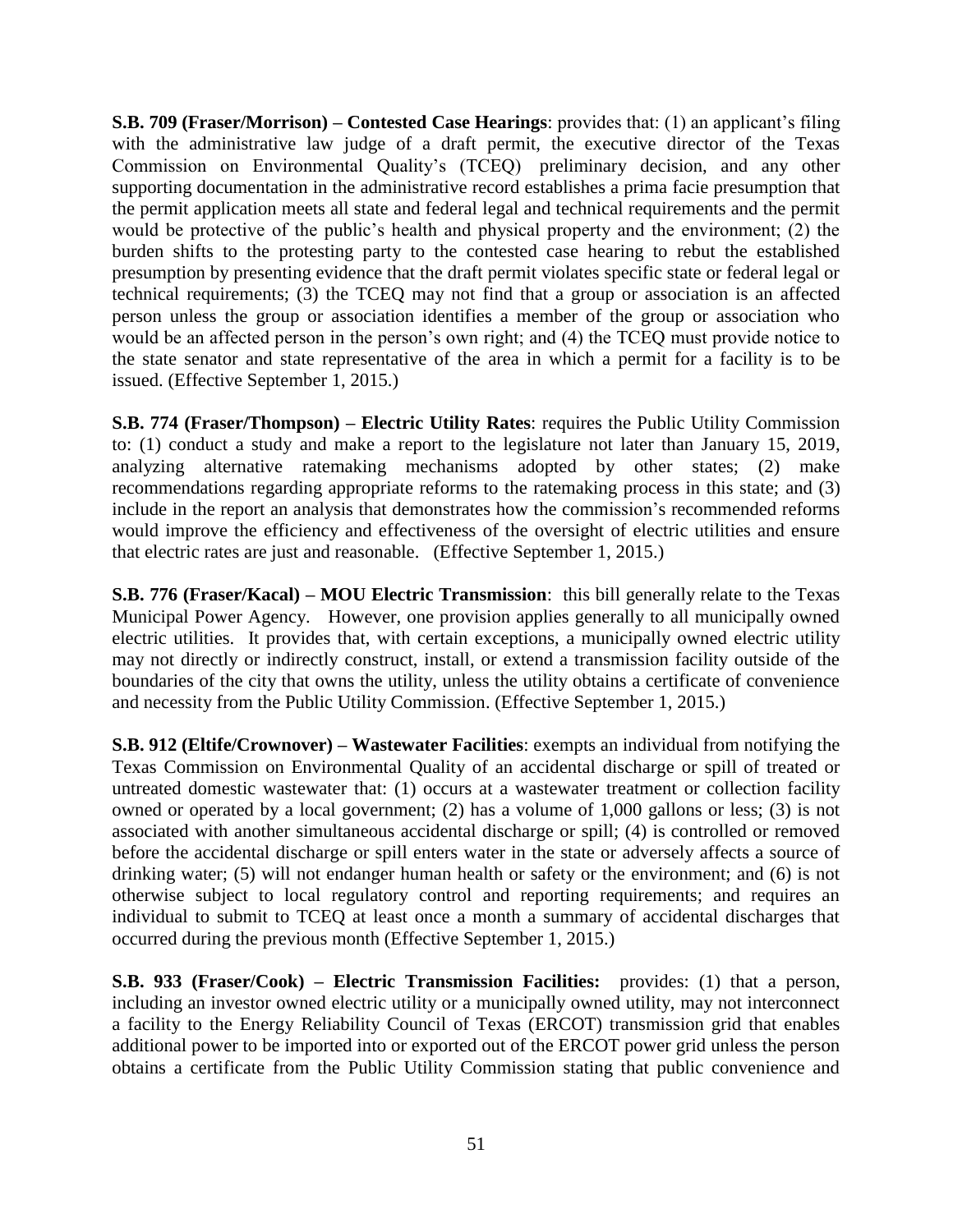necessity requires or will require the interconnection; and (2) for procedures and deadlines to implement the bill's requirements. (Effective September 1, 2015.)

**S.B. 991 (Rodriguez/Larson) – Desalination**: requires the General Land Office to conduct a study regarding the use of wind or solar power to desalinate brackish groundwater on real property owned by the state. (Effective immediately.)

**S.B. 1148 (Watson/Geren) – Municipally Owned Utilities**: provides: (1) that a municipally owned water and sewer utility must disclose the number of ratepayers who reside outside the city limits to any person that requests the information; (2) that a municipally owned utility must provide a list of the names and addresses of the ratepayers who reside outside the city limits to any person that requests the information, unless the ratepayer has requested that this information remain confidential; (3) that the State Office of Administrative Hearings, instead of the Public Utility Commission, may give notice of a hearing to a city; and (4) procedures for obtaining an emergency order. (Effective September 1, 2015.)

# **The Cutting Room Floor**

*"How small, of all that human hearts endure, That part which laws or kings can cause or cure."* - Samuel Johnson

Hundreds of harmful initiatives that would have done serious damage to Texas cities were defeated through the efforts of the League and individual cities. Among them were bills that would have:

- 1. Eliminated the concept of "home rule" cities.
- 2. Preempted any city regulation not expressly authorized by state law.
- 3. Preempted city ordinances related to bans on plastic bags and payday/auto title lenders.
- 4. Reduced the current cap on annual increases in residential appraisals from 10 percent to some lesser amount, applied the cap to all real property; or capped city revenues.
- 5. Limited the ability of cities to issue debt.
- 6. Eliminated municipal annexation authority.
- 7. Eliminated or restricted the ability of cities to enforce tree preservation ordinances.
- 8. Eliminated the ability of city officials to lobby or to join an association that lobbies on their behalf.
- 9. Required a city to pay money damages for a violation of the permit vesting law.
- 10. Required expensive cost-benefit analysis and reporting prior to the adoption or amendment of building codes.

Perhaps the biggest news of the session was the all out assault on "local control" in the name of "liberty." The League created the ["Big Government Index"](http://www.tml.org/status-of-bills-attacking-local-control) mid-session to illustrate the scope of that assault. Ben Sargent, a well-known editorial cartoonist, illustrated the issue this way: